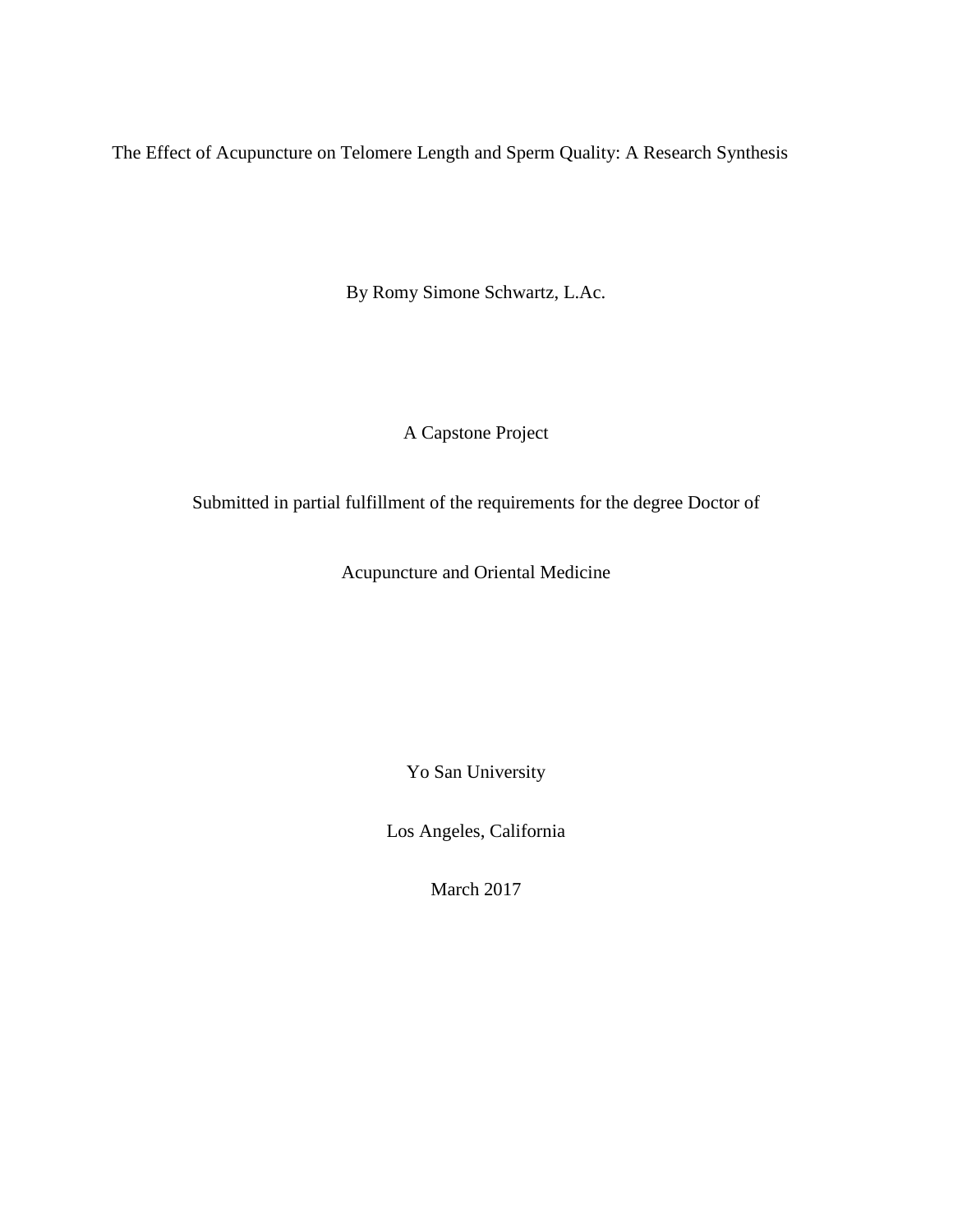## **Approval Signatures Page**

This Capstone Project has been reviewed and approved for acceptance in fulfillment of DAOM Research Reporting by:

Strik

Rosaleen Ostrick, L.Ac. Capstone Project Advisor

Daoshing Ni, DOM, LAc, PhD Integrative Reproductive Medicine Specialty Chair

April 30, 2017

April 30, 2017

ım

Laraine Crampton, DAOM, LAc, Doctoral Program Dean Date

April 30, 2017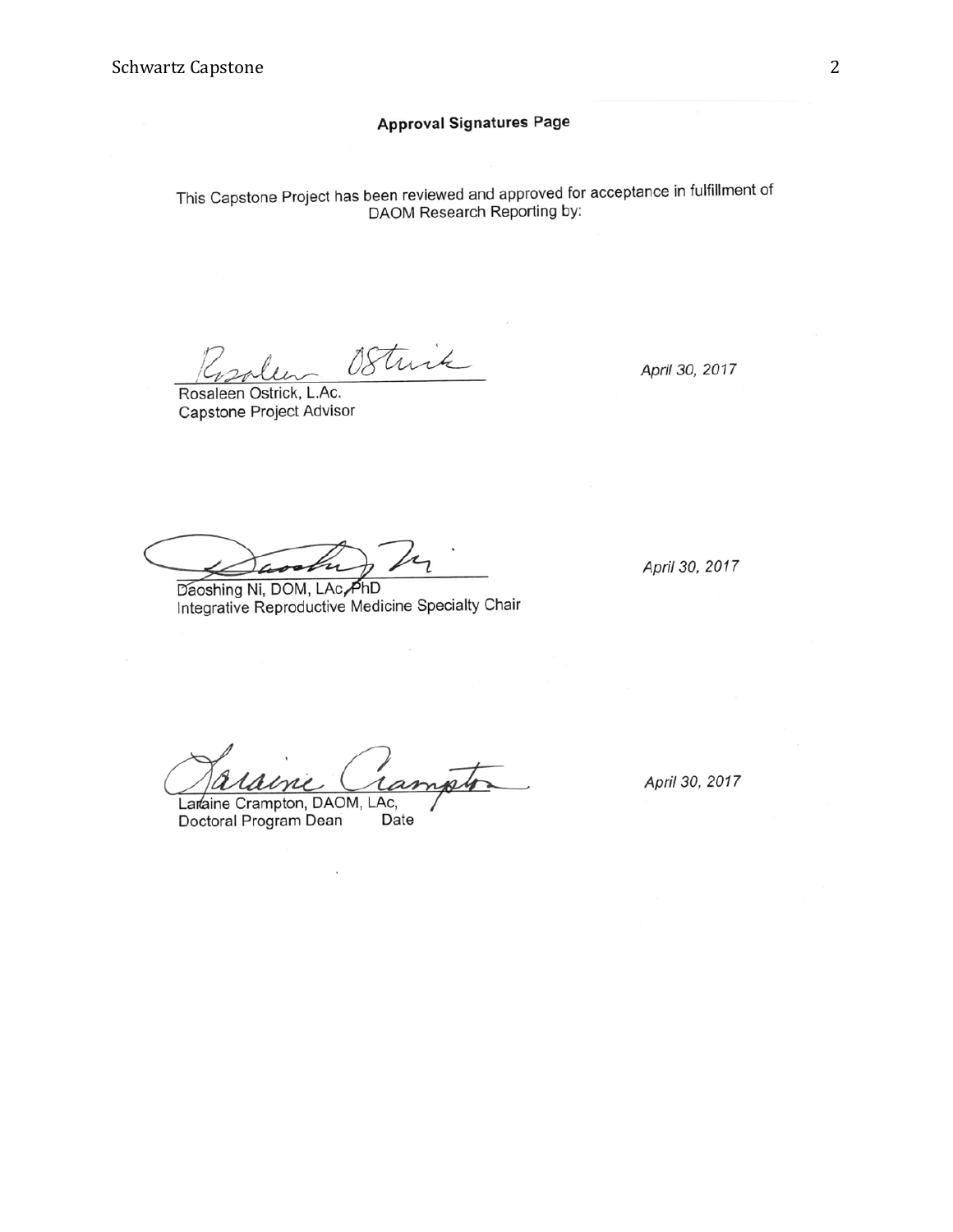#### **Abstract**

Male infertility accounts for roughly 33% of the main causes of infertility among couples and is a major concern surrounding pregnancy outcomes and live birth rates. Current treatments are invasive and costly, and significant numbers of new findings and research suggest that these current forms of treatment such as Assisted reproductive technology (ART), Intra-cytoplasmic sperm injection (ICSI) and In vitro fertilization (IVF) have been shown to affect the fetus and cause problems later in life for those children. Acupuncture, which has been around for 5,000 years, holds promise as a treatment for sperm quality. Studies have shown that males have an increase in sperm count as well as faster movement of sperm with acupuncture treatment. Stress is a widely known factor that may affect male infertility because it relates to the aging process and overall decrease in general health and vitality. Telomeres, the end caps of chromosomes, are a general marker for a person's health, and their measurement may provide into the effects of stress on male infertility. Telomere length and telomerase levels are an important area of focus in medicine because studies are showing that measuring telomeres can show how a person is aging and also possible relationships between telomere length and cancer risk. The purpose of this study is to identify whether there is a correlation between the effects of acupuncture on telomere length, improvement in sperm quality and the ability of longer telomeres to improve sperm quality. This study also identifies the role of stress on factors related to male infertility and telomeres as well as how acupuncture may be shown to decrease stress. **Methods**: PubMed, Google Scholar, Yo San Library, EBSCO host databases and published books were explored for search terms including acupuncture, telomere length, telomerase levels, stress, male infertility and sperm quality. **Results:** Research revealed that male infertility and sperm quality are negatively affected by stress and acupuncture has been shown to minimize stress. In addition,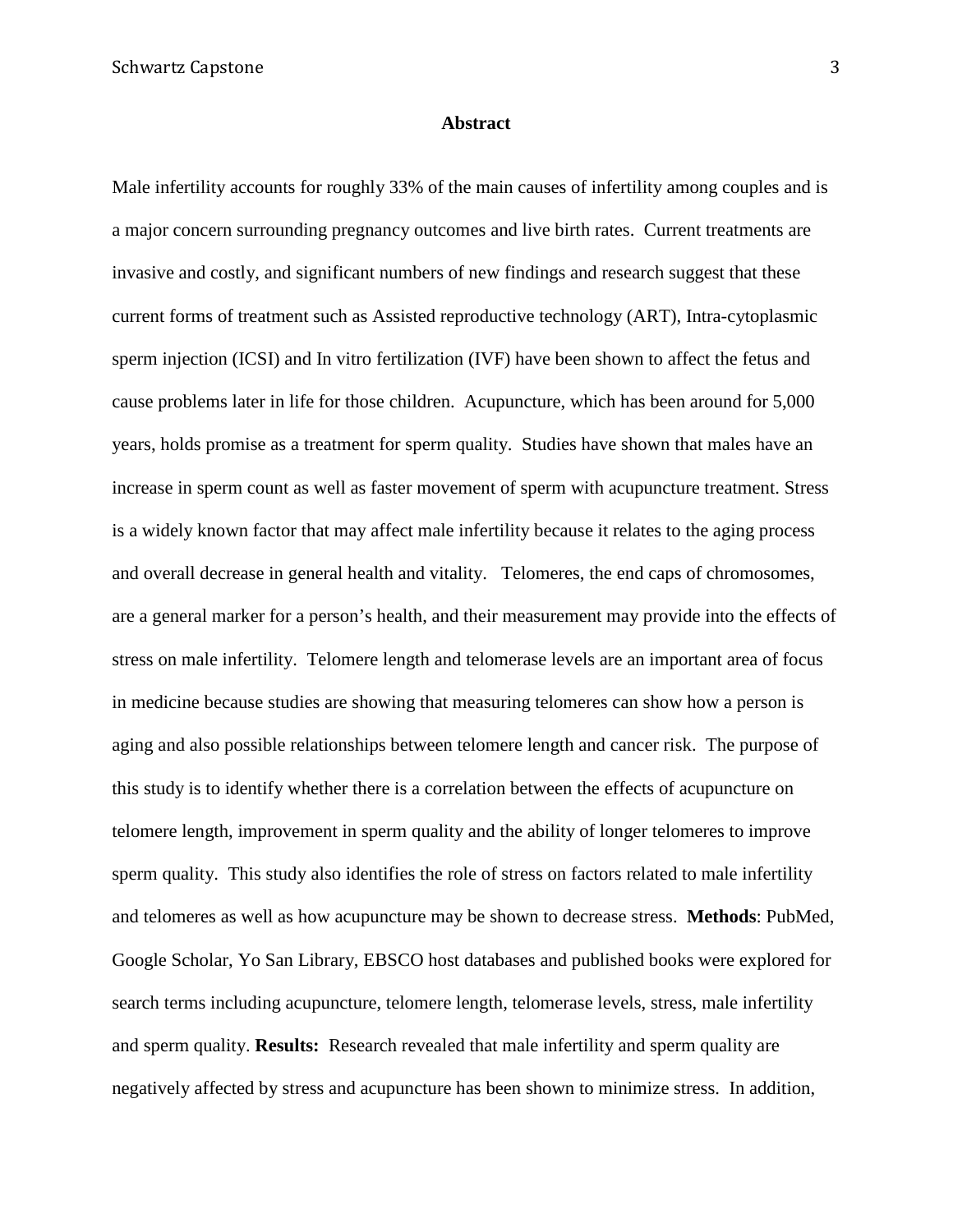telomere length and telomerase were both shown to be inversely proportional to stress as well as sperm quality.

#### **Acknowledgments**

I would first and foremost like to thank my sweetheart. He is always available to listen to me, nurture me, offer advice and just be there for me in everything that I may need. I feel blessed to have had him in my life for all of these years. Next, I would like to thank my father, whose unconditional love and support has always helped guide me through life. His compassion, understanding, courage and loving nature have all been blessings. He is a constant presence in my life through the joys, the challenges, and the ebbs and flow of life. I would also like to thank Rosaleen Ostrick, Lac, my capstone advisor. She really went above and beyond what was called for in helping me. I feel honored to have been lucky enough to get her as my advisor. Her expertise and kindness were gracious. I give thanks to Juliana Baldwin. There are some key professors, whose support and expertise in the field of my research has helped tremendously. Thank you to Dr. Jiling Hu, LAc, OMD, Dr. Hua Bing Wen, Lac, OMD, Denise Wiesner, LAc, Dr. Hong Yun Jin, LAc, OMD, Dr. Theodric Hendrix, MD, Dr. Catherine DeUgarte, MD, and Dr. Nurit Winkler, MD. I feel blessed and inspired to know each of you. Thanks to Dr. Andrea Murchison for her countless hours of help and support from the beginnings of formulating a Capstone subject matter. Also, thanks to Dr. Laraine Crampton who was able to pick up from where Andrea left off, while offering much needed support and advise. Last, but not least, thanks to my fellow cohort. We were a small but independent bunch of girls. You ladies helped make these two years a joy and pleasure to experience this doctoral program with.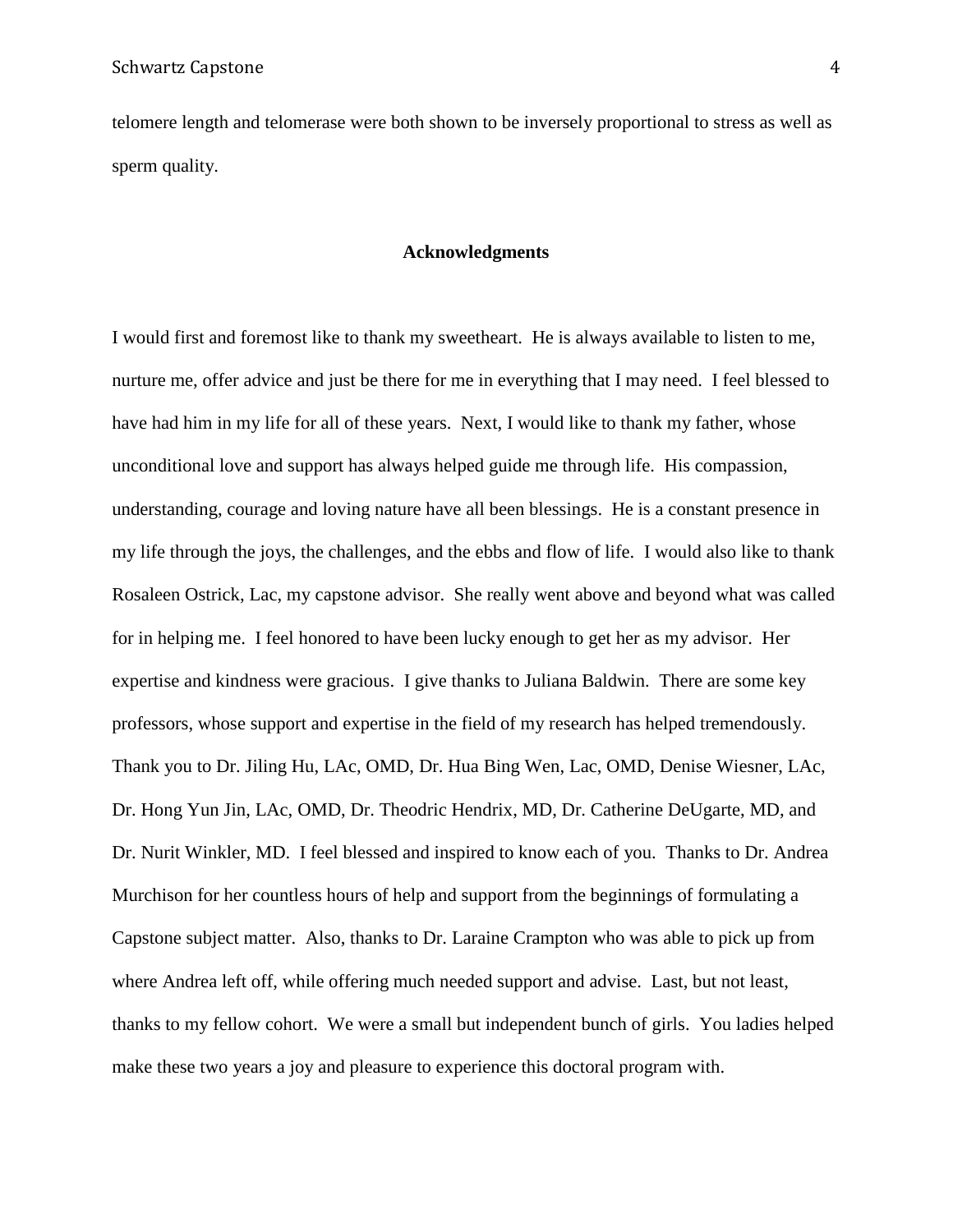# **Table of Contents**

| Telomere Length and Telomerase Levels in Sex (Germ) Cells V. in |  |
|-----------------------------------------------------------------|--|
|                                                                 |  |
|                                                                 |  |
|                                                                 |  |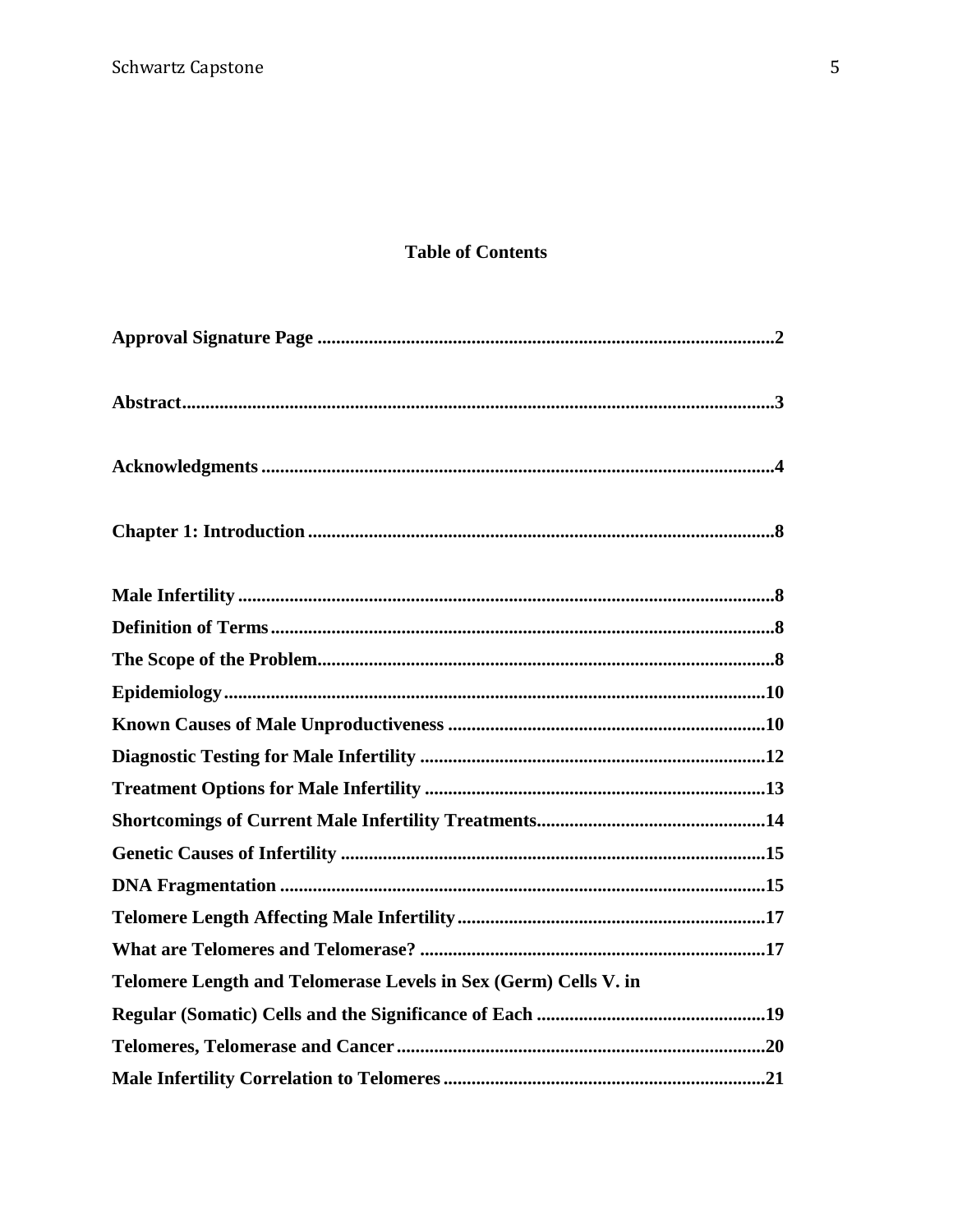| How Stress Relates to Telomere Length and Telomerase Levels23   |  |
|-----------------------------------------------------------------|--|
|                                                                 |  |
|                                                                 |  |
|                                                                 |  |
|                                                                 |  |
|                                                                 |  |
|                                                                 |  |
|                                                                 |  |
|                                                                 |  |
| Telomere Shortening Associated With Increased Risk of Cancer 37 |  |
|                                                                 |  |
|                                                                 |  |
|                                                                 |  |
|                                                                 |  |
|                                                                 |  |
|                                                                 |  |
|                                                                 |  |
|                                                                 |  |
|                                                                 |  |
|                                                                 |  |
|                                                                 |  |
|                                                                 |  |
|                                                                 |  |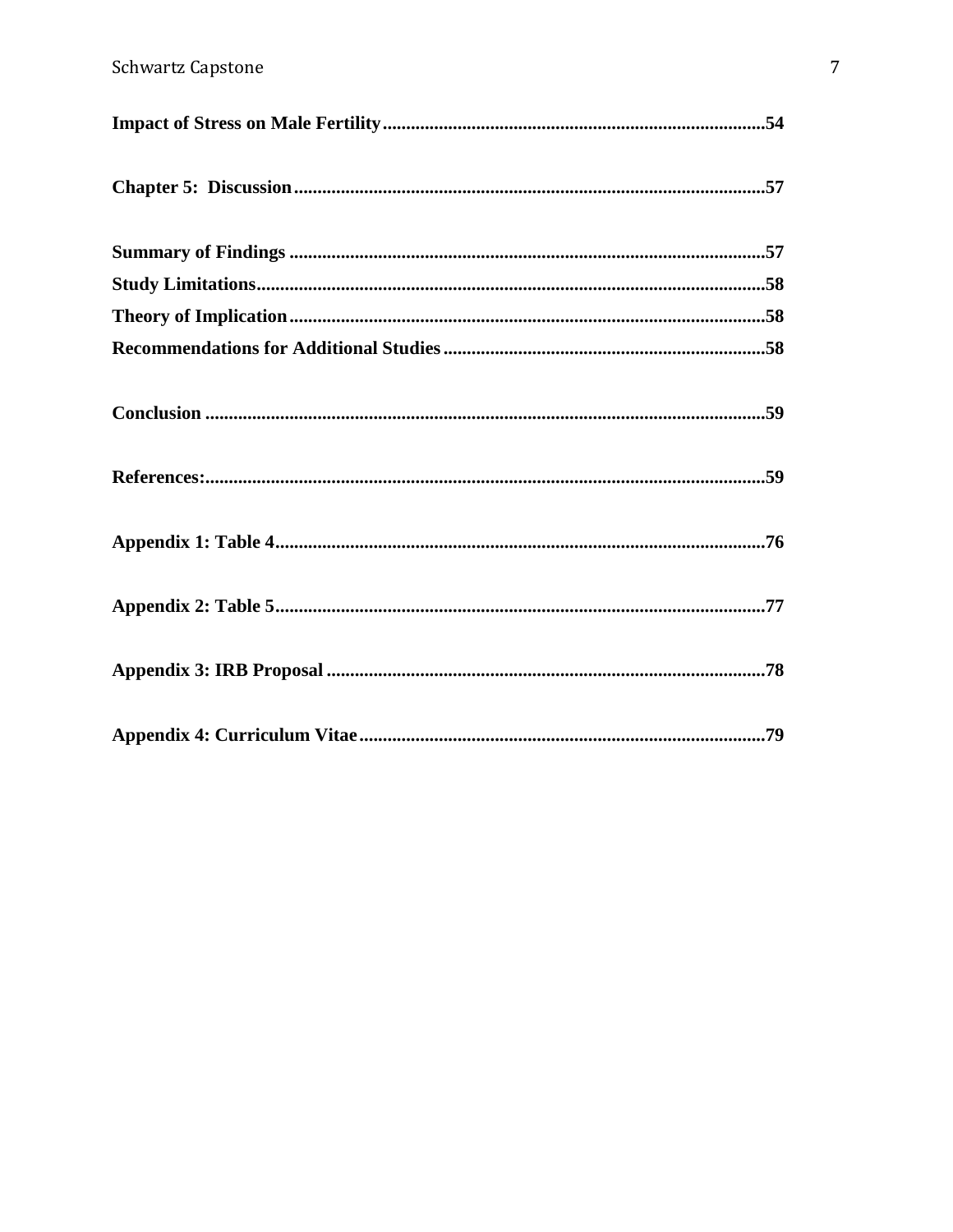#### **Chapter 1: Introduction**

#### **Male Infertility**

#### **Definition of terms**

Dohle et al., 2004, defined infertility as the inability of a sexually active, noncontracepting couple to achieve pregnancy within one year. The male partner can be evaluated for infertility using a laboratory evaluation of semen. According to Gnoth et al., 2005, a common definition of infertility is extremely useful for the suitable management of infertility. The term "infertility" may be used interchangeably with "sterility" with both resulting in only occasional occurrence of spontaneous pregnancies (Gnoth et al., 2005). The major factor affecting the individual spontaneous pregnancy prospect is the amount of time of undesirable non-conception, which determines the grading of infertility (Gnoth et al., 2005).

#### **The scope of the problem**

Dohle et al., 2004, state about 25% of couples do not achieve pregnancy within one year, of whom 15% of whom seek medical treatment for infertility and less than 5% of whom remain unwillingly childless*.* Schaeffer & Hotaling (2016) conceded that if just 15% of couples are infertile, with half due to male factor, then 7% of males have some degree of male factor infertility. Therefore, ten million men in this cohort aged 18–50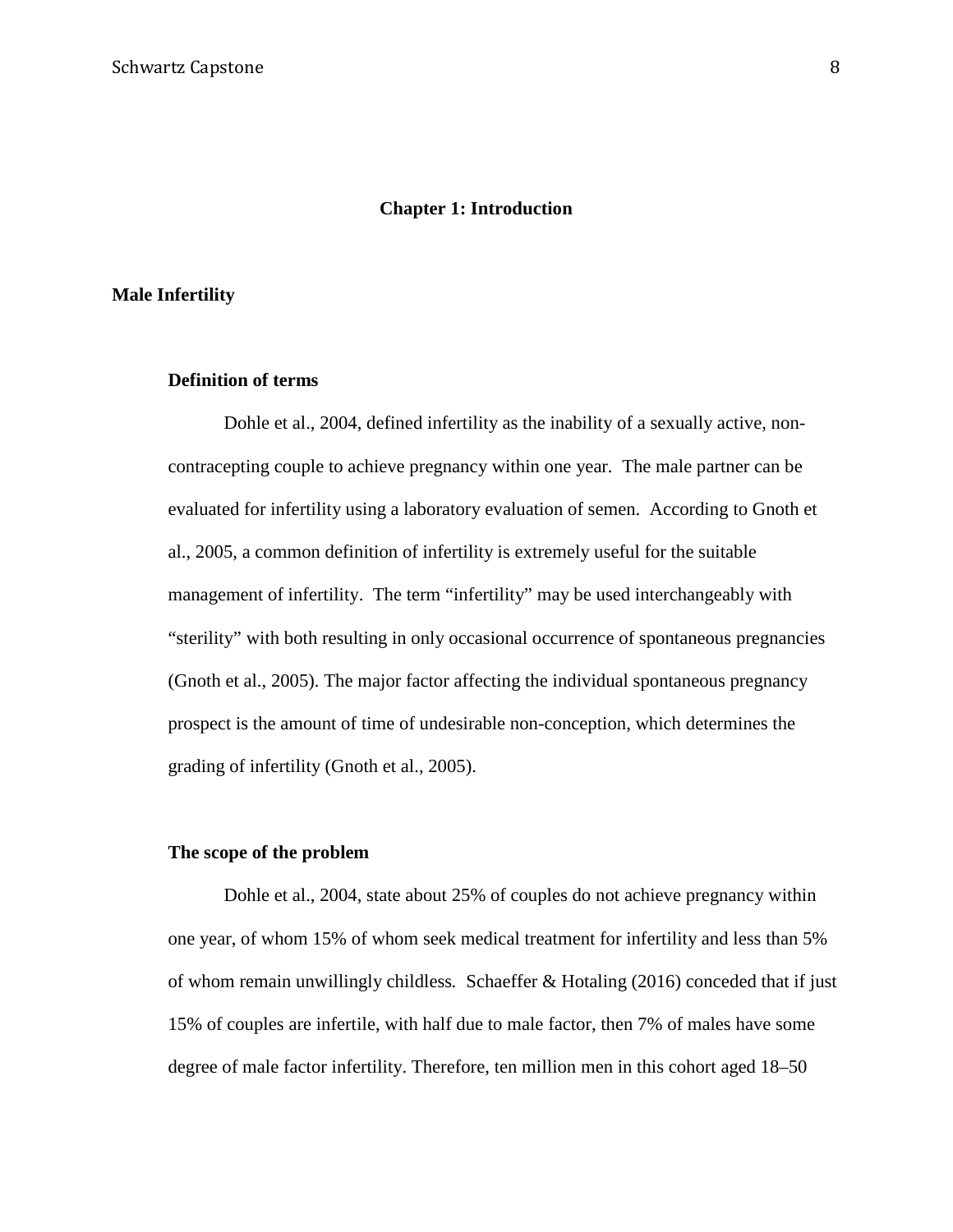translates into 700,000 men with male infertility. When a man is infertile, difficulties are often related to [sperm count or sperm quality.](http://attainfertility.com/article/semen-analysis) According to Gnoth et al., 2005, symptoms of male infertility include abnormally shaped sperm, sperm with poor motility, poor sperm quality, sperm that cannot attach the head to the egg and sperm that cannot penetrate the egg.

The quality of a man's sperm decreases with age (Gnoth et al., 2005). As a man ages, it takes longer for his partner to get pregnant (Gnoth et al., 2005). There's also an increased risk of not conceiving at all. The risk of miscarriage is higher if the father is over 45 (Neto, Najari & Goldstein, 2016). The children of older fathers are at greater risk of autism, mental health problems and learning difficulties (Neto, Najari & Goldstein, 2016). The average time to pregnancy if a man is under 25 is just over four and a half months but nearly two years if a man is over 40 (Neto, Najari & Goldstein, 2016). There is a five-fold increase in time to pregnancy if the male partner is aged over 45 years (Neto, Najari & Goldstein, 2016). For couples having In vitro fertilization (IVF), the risk of not having a baby is more than five times higher if the male partner is aged 41 or older (Taylor, 2003). The volume of a man's semen and sperm decrease continually between the ages of 20 and 80 (Taylor, 2003). The risk of miscarriage is twice as high for women whose male partner is aged over 45 than for those whose partners are under 25 (Taylor, 2003). Children with fathers aged 40 or older are more than five times as likely to have an autism spectrum disorder than children fathered by men aged under 30 (Taylor, 2003).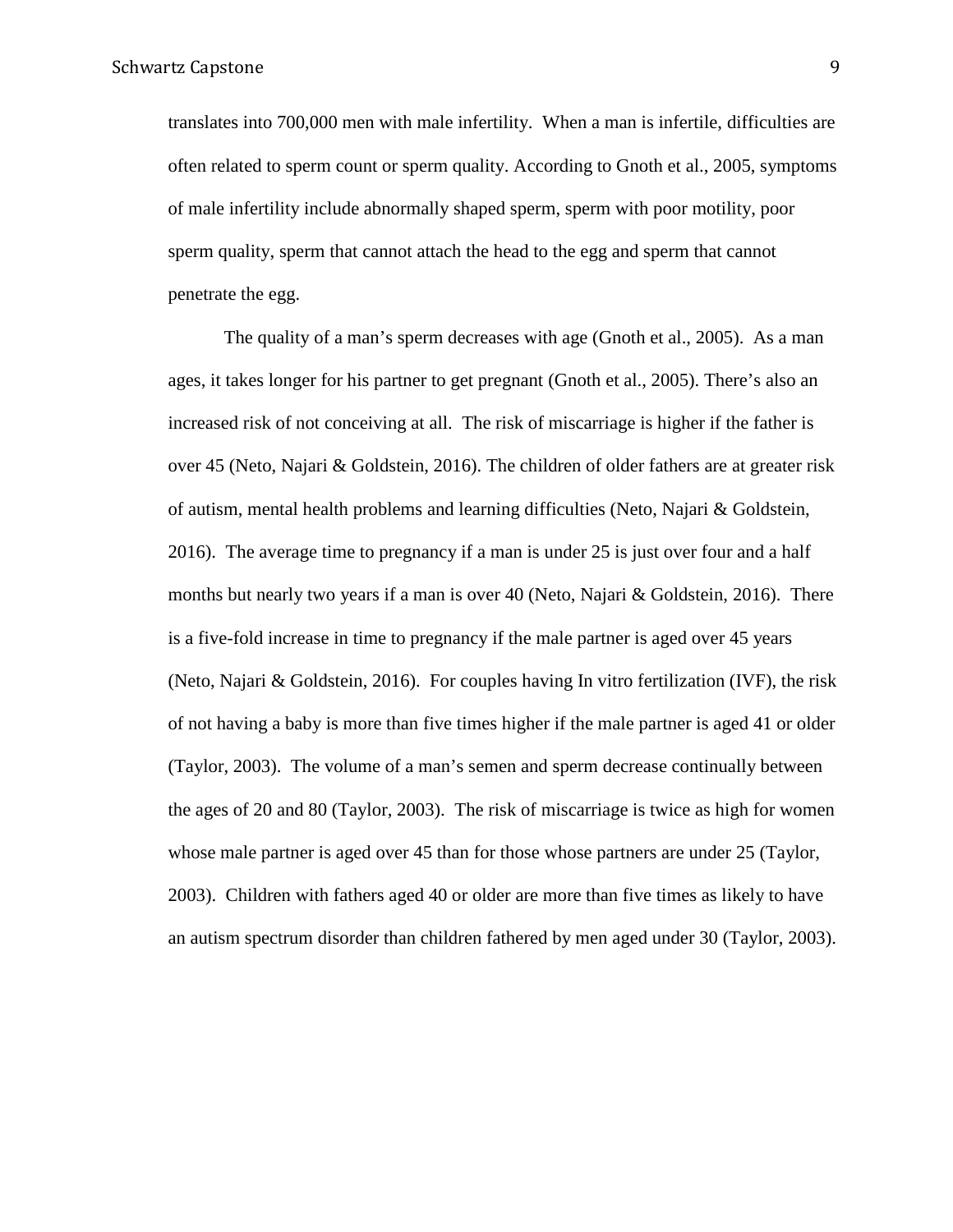## **Epidemiology**

Ashok (2015) found that the male factor infertility ranged from 20% to 70% and that the percentage of infertile men ranged from 2·5% to 12%. Infertility rates were highest in Africa and Central/Eastern Europe. Rates of male infertility in North America, Australia, and Central and Eastern Europe varied from 4.5-6%, 9%, and 8-12%, respectively (Ashok, 2015). According to the results, at least 30 million men worldwide are infertile with the highest rates in Africa and Eastern Europe (Ashok, 2015).

#### **Known causes of male infertility**

Gnoth et al, 2005, describe causes of male infertility in detail (See Table 1). Sperm production problems, blockage of sperm transport, erection and ejaculation problems, hormonal problems and sperm antibodies are the major known causes of male infertility (Gnoth et al., 2005). More than 90% of male infertility cases are due to low sperm counts, poor sperm quality, or both. (Jain, 2006). The remaining cases of male infertility can be caused by a range of conditions including anatomical problems, hormonal imbalances, and genetic defects (Jain, 2006). There are many causes of male infertility, which makes diagnosis difficult.

| Sperm production problems | • Chromosomal or genetic causes             |
|---------------------------|---------------------------------------------|
|                           | • Undescended testes at birth               |
|                           | • Infections                                |
|                           | • Torsion (twisting of testis in scrotum)   |
|                           | • Varicocele (varicose veins of the testes) |
|                           |                                             |

## **Table 1: Known Causes of Male infertility (Gnoth et al., 2005)**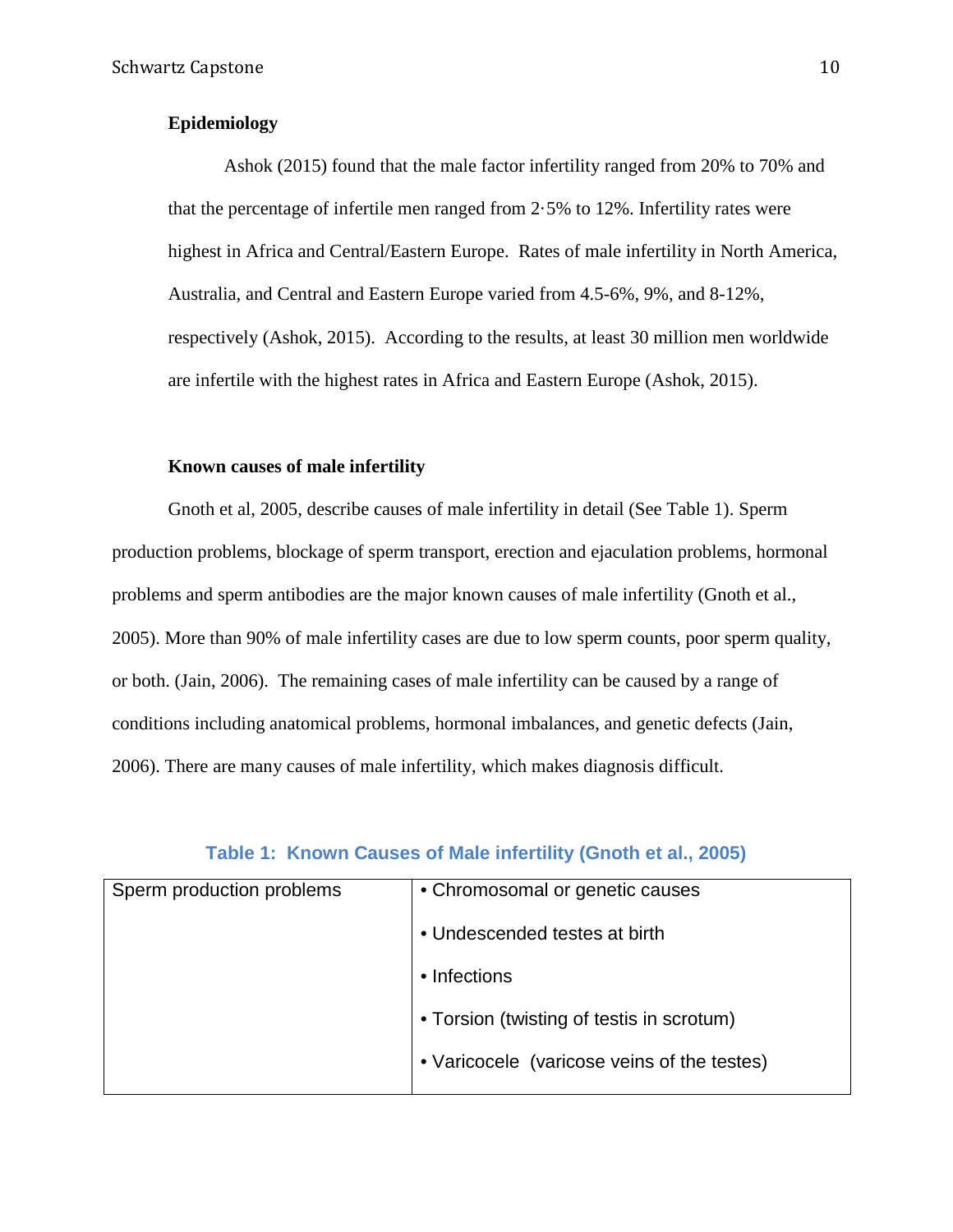|                                     | • Medicines and chemicals                         |
|-------------------------------------|---------------------------------------------------|
|                                     | • Radiation damage                                |
|                                     | • Unknown cause                                   |
| Blockage of sperm transport         | • Infections                                      |
|                                     | • Prostate-related problems                       |
|                                     | • Absence of vas deferens                         |
|                                     | • Vasectomy                                       |
| Sexual problems                     | • Retrograde and premature ejaculation            |
| (erection and ejaculation problems) | • Failure of ejaculation                          |
|                                     | • Erectile dysfunction                            |
|                                     | • Infrequent intercourse                          |
|                                     | • Spinal cord injury                              |
|                                     | • Prostate surgery                                |
|                                     | • Damage to nerves                                |
|                                     | • Some medicines                                  |
| Hormonal problems                   | • Pituitary tumors                                |
|                                     | • Congenital lack of Luteinizing hormone (LH)/    |
|                                     | Follicle-stimulating hormone (FSH) as a pituitary |
|                                     | problem from birth                                |
|                                     | • Anabolic (androgenic) steroid abuse             |
| Sperm antibodies                    | • Vasectomy                                       |
|                                     | • Injury or infection in the epididymis           |
|                                     | • Unknown cause                                   |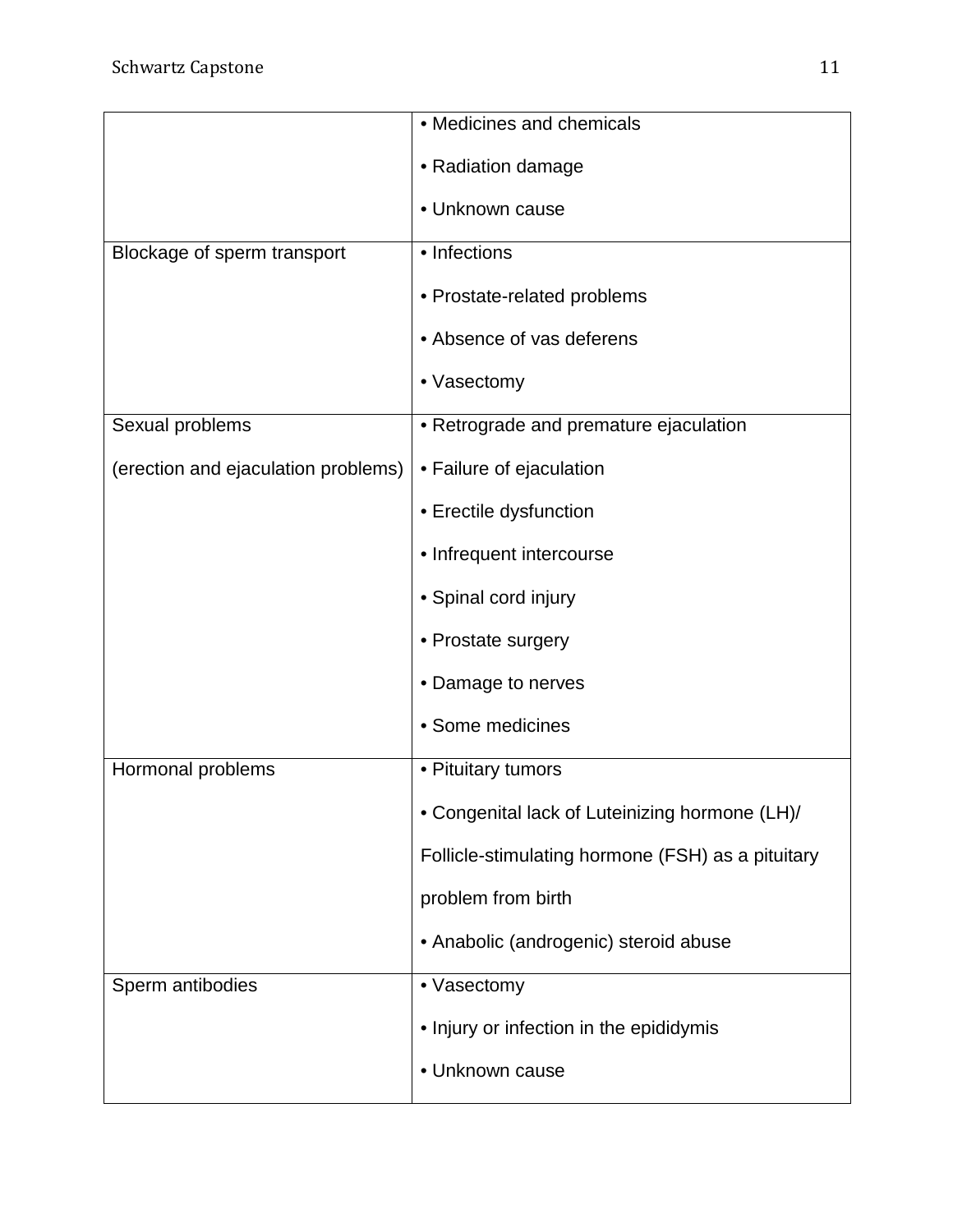## **Diagnostic testing for male infertility**

Taylor (2003) states that diagnosing male infertility problems usually involves the following:

- General physical examination and medical history, including sexual habits and sexual development during puberty.
- Semen analysis; semen is sent to a laboratory to measure the number of sperm present and to look for any abnormalities in the shape (morphology) and movement (motility) of the sperm, or any infections.
- Since sperm counts often fluctuate significantly from one specimen to the next, semen analyses are generally done over a period of time for the most accurate results.

Table 2 details frequent diagnostic tests used for male infertility.

# **Table 2: Diagnostic Tests Commonly Used for Male Infertility (Taylor (2003))**

| $\bullet$ | Scrotal ultrasound to look for varicocele or other testicular problems.               |
|-----------|---------------------------------------------------------------------------------------|
| $\bullet$ | Hormone testing, since the pituitary gland, hypothalamus, testosterone                |
|           | and testicles are involved in sexual development and sperm production.                |
| $\bullet$ | Post-ejaculation urinalysis; sperm can travel backward into the bladder               |
|           | instead of out the penis during ejaculation (retrograde ejaculation).                 |
| $\bullet$ | Genetic tests <sub>r</sub> usually for low sperm concentration. A blood test can test |
|           | for changes in the Y chromosome, signs of a genetic abnormality and                   |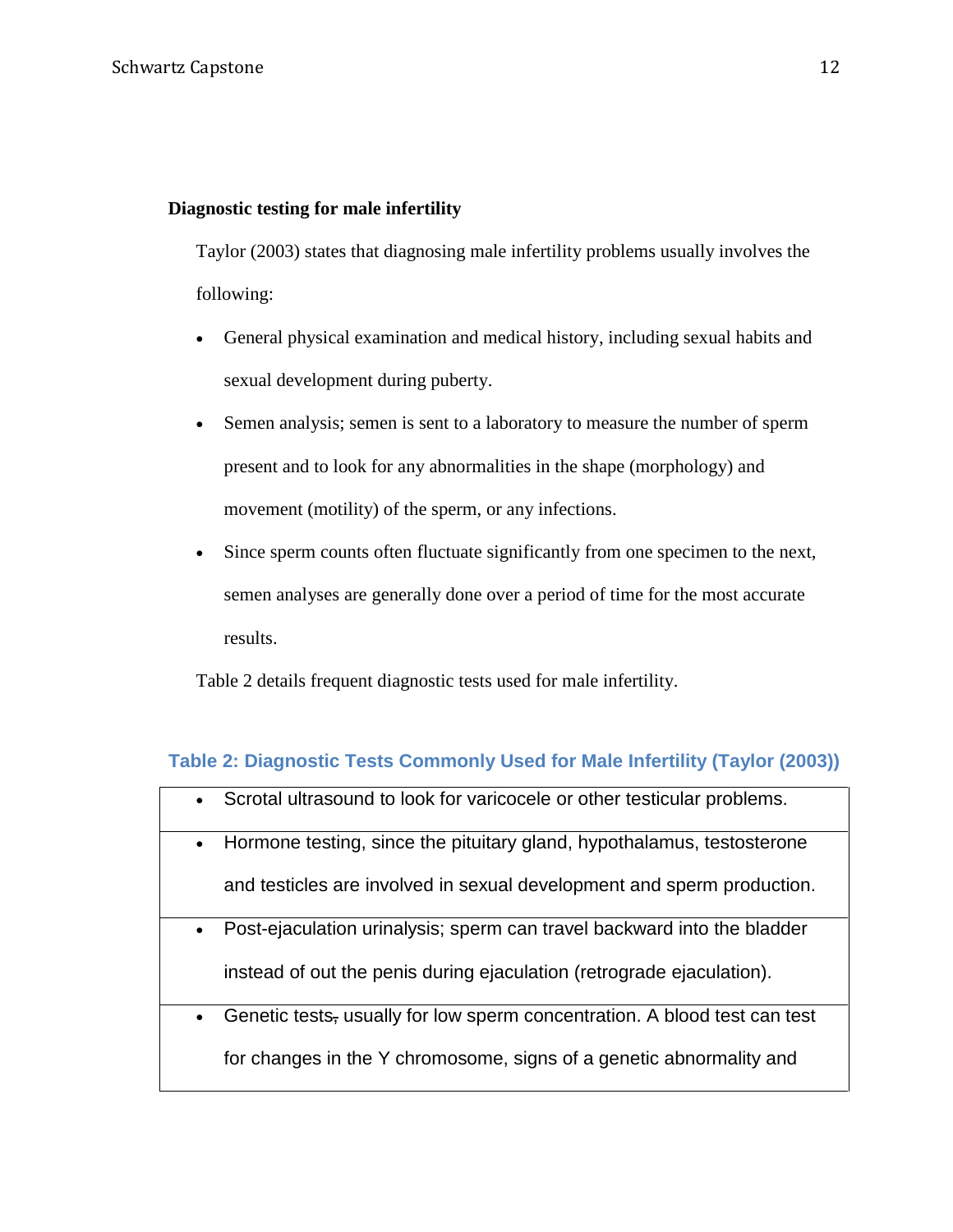diagnose various congenital or inherited syndromes. • Testicular biopsy (by removing samples from the testicle with a needle) can determine if sperm production is normal, which then differentiates from a blockage or another possible problem with sperm transport • Specialized sperm function tests to check how well the sperm survives after ejaculation, how well they can penetrate an egg, and whether there's any problem attaching to the egg.

## **Treatment options for male infertility**

Available treatment options available for male fertility problems include surgery, medication, hormone treatments, use of donor sperm and various Assisted Reproductive technologies (ART) procedures (Taylor, 2003). The most common ART procedures currently used are In vitro fertilization (IVF), Intrauterine insemination (IUI) and Intracytoplasmic sperm injection (ICSI), which are defined in the definition of key terms section. Table 3 provides detailed treatment options for infertile males.

# **Table 3: Treatments for Male Infertility (Taylor (2003))**

- Assisted reproductive technology (ART) treatments, such as Intrauterine insemination (IUI), In vitro fertilization (IVF), or Intra-cytoplasmic sperm injection (ICSI: a single sperm is injected directly into an egg),
	- A varicocele can often be surgically corrected, or an obstructed vas deferens repaired. Prior vasectomies can be reversed.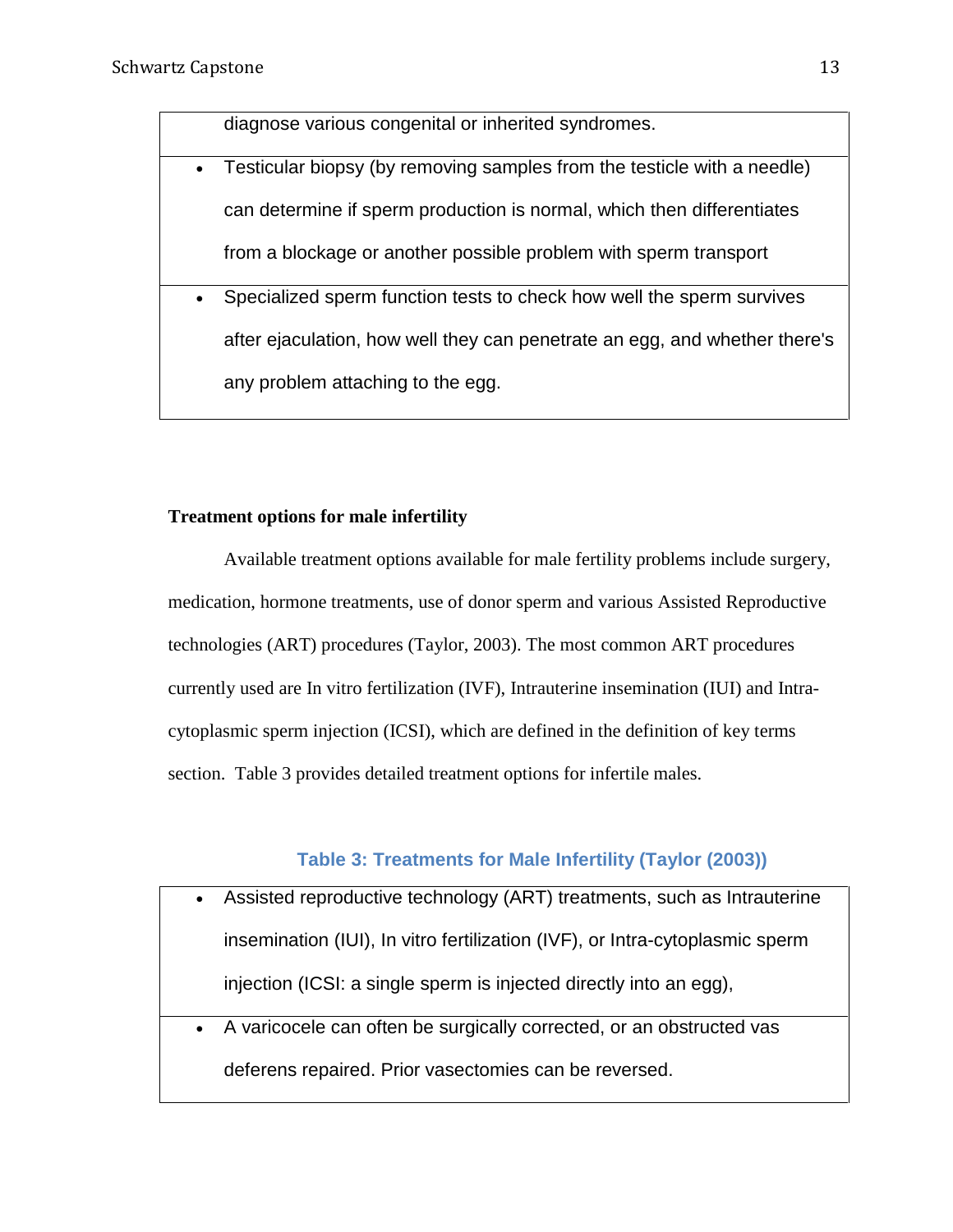| $\bullet$ | Treating infections of the reproductive tract with antibiotic therapy. |
|-----------|------------------------------------------------------------------------|
|           | Treatments for sexual intercourse problems, such as medication or      |
|           | counseling for erectile dysfunction or premature ejaculation.          |
| $\bullet$ | Hormone treatments and medications, such as injections of human        |
|           | chorionic gonadotropin and or recombinant human follicle stimulating   |
|           | hormone.                                                               |
|           |                                                                        |

#### **Shortcomings of current male infertility treatments**

Current treatments for male infertility have serious shortcomings (Sylvest et al. 2016). Intrusiveness or complications of surgeries, for example, surgery to remove a varicocele, may include pain, blood clots, heart disease risk, prostate cancer and dementia risks (Sylvest et al., 2016).

Dohle et al., 2004 states that In vitro fertilization (IVF) is a method used by reproductive endocrinologists to bypass many of the male factor sperm issues. However, IVF can sometimes create complications for the unborn child (Dohle et al., 2004). According to Dohle et al., 2004*,* more than 12 scientific papers have been published in the past year suggesting a connection between fertility treatments and low birth weight infants or disorders such as hypospadias (penis opening on back instead of front), heart malformations, chromosomal abnormalities or other major birth defects. In 2008, the Centers for Disease Control (CDC) noted that babies conceived with IVF had a slightly increased risk of several birth defects, including a hole in the heart, cleft palate, improperly developed esophagus and malformed rectum. There may be some abnormal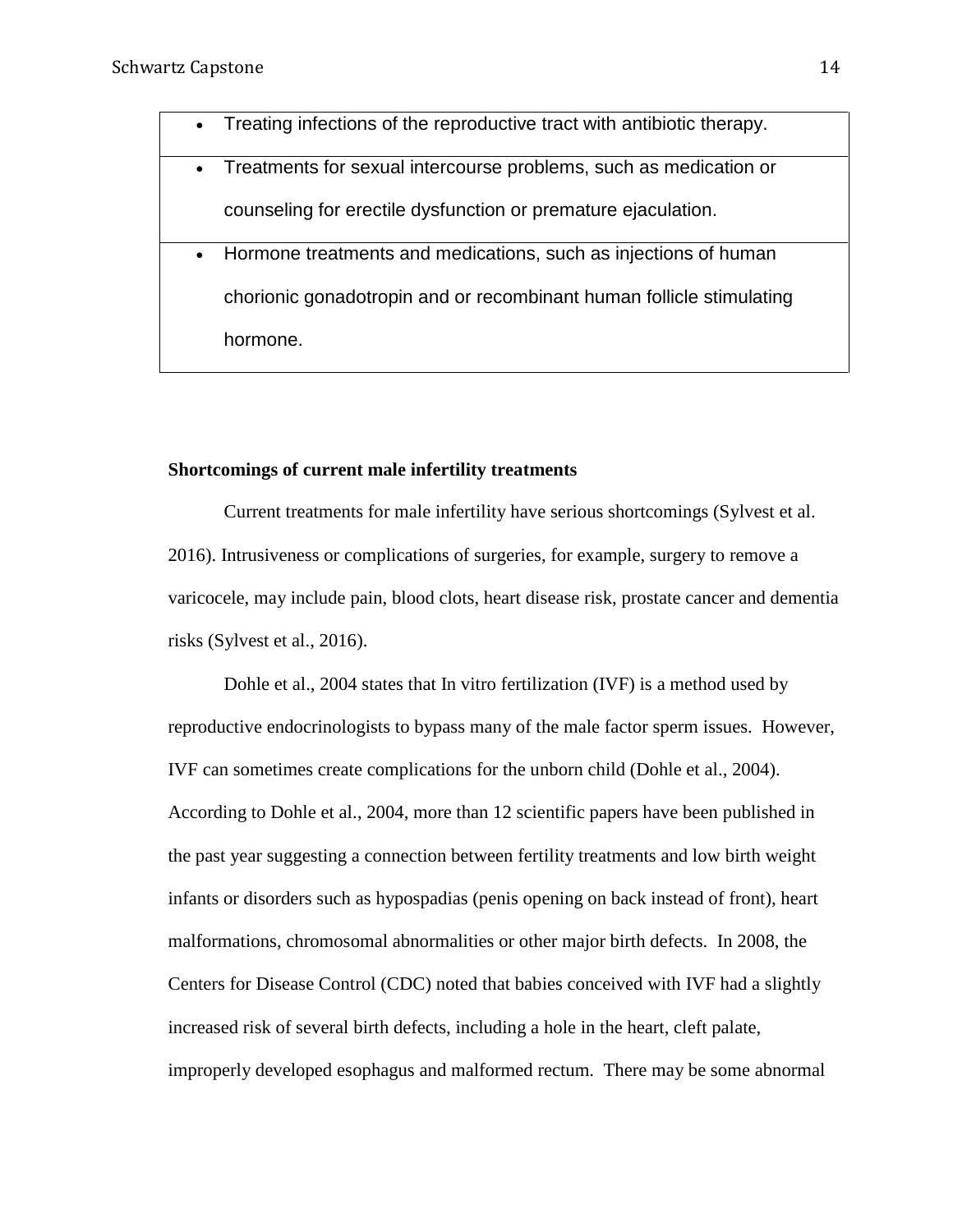gene expression associated with IVF, which increases the chance of genetic disorders (Dohle et al., 2004). Advanced paternal age using IVF has been linked to autism, Marfan and Apert syndromes and other problems (Dohle et al., 2004).

#### **Genetic causes of infertility**

Infertility is a broad term used to define a range of different phenotypes. According to Shah et al (2003), *"*The genetic causes of infertility are varied and include chromosomal abnormalities, single gene disorders and phenotypes with multifactorial inheritance". The study also mentions that "specific genotypes and karyotypes have been associated with infertility and studies of specific genes in humans and model systems shed light on the nature of the polygenic and multifactorial basis of infertility" (p.17).

#### **DNA fragmentation**

DNA fragmentation may predict the success of ART. ICSI may be used when there is high DNA fragmentation of sperm (Najari et al., 2016). Rodriguez et al (2005), states, "sperm chromatin abnormalities or DNA damage can impact human male fertility" (p.843). Evenson et al (2002) relates to this idea in stating that "sperm cells with sizable DNA breakage are generally present in human ejaculate, but infertile males typically have a higher proportion of sperm cells with DNA fragmentation" (p.36). DNA fragmentation is the separation or breaking of DNA strands into pieces (Carrell et al., 2009). The genetic integrity of the spermatozoon is essential for normal embryo development (Evenson et al., 2002). A high level of DNA fragmentation in sperm cells may represent a cause of male infertility that conventional examinations - sperm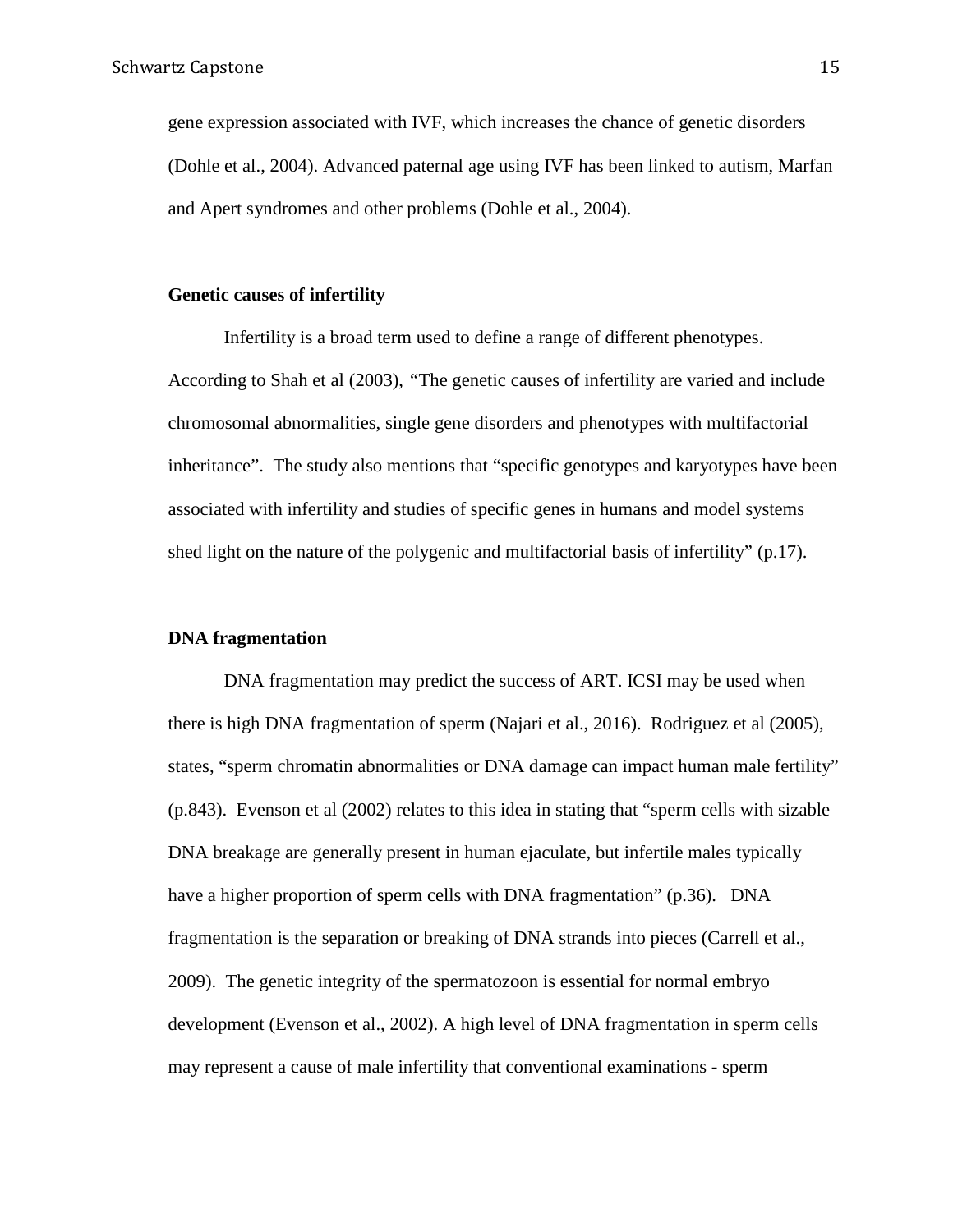concentration, motility analysis, and morphology assessment - cannot detect (Evenson et al., 2002). Regardless of the assisted reproductive technology used, elevated levels of DNA fragmentation above the critical threshold will significantly compromise the possibility of a successful pregnancy (Niederberger, 2016). A DNA fragmentation test is an effective method for measuring thousands of sperm in an ejaculate (Carrell et al., 2009). Sperm are stained with a fluorescent probe that interacts with the DNA molecule (Niederberger, 2016). The fluorescence signal changes when the DNA is fragmented, and this is monitored using a flow cytometer (Niederberger, 2016). Carrell et al., 2009, recommends that this test be done on all infertile males.

# **Table 4: DNA Fragmentation Index (DFI): Percentage of Sperm Cells Containing Damaged DNA (Niederberger, 2016).**

| • $\leq$ 15% DFI = excellent to good sperm DNA integrity (IUI), In vitro |
|--------------------------------------------------------------------------|
| fertilization                                                            |
| $\bullet$ > 15 to < 25% DFI = good to fair sperm DNA integrity           |
| $\bullet$ > 25 to < 50% DFI = fair to poor sperm DNA integrity           |
| $\bullet$ $\geq$ 50% DFI = very poor sperm DNA integrity                 |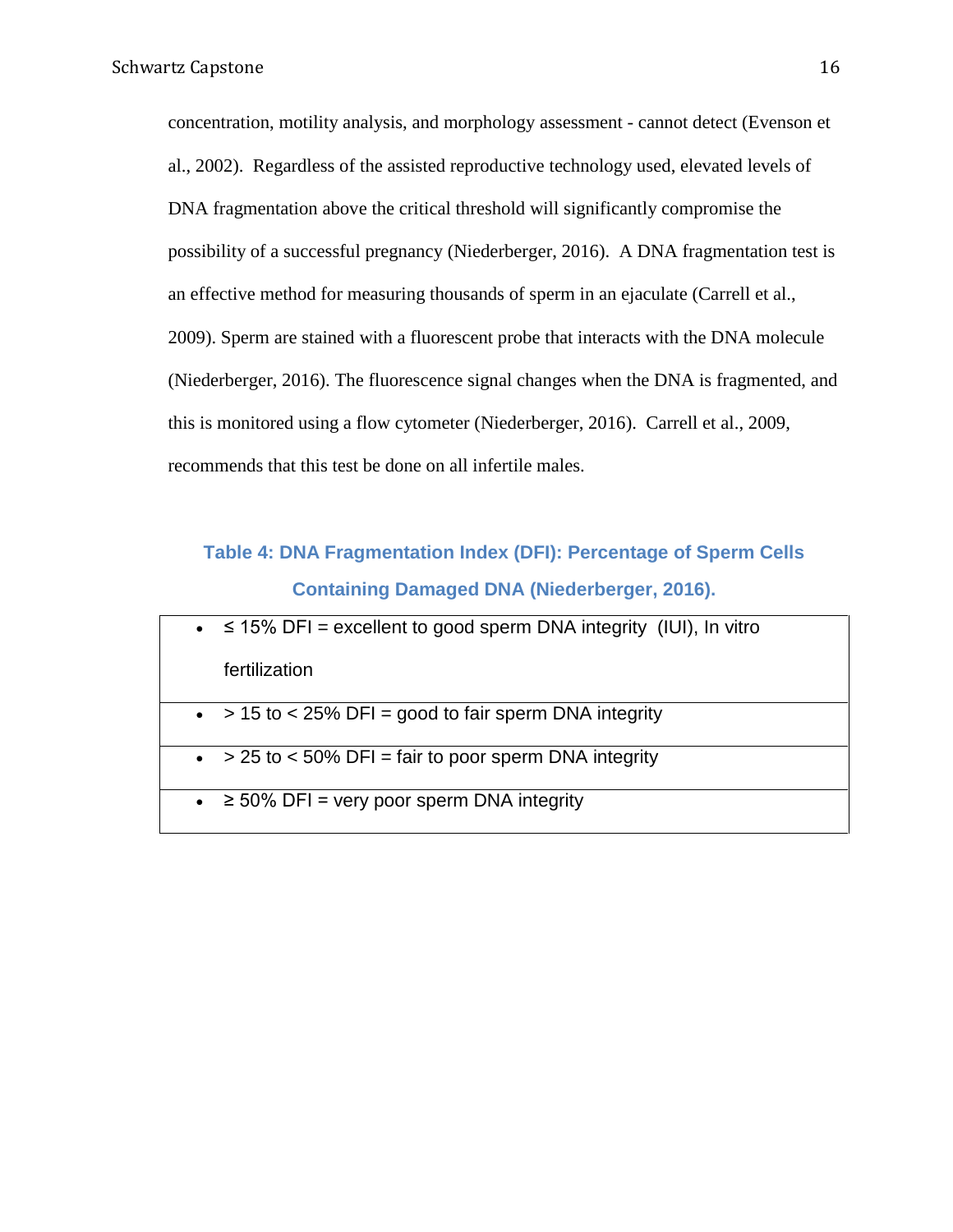#### **Telomere Length Affecting Male Infertility**

#### **What are telomeres and telomerase?**

Telomeres are the end caps of chromosomes (Rodriguez et al., 2005). They ordinarily shorten with each round of DNA replication, which ultimately leads to the inability of cells to divide, leading to cell death, according to Rodriguez et al., 2005. Telomeres are important because they protect the ends of our chromosomes, much like the plastic tip on shoelaces (Fajkus, Dvorácková & Sýkorová, 2008)*.* If the telomeres were not there, our chromosomes may end up sticking to other chromosomes (Fajkus, Dvorácková & Sýkorová, 2008)*.* Since chromosomes are shortened during each replication, the only part of the chromosome that is lost is the telomere, and the DNA is left undamaged (Fajkus, Dvorácková & Sýkorová, 2008)*.* Without telomeres, important DNA would be lost every time a cell divides which would eventually lead to the loss of entire genes (Fajkus, Dvorácková & Sýkorová, 2008)*.* 

The chromosome telomere is a series of 5'-TTAGGG-3' repeats found at the terminal region of a chromosome (Rodriguez et al., 2005). According to Rodriguez et al (2005), "This repeat sequence plays a vital role in DNA replication and in the protection of the chromosome by inhibiting chromosomal fusions, and in chromosomal localization in the nucleus" (p.844). The length of the telomere varies between chromosomes and is shortened with every cell division by 50 to 200 base pairs (Rodriguez et al., 2005). Telomeres consist of the same sequence of bases repeated about 3,000 times and can reach up to 15,000 base pairs in length (Rodriguez, 2007). When the telomere becomes too short, the chromosome reaches a 'critical length' and can no longer be replicated,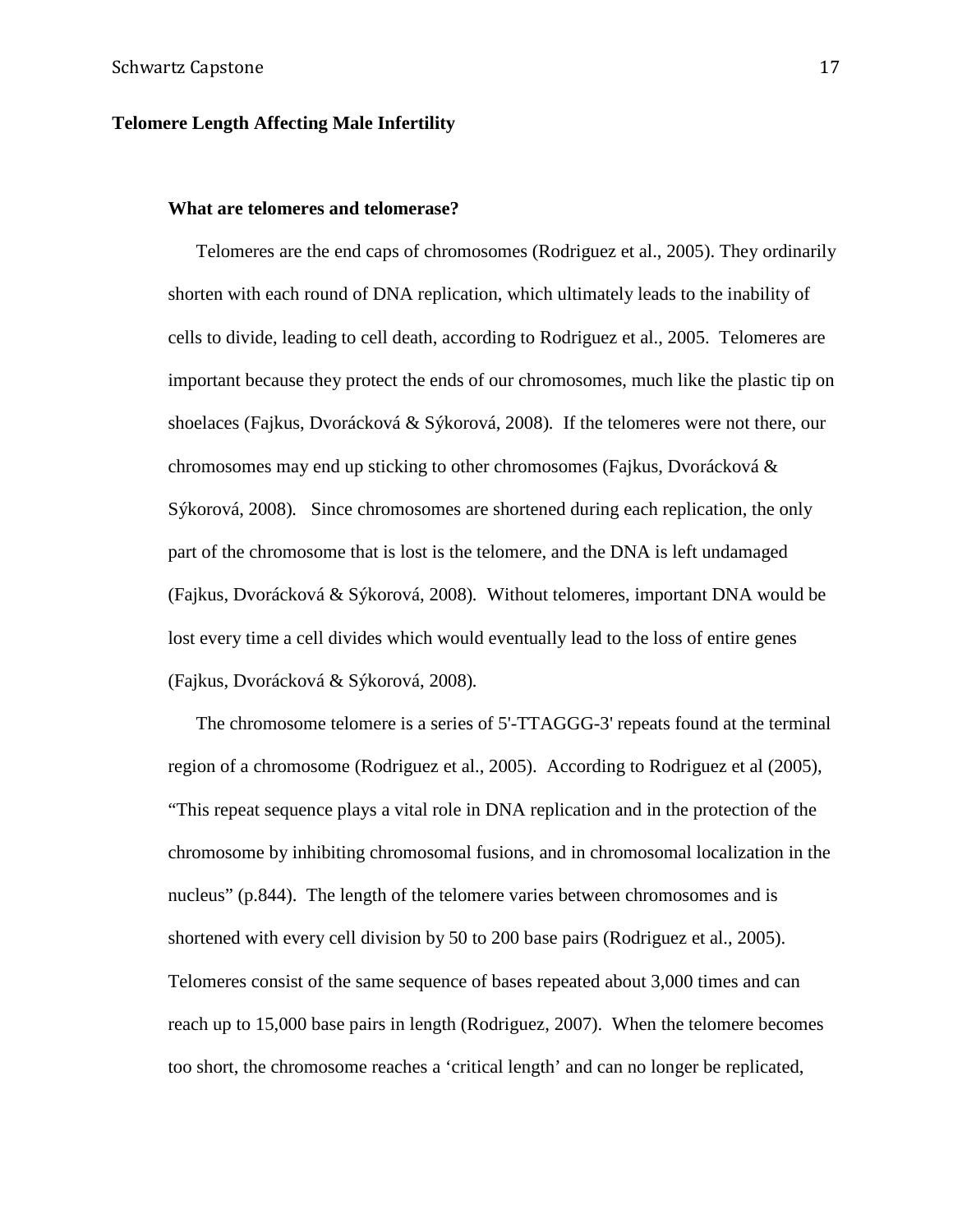which triggers the cell to die, a process called apoptosis, also known as cell death (Rodriguez, 2007). Rodriguez et al (2005) state, "All cells with a nucleus contain chromosomes and telomeres and exclude mature red blood cells and platelets" (p.844).

Telomeres ordinarily shrink by 1% annually, from birth to death. The telomeres of people with unhealthy habits have increased shrinkage (Rodriguez et al., 2005)*.* Those of people with healthy habits and genes shrink at a slower rate, therefore helping these people to possibly live much longer (Rodriguez et al., 2005). Ultimately, telomere health is a significant determinant of health and longevity (Shealy (2016). Rejuvenation or regrowth of telomeres is, therefore, a crucial key to longevity and health according to Shealy (2016).

Table 5 provides the testing methods to measure telomere length. Each test analyzes either DNA, metaphase chromosomes or interphase nuclei (Montpetit et al., 2009).

### **Table 5: Telomere Length Testing Methods (Montpetit et al., 2009)**

| HT Q-FISH: High throughput quantitative fluorescence in situ hybridization       |
|----------------------------------------------------------------------------------|
| MMqPCR: Monochrome multiplex quantitative polymerase chain reaction<br>$\bullet$ |
| qPCR: Quantitative polymerase chain reaction                                     |
| <b>STELA: Single Telomere Length Analysis</b>                                    |
| TRF: Terminal restriction fragment.<br>$\bullet$                                 |
| PRINS: Primed in situ subtype of Q-FISH<br>$\bullet$                             |
| Q-FISH: Quantitative fluorescence in situ hybridization                          |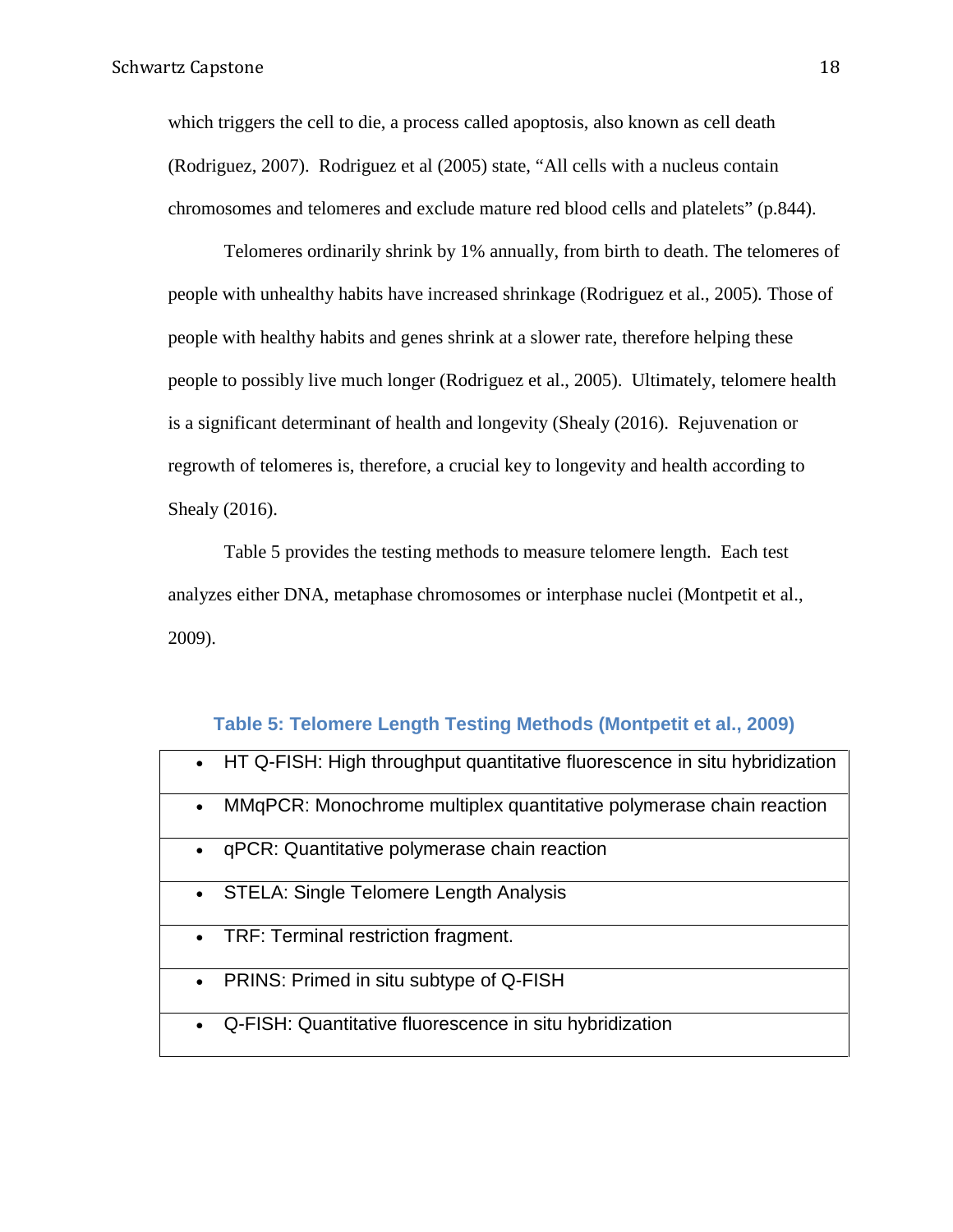Telomerase is an enzyme (reverse transcriptase) with protein + RNA subunit, that adds nucleotides to telomeres, prevents telomere shortening and repeated cell death (Fajkus, Dvorácková & Sýkorová, 2008). According to Fajkus, Dvorácková & Sýkorová (2008), "Telomerase is expressed by germ cells, early embryonic cells and stem cells, but not expressed by most somatic cells" (p.273).

The action of telomerase allows cells to keep multiplying and avoid aging (Fajkus, Dvorácková & Sýkorová, 2008). According to Fajkus, Dvorácková & Sýkorová (2008), "Because the lost sequences of the telomeres at each replication cycle can be resynthesized by telomerase, the enzyme has essential functions for cell immortalization" (p.275). Telomerase is important because it reverses telomere shortening and allows each generation to replace lost DNA, which allows cells to divide without ever reaching a limit (Fajkus, Dvorácková & Sýkorová, 2008).

# **Telomere length and telomerase levels in sex (germ) cells v. in regular (somatic) cells and the significance of each**

Chan & Blackburn (2004) state, "Telomere length has been demonstrated to both reflect and limit the replicative lifespan of normal somatic cells, any cell of a living organism other than the reproductive cells" (p.119). The replication of normal somatic cells is limited by telomere shortening, which additionally carries on with each round of cell division, resulting in the loss of 50–200 terminal base pairs of the telomere in humans both in vitro and in vivo (Lee et al., 2015). With ongoing rounds of DNA replication, the telomeres become shorter. However, telomerase can lengthen telomeres (Chan & Blackburn, 2004). Incomplete replication in the absence of telomerase results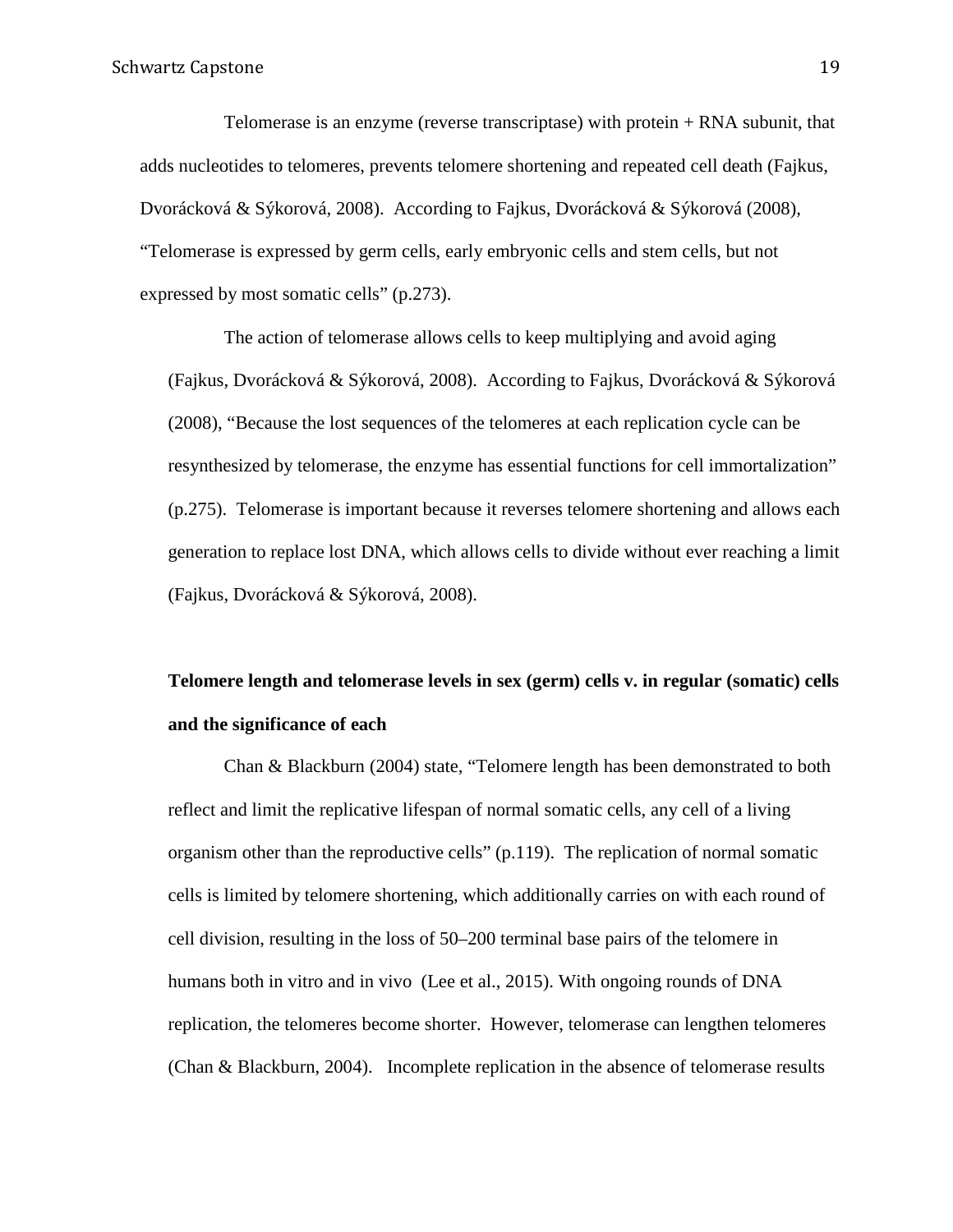in growing amounts of telomere shortening, which leads to the DNA damage and cell death (Chan & Blackburn, 2004). Therefore, proper telomere length and telomerase activity are necessary for replication of cells (Lee et al., 2015).

Telomerase is only found in very low concentrations in our somatic cells, whereas it is found in high levels in germ line cells (egg and sperm) and stem cells (Rudolph, 2007). Cells that divide rapidly, such as germ cells and stem cells, are among the few cell types in our bodies containing active telomerase (Rudolph, 2007).

#### **Telomeres, telomerase and cancer**

Telomerase is also found in high levels in cancer cells (Shay et al, 2001). This enables cancer cells to be immortal and continue replicating themselves (Shay et al, 2001). According to Shay et al (2001), "If telomerase activity were switched off in cancer cells, their telomeres would shorten until they reached a critical length" (p.679). This would prevent the cancer cells from dividing uncontrollably to form tumors (Shay et al, 2001). However, blocking telomerase activity could affect cells where telomerase activity is important, such as sperm, eggs, platelets, and immune cells (Shay et al, 2001). Shay et al (2001) states, "Since telomerase activity in somatic cells is very low, these cells would therefore be largely unaffected by anti-telomerase therapy" (p.683).

Mu & Wei (2002) found that, "Telomerase activity may be detected in a variety of normal and malignant cell types by using a sensitive polymerase chain reaction-based method, known as the telomerase repeat amplification protocol (TRAP) assay" (p. 4). Wesch, Burlock & Gooding, 2016 reported that telomerase activity was present in almost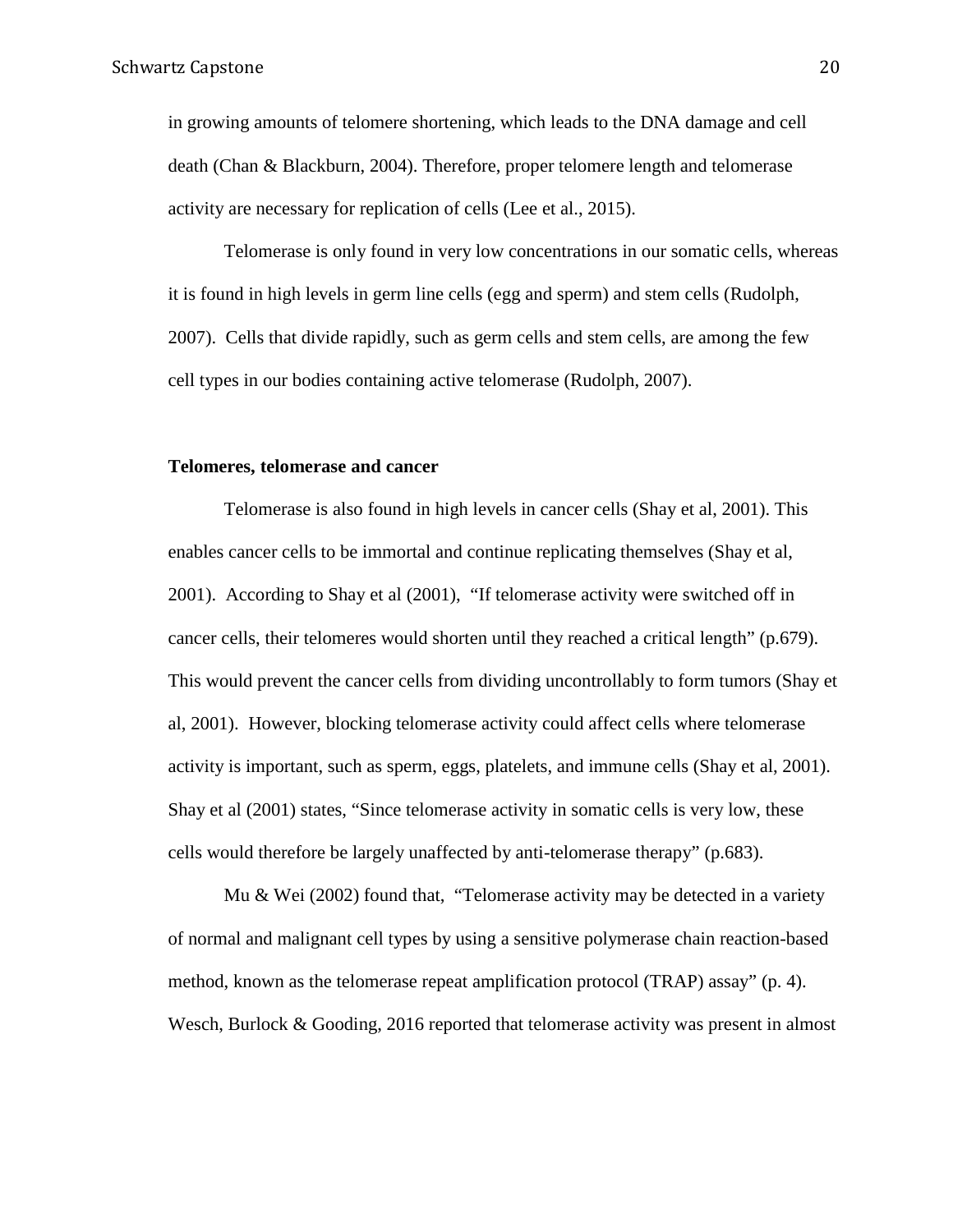all tumor samples but could not be detected in normal tissues, except for germ cells in the ovary and testis.

Telomerase activity is negative in human normal somatic cells but can be detected in most tumor cells (Mu & Wei 2002). Telomerase inhibitors might be useful in selectively killing cancer cells while saving normal cells (Wesch, Burlock & Gooding, 2016). According to Mu & Wei (2002), "The desired effect of telomerase inhibition would be to shorten telomeres to critical lengths, causing replicative senescence and preferably cell death due to irreparable chromosome damage. These objectives are feasible because the majority of tumors have shorter telomeres and higher proliferation rates than normal replicative cell populations, thus inhibition of telomerase activity may only be necessary over a few cellular divisions to attain lethal erosion of a telomere" (p.6). In contrast, Kim et al., 1994, found that the longer telomeres of stem cells and germ line cells should not lose their chromosomal protective function, allowing rather than inhibiting telomerase to prevent any telomere shortening.

#### **Male infertility correlations to telomeres**

Abnormal shortening of telomeres has been associated with male factor infertility (Inagaki, 2006). Sperm maintain longer average telomere length because telomerase can rebuild the sperm cells if they begin to shorten, but sperm telomere length varies among individual men and individual spermatozoa (Inagaki, 2006). Variation in sperm telomere length could result from the effects of oxidative stress, which shorten telomeres (Inagaki, 2006). According to Kalmbach et al (2013), "Compromised telomere length in sperm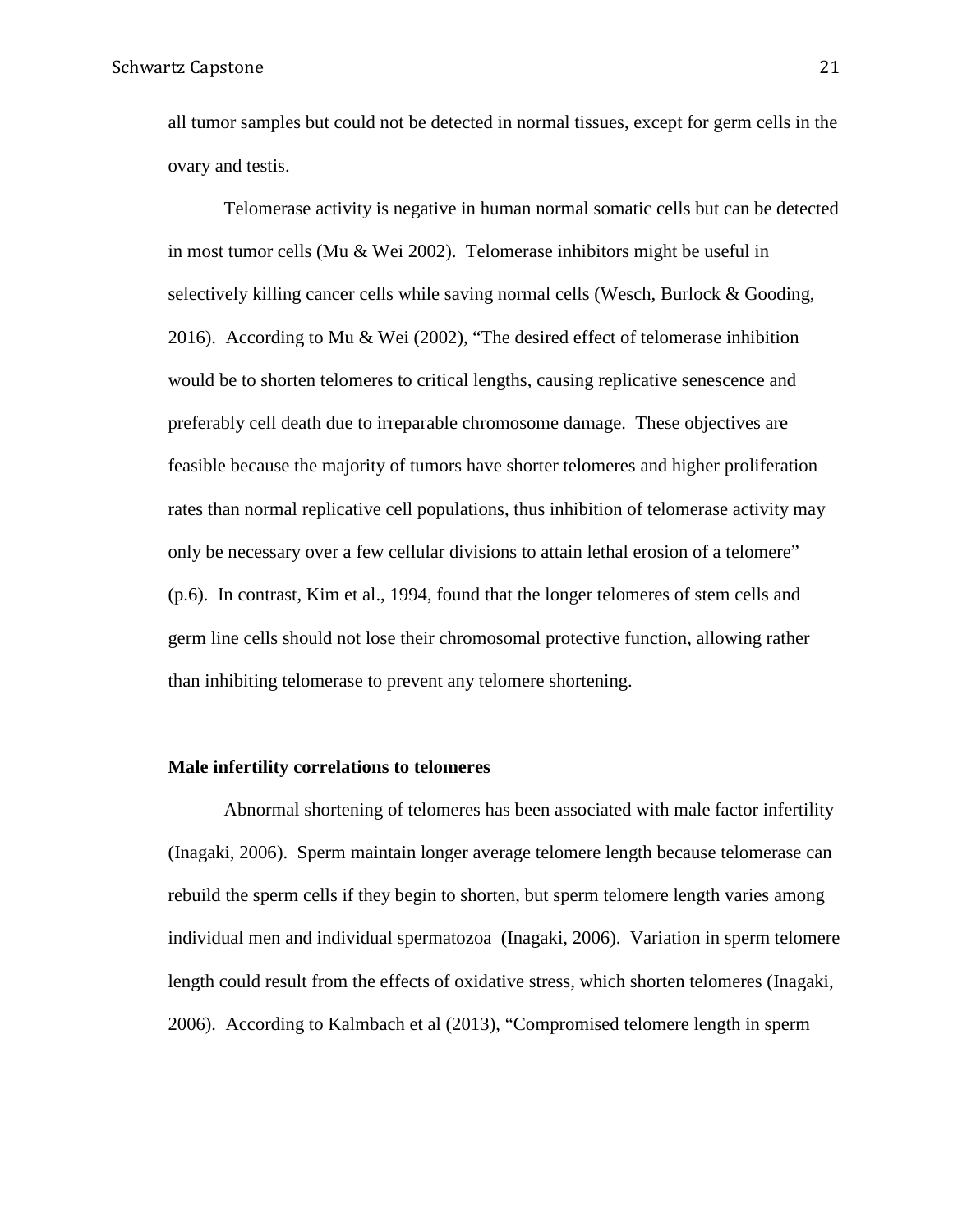may contribute to segregation errors, apoptosis, programmed cell death, with reduced sperm count, and reduced fertility" (p.25).

#### **Acupuncture and Male Infertility**

Acupuncture involves the insertion of fine and thin needles into the skin at important points on the body (Pei et al., 2005). Traditional Chinese medicine explains acupuncture as a technique for balancing the flow of energy through pathw ays (m eridians) in the body (Pei et al., 2005). By inserting needles into specific points along these m eridians, the energy flow will go back to homeostasis, according to the Pei et al., 2005. Acupuncture is an optional/additional treatment modality that can be used to enhance male fertility (Pei et al., 2005). According to Pei et al (2005), "Acupuncture infertility treatment produces few or no side effects while performing similar functions as the drugs do by stimulating the hypothalamus to effectively balance the endocrine system and its hormones and to get to the root cause of male infertility" (p.143).

Chen et al (2011) states that "With acupuncture, sperm production and quality can be increased, mechanical blockages can be dissolved or reduced and hormonal factors can often be corrected by restoring balance to the entire body" (p.313). Sufficient energy and substances and unblocked semen pathway are all necessary for ideal sperm quality (Pei et al., 2005). Three organ systems that can be addressed with acupuncture treatments are 1.) Kidney for growth and development, 2.) Liver for free flow of energy and 3.) Spleen for energy, sleep and sperm production (Chen et al., 2011). According to Sklar (2016), one of the ways acupuncture increases fertility is by reducing stress. Sherman et al (1997) states, "Acupuncture infertility treatment counters the effects of stress and cortisol by releasing endorphins in the brain, creating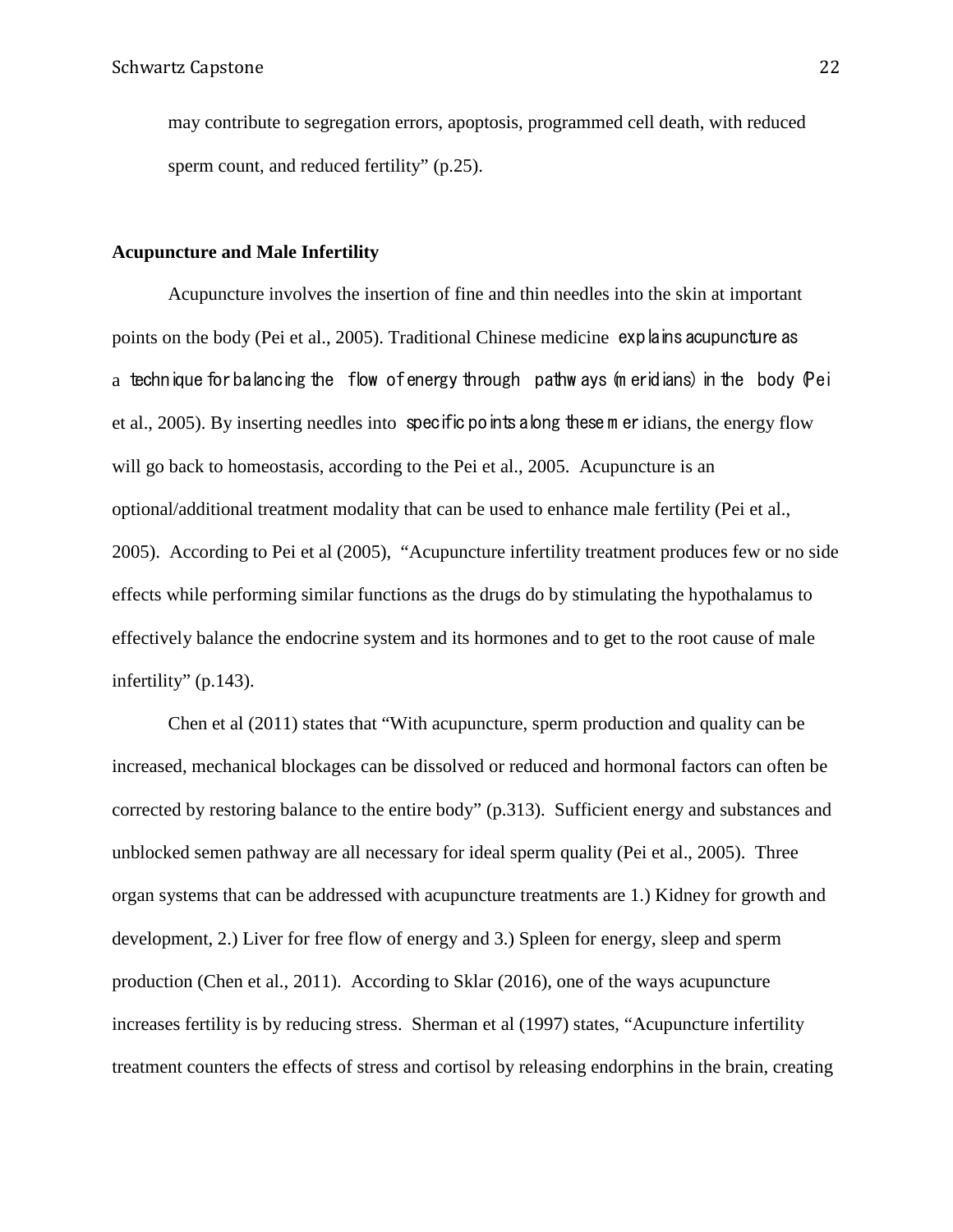a calming effect" (p.159). Acupuncture also increases fertility by strengthening the immune system, which can play an important role in conception (Sherman et al., 1997).

#### **Stress**

Nargund (2015) states, "Psychological stress can be defined as any uncomfortable 'emotional experience' accompanied by predictable biochemical, physiological and behavioral changes or responses" (p.373). When people are under stress, the hormone cortisol is released in the brain (Mayorga-Torres et al., 2016). According to Nargund (2015), "This alters the brain's neurochemical balance, changing hormone levels and disrupting the pituitary balance" (p.381).

#### **How stress relates to telomere length and telomerase levels**

Stress has been shown to decrease telomere length (Epel et al., 2004). Psychological stress is significantly associated with higher oxidative stress and shorter telomere length, which are known determinants of cell senescence and longevity (Zalli et al., 2014). According to Zalli et al (2014), "Higher levels of perceived stress decrease telomere length on average by the equivalent of at least one decade of additional aging compared to low stress" (p.4520).

#### **How stress relates to male infertility**

Stress is a major underlying factor in infertility (Reynolds, 2016)*.* Because of the delicate balance between the hypothalamus, pituitary, and reproductive glands, stress can alter sperm counts, motility, and cause impotence (Mayorga-Torres et al., 2016). Emotional stress plays a detrimental role on fertility (Nargund, 2015). According to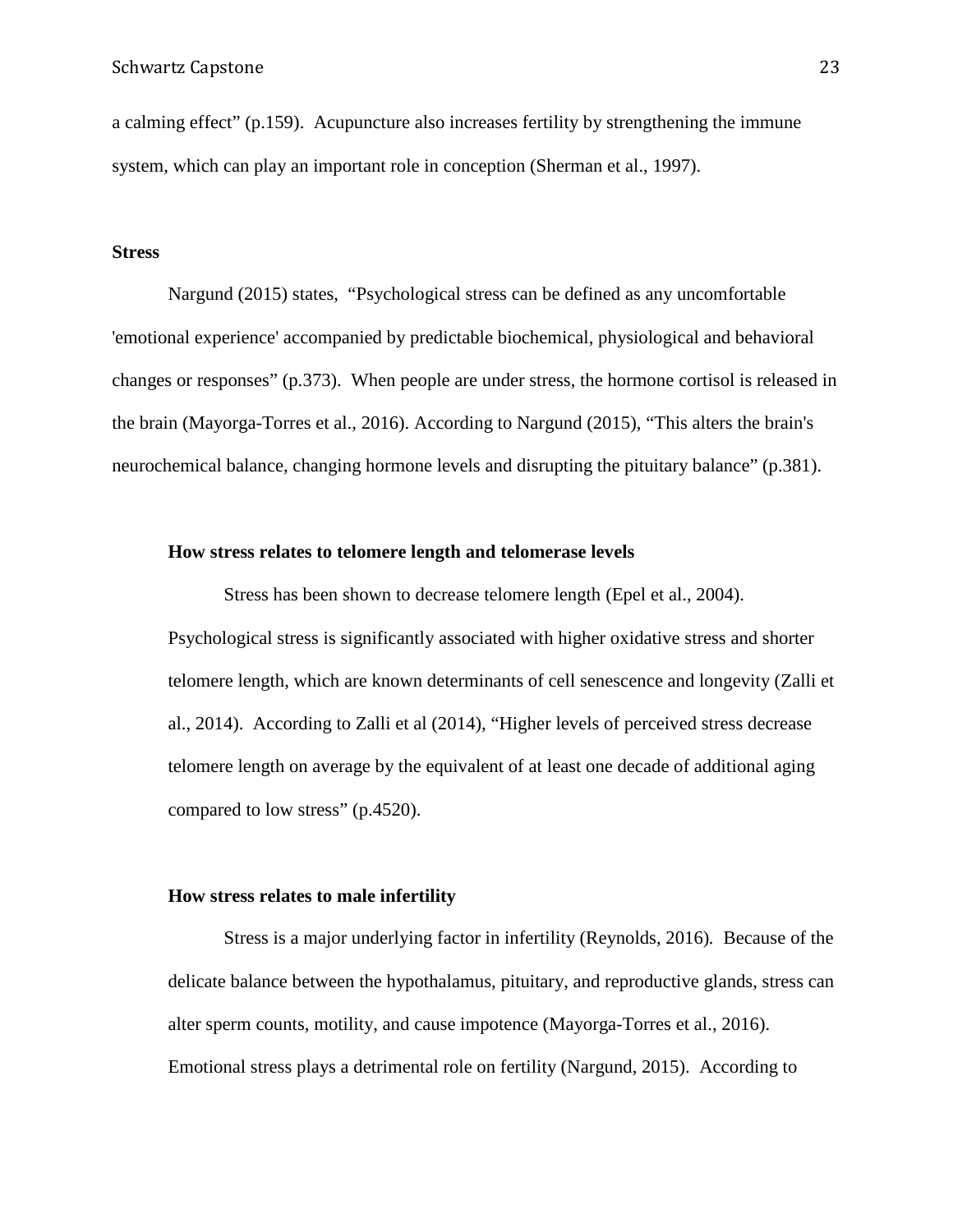Collodel (2008), "Data shows that, among sperm pathologies, necrosis and apoptosis were higher and the number of healthy sperm was significantly reduced in stressed men. The effects induced by stress also seem to include meiotic and structural alterations in sperm cells" (p.255).

McGrady (2009) looked at the effects of psychological stress on male fertility, showing that stress is associated with reduced paternity and abnormal semen parameters. Enough scientific evidence exists to suggest that psychological stress could severely affect spermatogenesis (McGrady, 2009). According to Collodel (2008), "The autonomic nervous system and the adrenal hormones participate in the classic stress response while also affecting the reproductive system. Evidence exists that mild-to-severe emotional stress depresses testosterone and perhaps interferes with spermatogenesis in the human male" (p.259).

#### **The effect of acupuncture on stress**

Pilkington et al (2010), show that "studies on the endorphins released by acupuncture can raise the amount of white blood cells, T-cells and anti-bodies, which increase the body's level of immunity" (p.92). More recent work by Chao et al (1999) supports the concept that "Acupuncture activates the endogenous opioids in the central nervous system, which, in turn, inhibit central sympathetic neural outflow" (p.2128). According to Pomeranz (1988), "Evidence that acupuncture increases central nervous system opioids includes early work in a mouse model of pain, in which electro acupuncture at the large intestine 4(Li4) site produced analgesia" (p.228).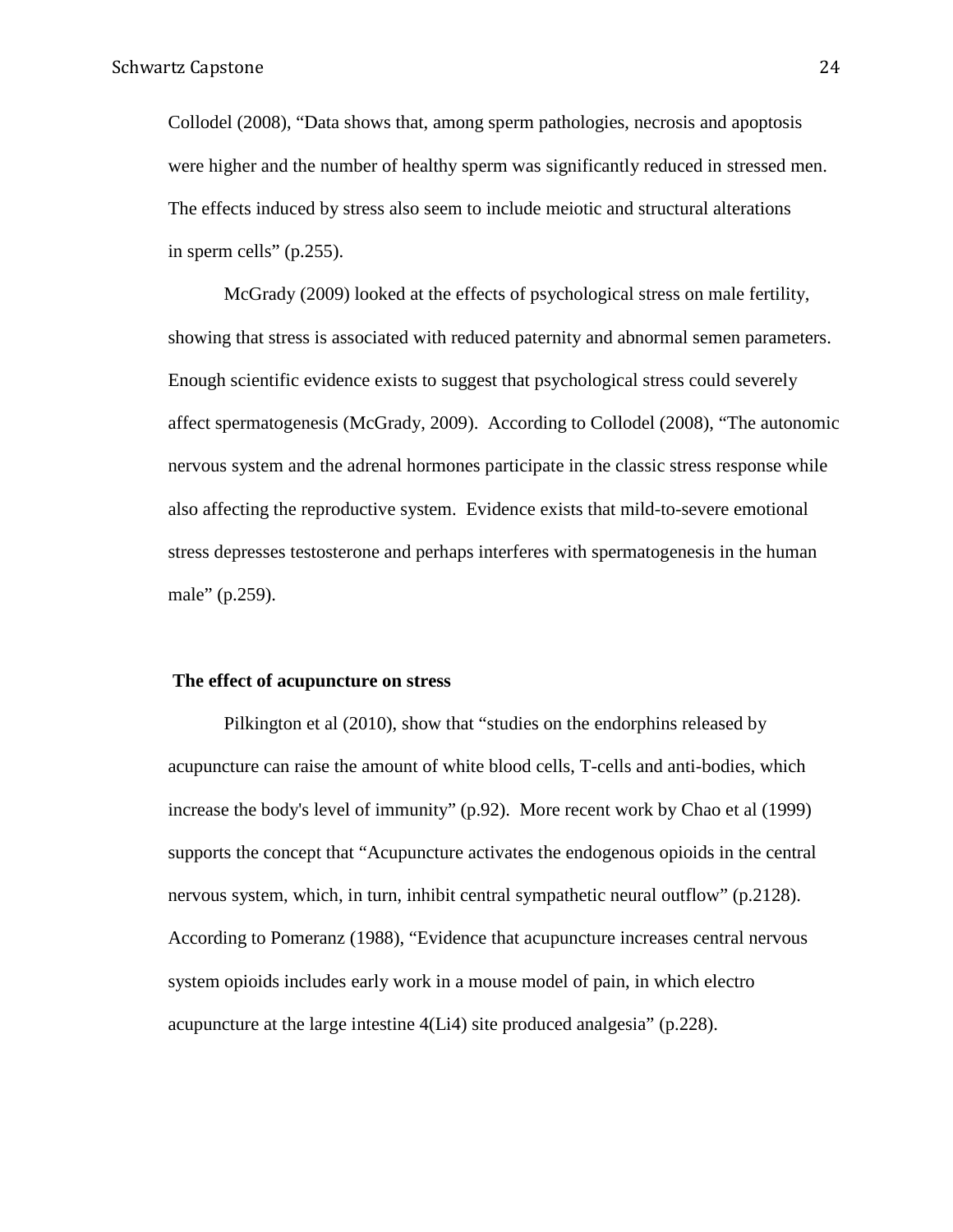Yao & Thoren (1982) show "Experimental evidence in animal models of cardiovascular disease supports the concept that cardiovascular effects of acupuncture are mediated by inhibition of central sympathetic neural outflow, perhaps through release of endogenous opioids" (p.77). Eshkevari et al (2012) found that "Electronic acupuncture blocks the chronic, stress-induced elevations of the HPA axis hormones and the sympathetic NPY (Neuropeptide Y), a protein-coding gene pathway" (p.19). Sun et al (2005), report that "Experiments during acute stress show that electro-acupuncture (EA) at ST36 blocks chronic stimulation of the hypothalamic–pituitary–adrenal axis (HPA), and thus might reduce the physiological effects of the acute stress" (p.4963). Eshkevari et al (2015) also note that "Stress-induced circulating ACTH and corticosterone (CORT), as well as central CRH mRNA and protein were blunted when EA at acupoint stomach meridian point 36 (St36) was performed before exposure to chronic cold stress. This strongly suggests that EA at ST36 may be a viable therapeutic modality for chronic stress" (p.3649).

#### **Statement of Research Question and Hypothesis**

The intent of this Capstone is to demonstrate the relationship between the effects of acupuncture on telomere length, improvement in sperm quality and the ability of longer telomeres to improve sperm quality. The role that increased psychological stress plays in this relationship is also discussed. The hypothesis of this researcher is that acupuncture can increase telomere length and sperm quality, and decreased stress levels in individuals can play an important role in positive outcomes.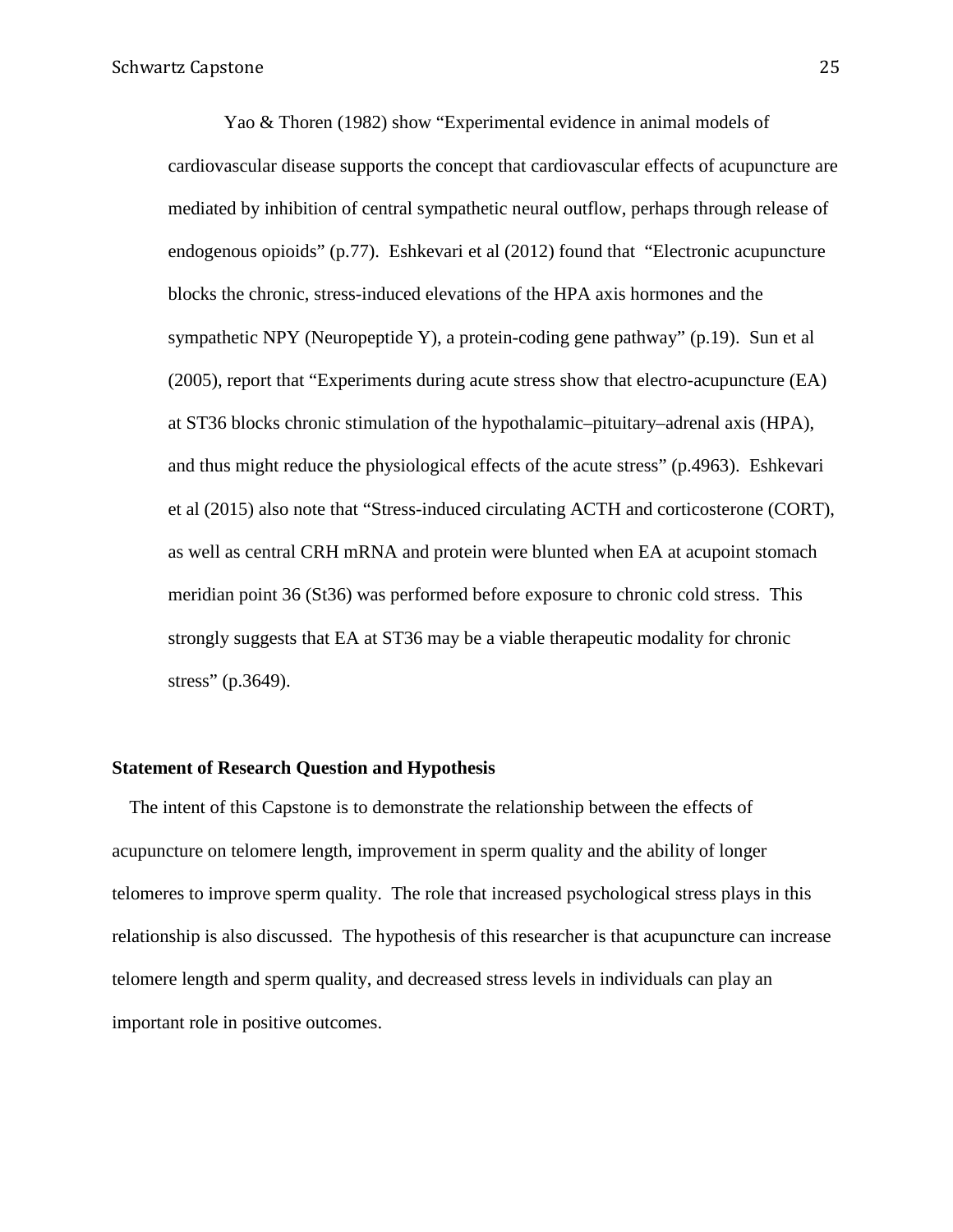## **Definition of Key Terms and Glossary of Abbreviations**

**ACTH: adrenocorticotropic hormone** is a polypeptide tropic hormone produced and secreted by the anterior pituitary gland (Eshkevari et al, 2015).

ART: assisted reproductive technology is the technology used to achieve [pregnancy](https://en.wikipedia.org/wiki/Pregnancy) in procedures such as fertility medication, artificial insemination, In vitro fertilization and surrogacy (Dohle et al., 2004).

**Asthenospermia:** is when less than 32% of spermatozoids move ((Siterman et al., 2000).

**Azoospermic:** is the complete lack of sperm in the ejaculate (Siterman et al., 2000).

**BDNF**: **brain-derived neurotrophic factor** provides instructions for making a protein found in the brain and spinal cord (Lin et al., 2015).

**CORT: corticosterone** is a 21-carbon steroid hormone of the corticosteroid type produced in the cortex of the adrenal glands (Eshkevari et al, 2015).

**CRH: corticotropin-releasing hormone** is a peptide hormone and neurotransmitter involved in the stress response (Eshkevari et al, 2015).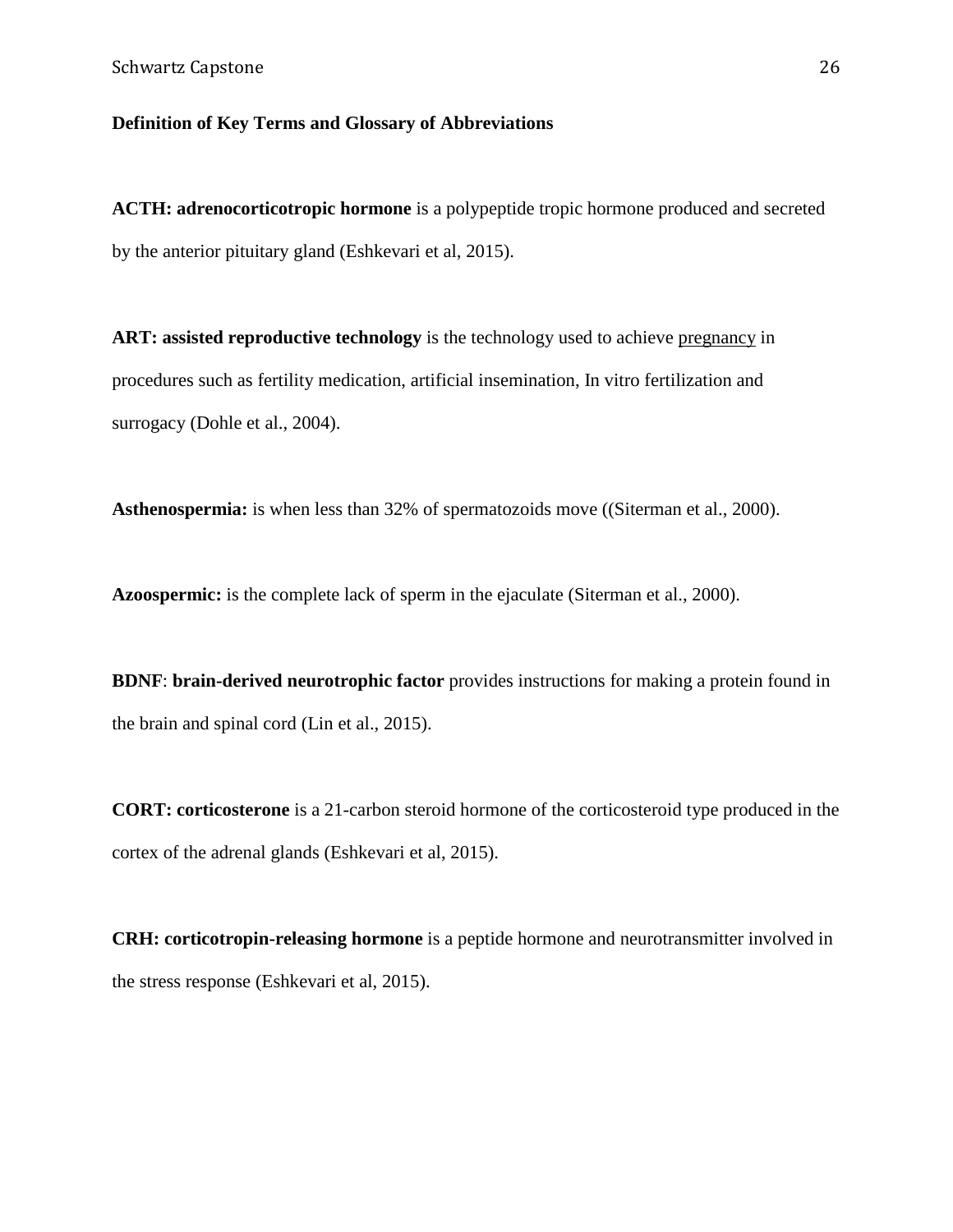**DNA fragmentation:** is splitting the DNA into shorter pieces by endonucleolytic DNA cleavage at multiple sites (Rodriguez et al., 2005).

**EA: electro-acupuncture** is the application of a pulsating electrical current to acupuncture needles as a means of stimulating the acupoints (Gu et al, 2011).

**FRTA**: **free radical theory of aging** states that organism's age because cells accumulate free radical damage over time (Desai, Sabanegh, Kim & Agarwal, 2010).

**Genotype:** is the organism's full hereditary information (Esteves, 2013).

Germ cell: is any biological cell that gives rise to the gametes of an organism that reproduces sexually (Rodriguez et al., 2005).

**HPA: hypothalamic–pituitary–adrenal axis** is a complex set of direct influences and feedback interactions among three endocrine glands: the hypothalamus, the pituitary glands and the adrenal glands (Eshkevari et al, 2015).

**ICSI**: **intracytoplasmic sperm injection** is an assisted fertilization technique consisting of the microinjection of a single viable sperm into an extracted ovum (Siterman et al.**,** 2000),

**Infertile phenotype:** is the physical characteristic(s) seen in an individual that renders him infertile along with genotype testing of chromosomes (Esteves, 2013).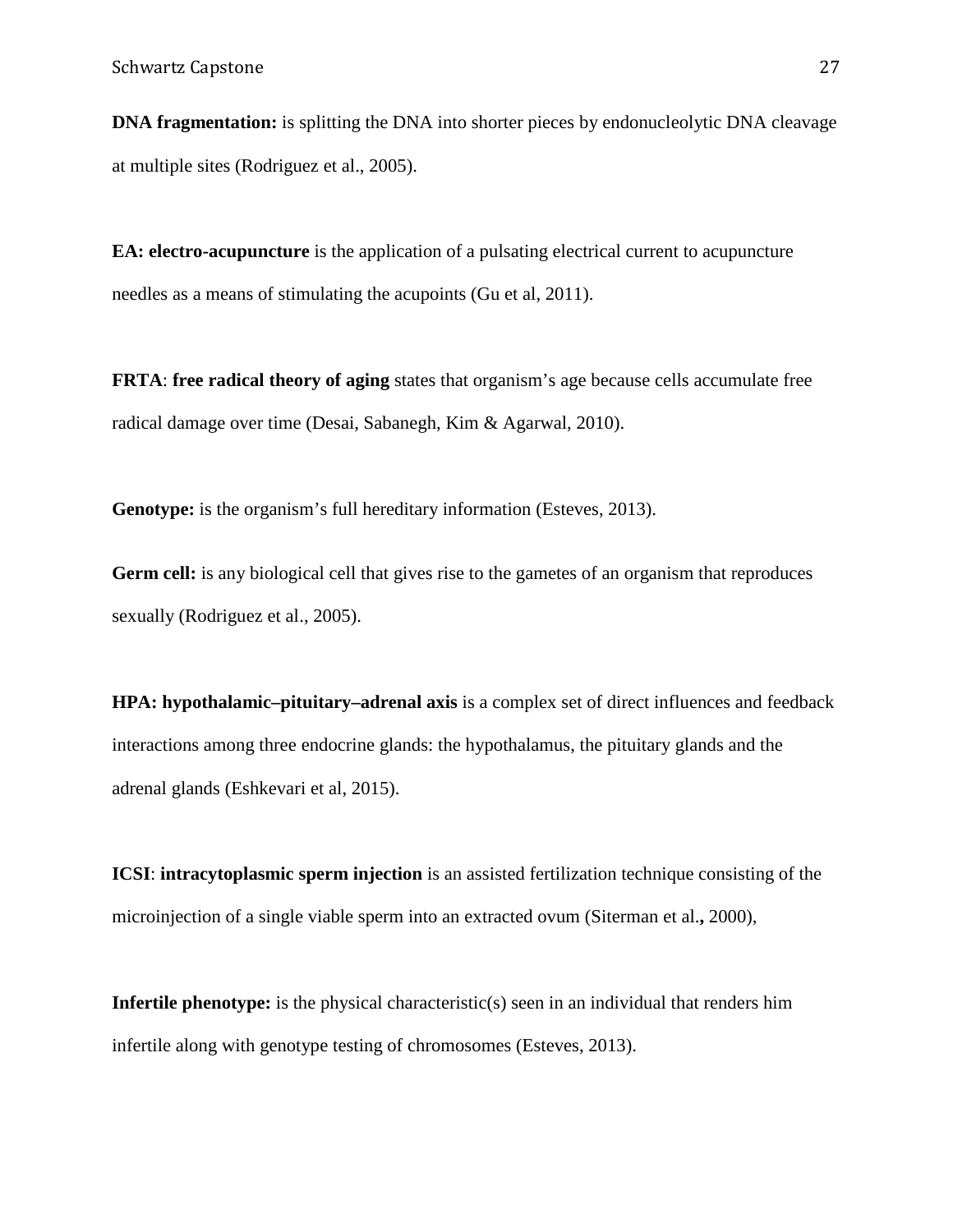**IUI: intrauterine insemination** is a fertility treatment that involves placing sperm inside a woman's uterus to facilitate fertilization (Siterman et al.**,** 2000).

**IVF: in vitro fertilization** is the direct [handling](http://www.online-medical-dictionary.org/definitions-h/handling.html) and manipulation of oocytes and [sperm](http://www.online-medical-dictionary.org/definitions-s/sperm.html) to achieve [fertilization](http://www.online-medical-dictionary.org/definitions-f/fertilization.html) (Siterman et al.**,** 2000).

**Karyotype**: is the number and appearance of chromosomes in the nucleus of a eukaryotic cell (Esteves, 2013).

**Knockout mice:** are laboratory mice in which researchers have inactivated, or "knocked out," an existing gene by replacing it or disrupting it with an artificial piece of DNA. Knocking out the activity of a gene provides valuable clues about what that gene normally does (Lin et al., 2015).

**Meiosis:** is the process of cell division by which reproductive cells (gametes) are formed (Desai, Sabanegh, Kim & Agarwal, 2010).

**NPY: neuropeptide y** is a 36-amino acid neuropeptide that acts as a neurotransmitter in the brain and in the autonomic nervous system of humans (Eshkevari et al, 2012).

**Oligozoospermia**: is when sperm concentration is less than 15 million/ml (Dieterle et al., 2009).

**OTA: oligo-teratoastheno-zoospermic** is a condition that includes low number of sperm, poor sperm movement and abnormal sperm shape (Siterman et al., 2000).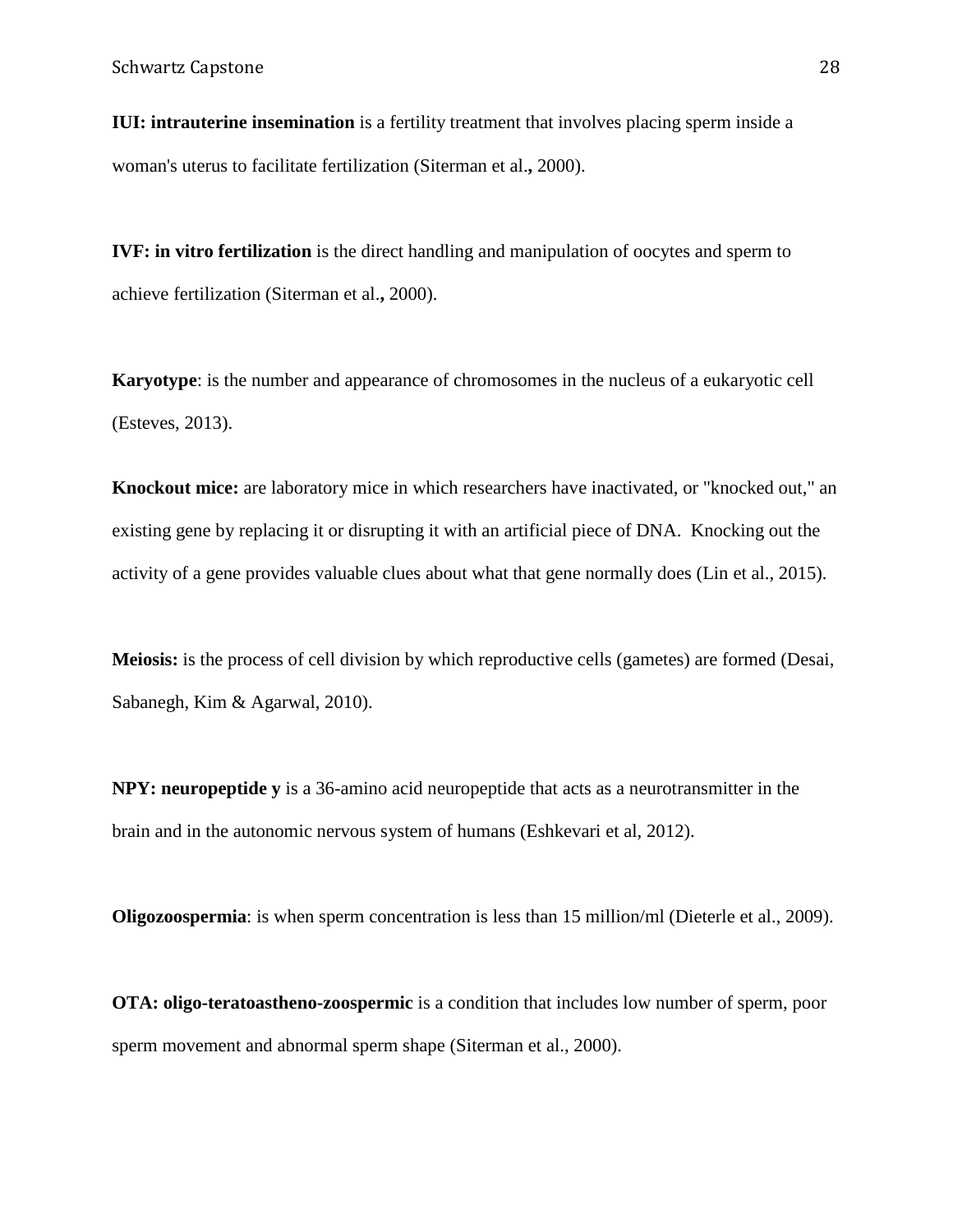**Oxidative stress:** is a disturbance in the antioxidant balance, leading to potential damage (Aitken, Smith, Jobling, Baker & De Iuliis (2014).

**PESA: percutaneous epididymal sperm aspiration** is a procedure where a fine needle is passed into the tubes leading out of the testicles, or the testicles themselves, to retrieve sperm (Bidouee, Shamsa & Jalali (2011).

**Phenotype**: is an organism's observed property, such as morphology, development or behavior (Esteves, 2013).

**ROS: reactive oxygen species** are molecules or ions formed by the incomplete one-electron reduction of oxygen (Desai, Sabanegh, Kim & Agarwal (2010).

**Senescence**: is the condition or process of deterioration with age (Allsopp & Harley, 1995).

**Sham acupuncture therapy:** is essentially fake acupuncture, and is used as a control in scientific studies to determine whether or not the effects of a treatment are actually due to acupuncture treatment (Lin et al., 2015).

**Somatic cells:** are all cells in the body except germ cells, which are egg and sperm (Dohle et al., 2004).

**Spermatocyte:** is a male germ cell derived from spermatogonia (Dohle, et al. 2004).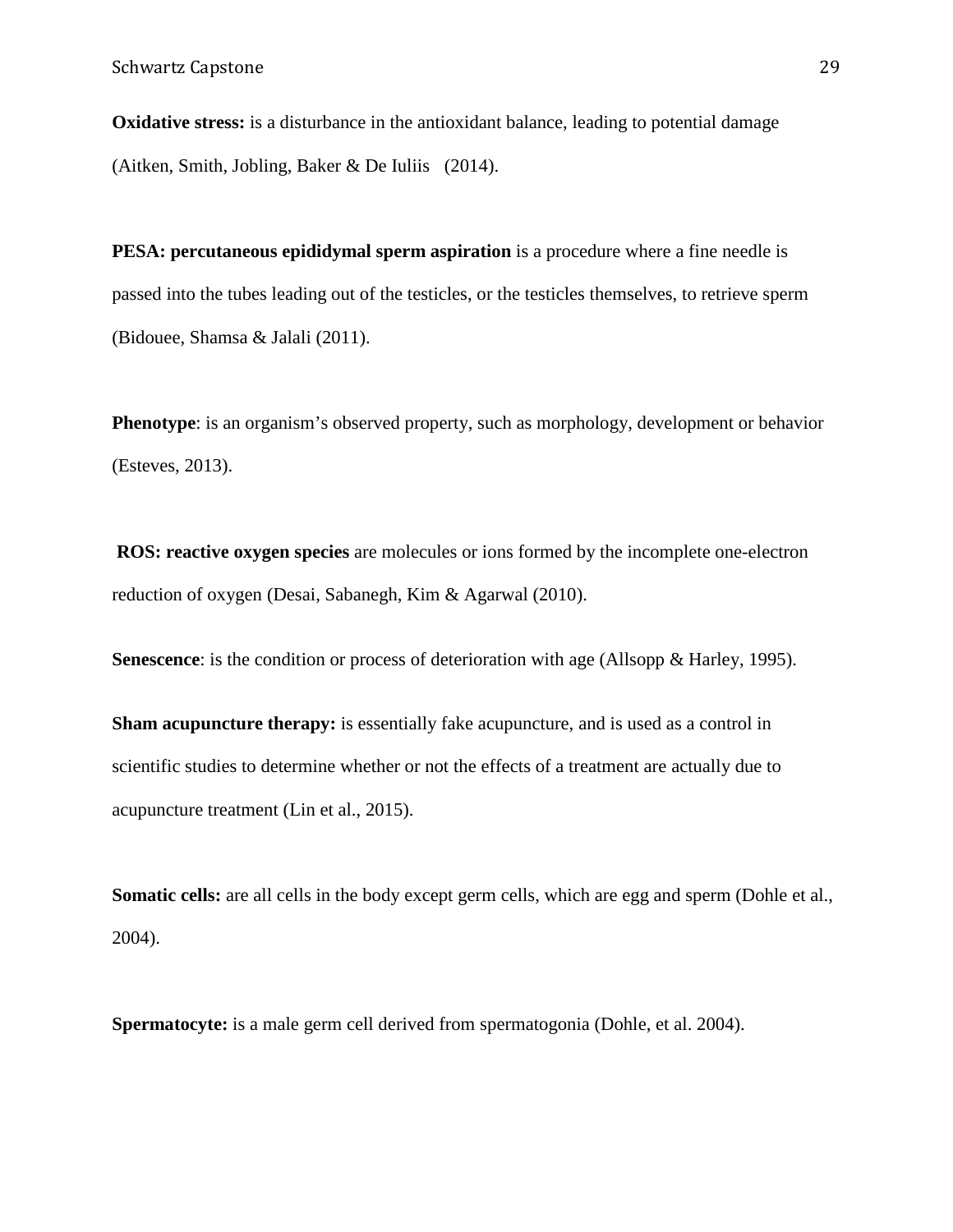**Spermatagonia:** are cells produced at an early stage in the formation of spermatozoa, formed in the wall of a seminiferous tubule and giving rise by mitosis to spermatocytes (Gnoth et al., 2005).

**Spermogram:** is a test where the male partner produces a sperm sample by masturbation into a sterile container (Bidouee, Shamsa & Jalali, 2011).

**Sperm morphology:** is the size and shape of sperm and is one factor that's examined as part of a semen analysis to evaluate male infertility (Gnoth et al., 2005).

**Sperm motility:** describes the ability of sperm to move properly through the female reproductive tract to reach the egg (Gnoth et al., 2005).

**Telomerase:** is an essential Ribonucleoprotein Reverse Transcriptase essential that adds telomeric DNA to the ends of eukaryotic chromosomes (Esteves, 2013).

**Telomere:** is a terminal section of a chromosome which has a specialized structure and which is involved in chromosomal replication and stability (Esteves, 2013).

**Teratozoospermia:** is abnormal sperm shape (Siterman et al., 2000).

**TH: tyrosine hydroxylase** is the rate-limiting enzyme in catecholamine synthesis (Benavides & Piccione, 2003).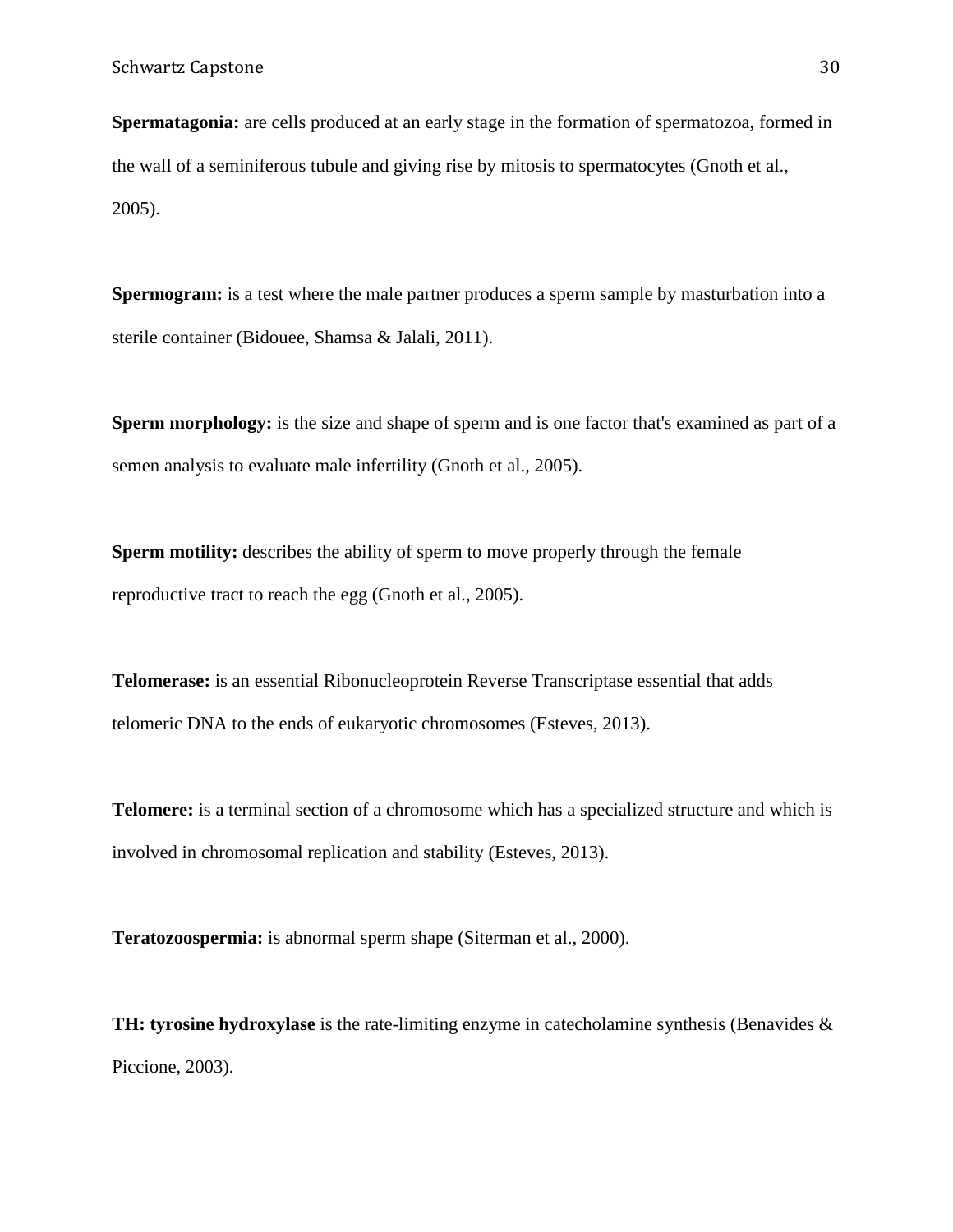**Upregulation:** is a positive regulatory effect on physiological processes at the molecular, cellular, or systemic level (Lin et al., 2015).

#### **Chapter 2: Review of Literature**

### **Impact of Telomere Length on Sperm Quality**

Abnormal shortening of telomeres has been associated with male factor infertility (Esteves, 2013). The functions of telomeres (as stated in Chapter 1) include protection of the genetic information encoded on the chromosome, localizing the chromosomes in the nucleus and supporting DNA replication (Esteves, 2013).

Per Esteves (2013) study, "Telomeres have been targeted as potential candidates to explain some infertile phenotype characteristics in males" (p.177). Esteves' study, a clinical appraisal of the genetic basis in unexplained male infertility, examined the relationship between genetics and unexplained male infertility. Esteves found that currently, few diagnostic tools are currently available for routine use and their usefulness is not yet completely clear.

Chromosomal defects are the most common genetic abnormalities in infertile males, accounting for 2.1-15.5% of cases. According to Esteves (2013), "Klinefelter syndrome, chromosome translocations, inversions and deletions fall in this category and the vast majority of affected individuals display severely compromised semen quality. Translocation carriers, however, may have varying sperm production phenotypes ranging from normal spermatogenesis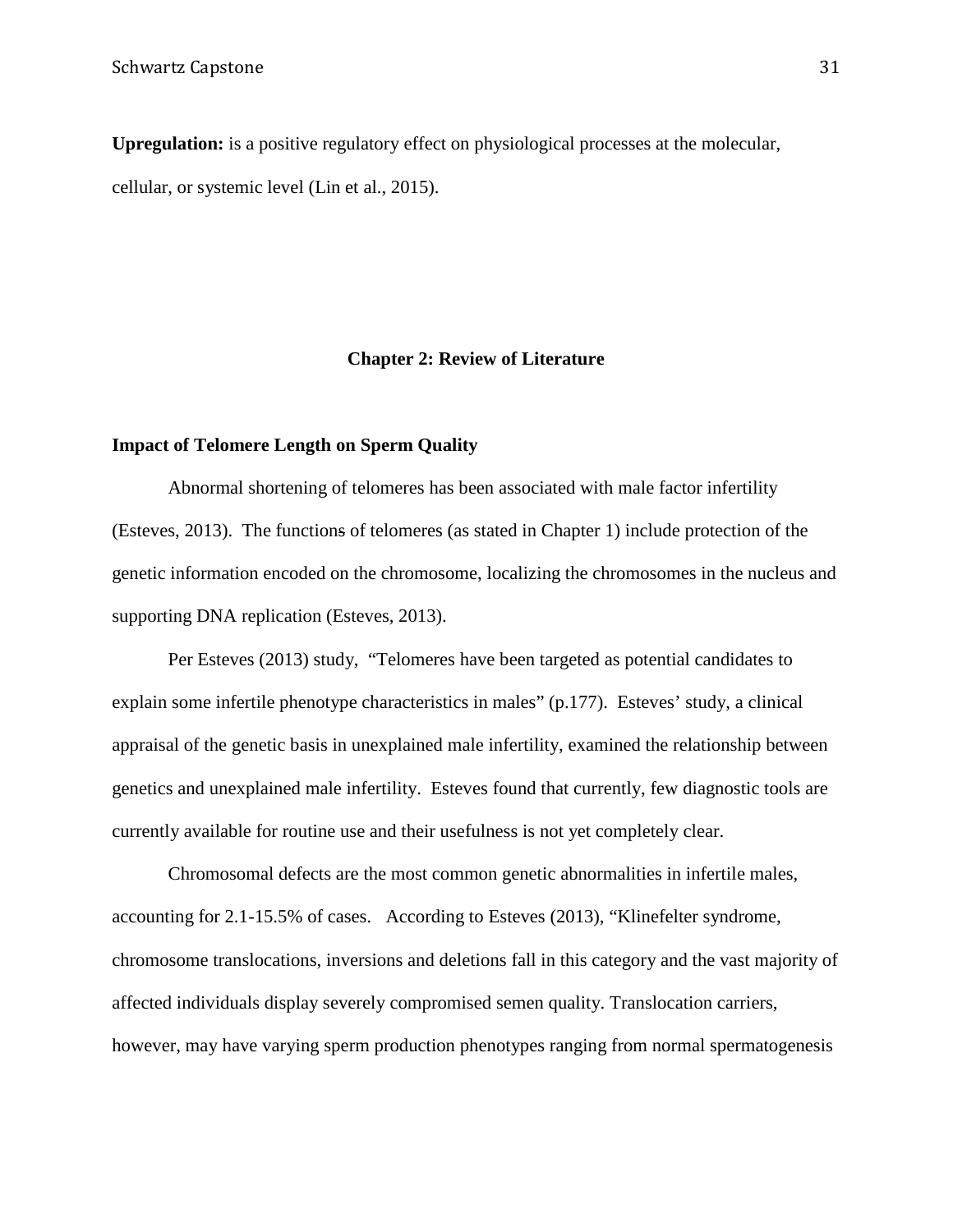to inability to produce spermatogonia. Chromosomal abnormalities in somatic cells can be detected by karyotyping" (p.180).

Like chromosomal defects, gene mutations are usually related to severely abnormal sperm production phenotypes (Esteves, 2013). According to Esteves (2013), "Micro deletions in the Y chromosome, mutations in the cystic fibrosis gene and mutations of the androgen receptor gene are classic examples of genetic abnormalities in this disease category. There is also a risk of unbalanced gamete production that results in an increased risk of spontaneous abortion and unbalanced offspring. The most relevant clinical aspect involves the carriers of translocations in chromosome 21 as they are at risk of producing a child with Down syndrome" (p.182).

Esteves (2013) states that "Sperm aneuploidy assessment in couples with unexplained infertility experiencing either repeated IVF failures or recurrent pregnancy loss can be performed by FISH while mutations and polymorphisms are identified by specific gene sequencing and mutational analysis methods" (p.182). Many advances are currently being made and the use of new genetic technology may hold the key to more accurately diagnosing and treating men with unexplained infertility (Esteves, 2013).

Desai, Sabanegh, Kim & Agarwal (2010) studied a free radical theory of aging and its implications in male infertility with regards to telomere shortening in humans. They studied the effects of mitochondrial generation of reactive oxygen species (ROS) and aging on human spermatozoa and seminal antioxidants and found that germ cell telomeres may be partially responsible for telomere shortening, decrease in sperm count, decline in testosterone concentration, and decline in motility with aging. They propose that ROS generation has a central role in the pathophysiology of age related decrease in male fertility.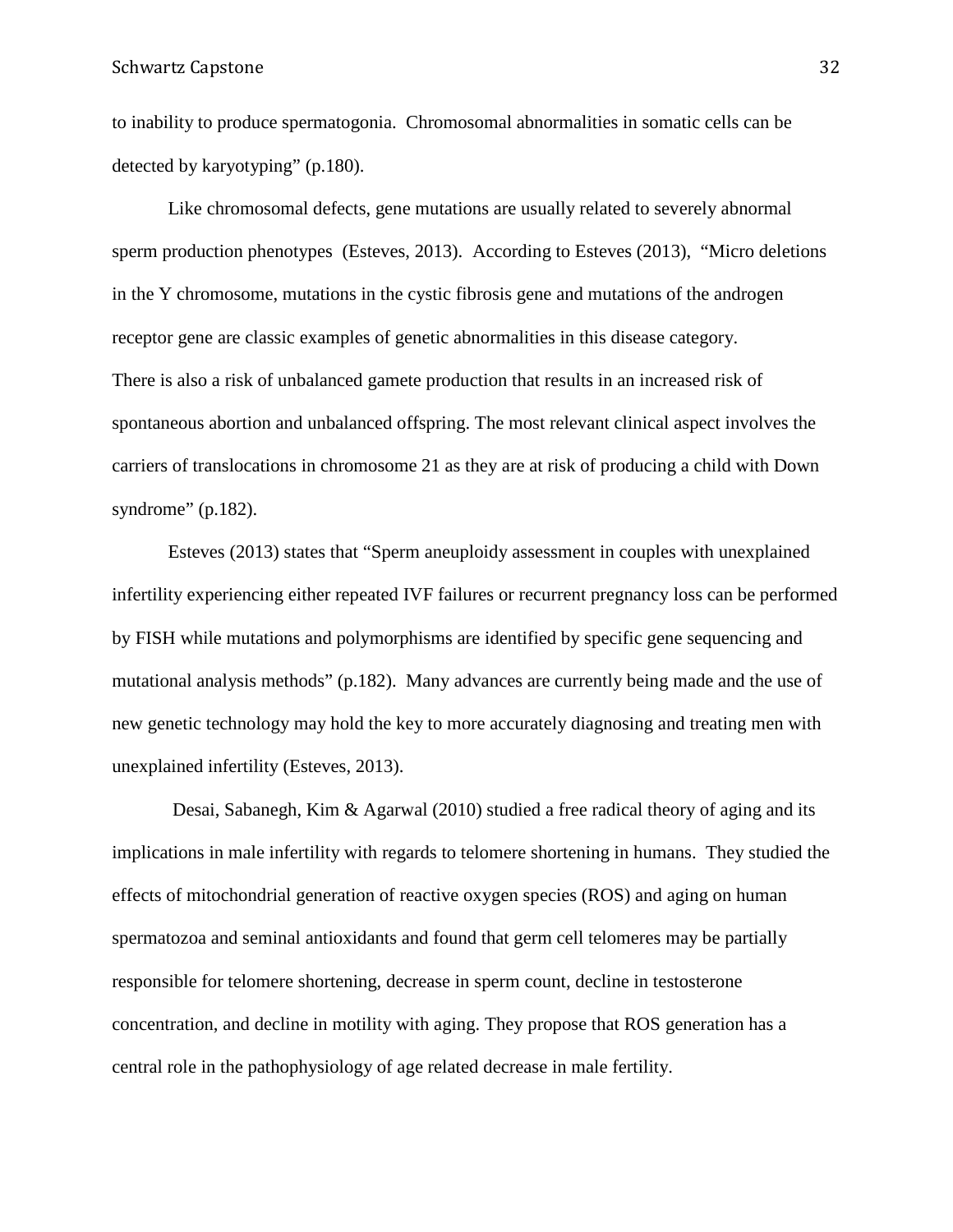Aitken, Smith, Jobling, Baker & De Iuliis (2014) studied ox idative stress and its impact on male reproductive health. Most of the discussion focused on the impact of oxidative stress at the level of gamete (Aitken, Smith, Jobling, Baker & De Iuliis , 2014). According to Aitken, Smith, Jobling, Baker & De Iuliis (2014), "If the oxidative stress is earlier in spermatogenesis, there are consequences for fertility and the health and well being of the offspring. Severe oxidative DNA damage in germ cells entering meiosis will simply precipitate an increase in cell death" (p.36).

An increase in telomere length has been shown to enhance sperm quality (Aitken, Smith, Jobling, Baker & De Iuliis, 2014). The impact of paternal aging on telomere length via aging is associated with oxidative stress in the germ line and increases telomerase activity and telomere length increase in spermatozoa (Aitken, Smith, Jobling, Baker & De Iuliis , 2014). According to Aitken, Smith, Jobling, Baker & De Iuliis (2014), "If the paternal germ line has experienced an oxidative stress post-meiotically, when telomerase can no longer increase (as is typically the case in infertile patients) then telomere length in the spermatozoa will be abnormally short and the implications for the health of ART offspring, potentially serious" (p.38). These studies showed how increased telomere length enhanced sperm quality.

Rodriguez and Herrera both used mice to study how telomere length affects male infertility. Rodriguez et al. (2005) studied the influence of excessive telomere shortening, a well-known trigger of sperm DNA fragmentation in late-generation knockout mice. Telomerase RNA Component (Terc) knockout mice are laboratory mice in which researchers have inactivated, or "knocked out," an existing gene by replacing it or disrupting it with an artificial piece of DNA. Knocking out the activity of a gene provides valuable clues about what that gene normally does (Lin et al., 2015).DNA fragmentation levels in sperm cells were measured from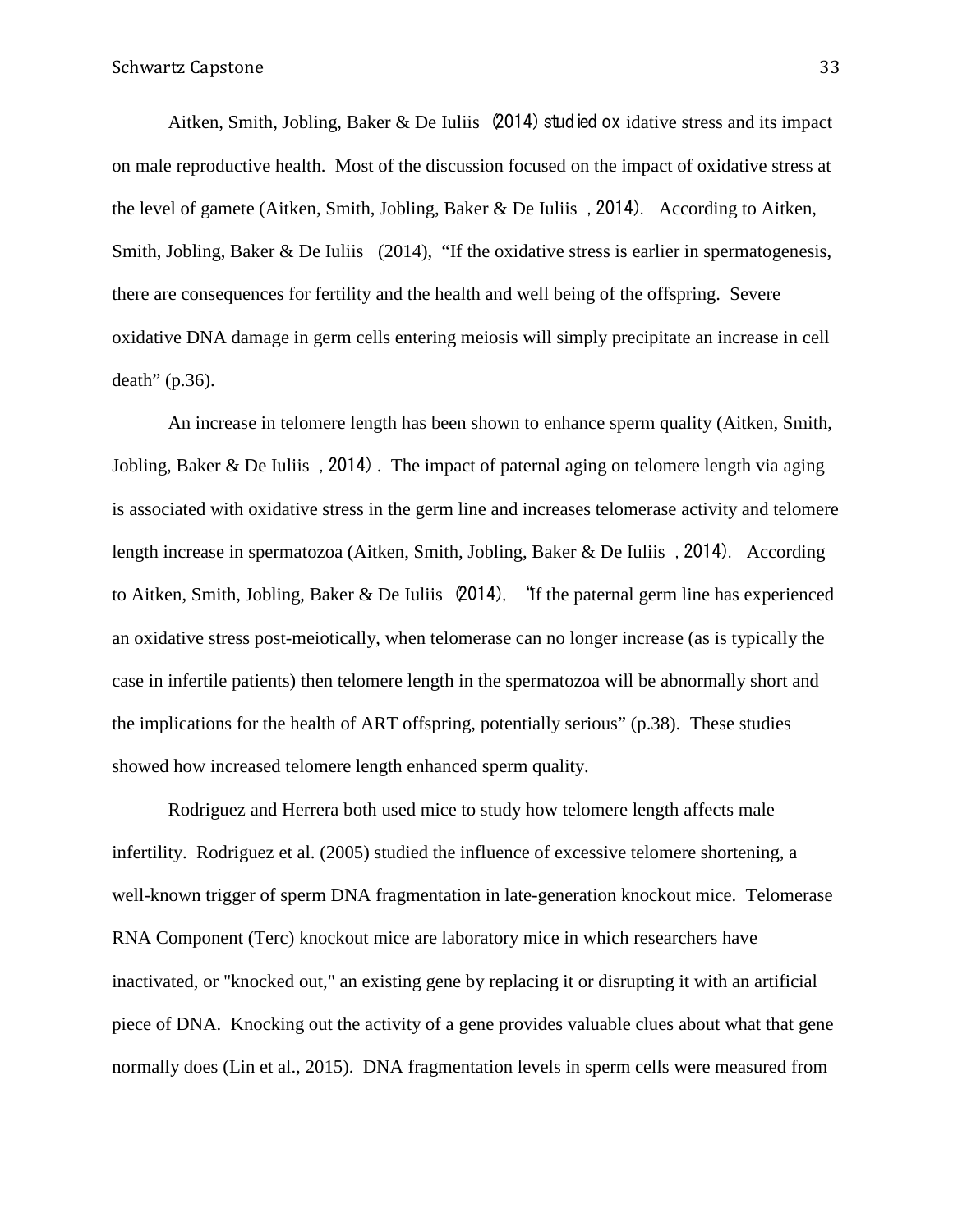wild type, early, and late generation telomerase null mice (Rodriguez et al, 2005). A minimum of 1,000 spermatozoa was assessed from each mouse (Rodriguez et al, 2005). Terc knockout mice had a six fold mean increase in the percentage of sperm cells with fragmented DNA. Lin et al (2015) study showed "critically shortened and highly eroded telomeres in Terc mice and found testicular atrophy and depletion of germ cells, possibly leading to chromosomal abnormalities. DNA fragmentation causes common infertility in males. This could genetically inactivate sperm cells with defective genomic constitution, preventing the development of offspring with an abnormal genetic background and thus resulting in decreased fertility" (p.36).

#### **Effect of Acupuncture on Sperm Quality**

Research has shown that sperm quality can be positively influenced by acupuncture**.**  Siterman et al. (2000), in a pilot study, showed a positive effect of acupuncture on sperm count, especially on men with such low sperm counts (or no sperm) that they would usually require a testicular biopsy to extract sperm for use in an IVF cycle. Semen samples of 20 males were taken. A light microscope and a scanning electron microscope then examined the spermatozoa before and a month after acupuncture treatments. Seven of the fifteen men with no sperm at all produced sperm detectable by the light microscope after a course of ten acupuncture treatments  $(p < 0.01)$  i.e. enough sperm could be produced for ICSI to be performed without having a testicular biopsy. Specifically, a definite increase in sperm count was detected in the ejaculates of ten of the fifteen azoospermic patients and a marked but not significant improvement in the sperm counts of severely OTA (oligo-teratoastheno-zoospermic**)**, low number of sperm, poor sperm movement and abnormal sperm shape, of males following acupuncture treatment.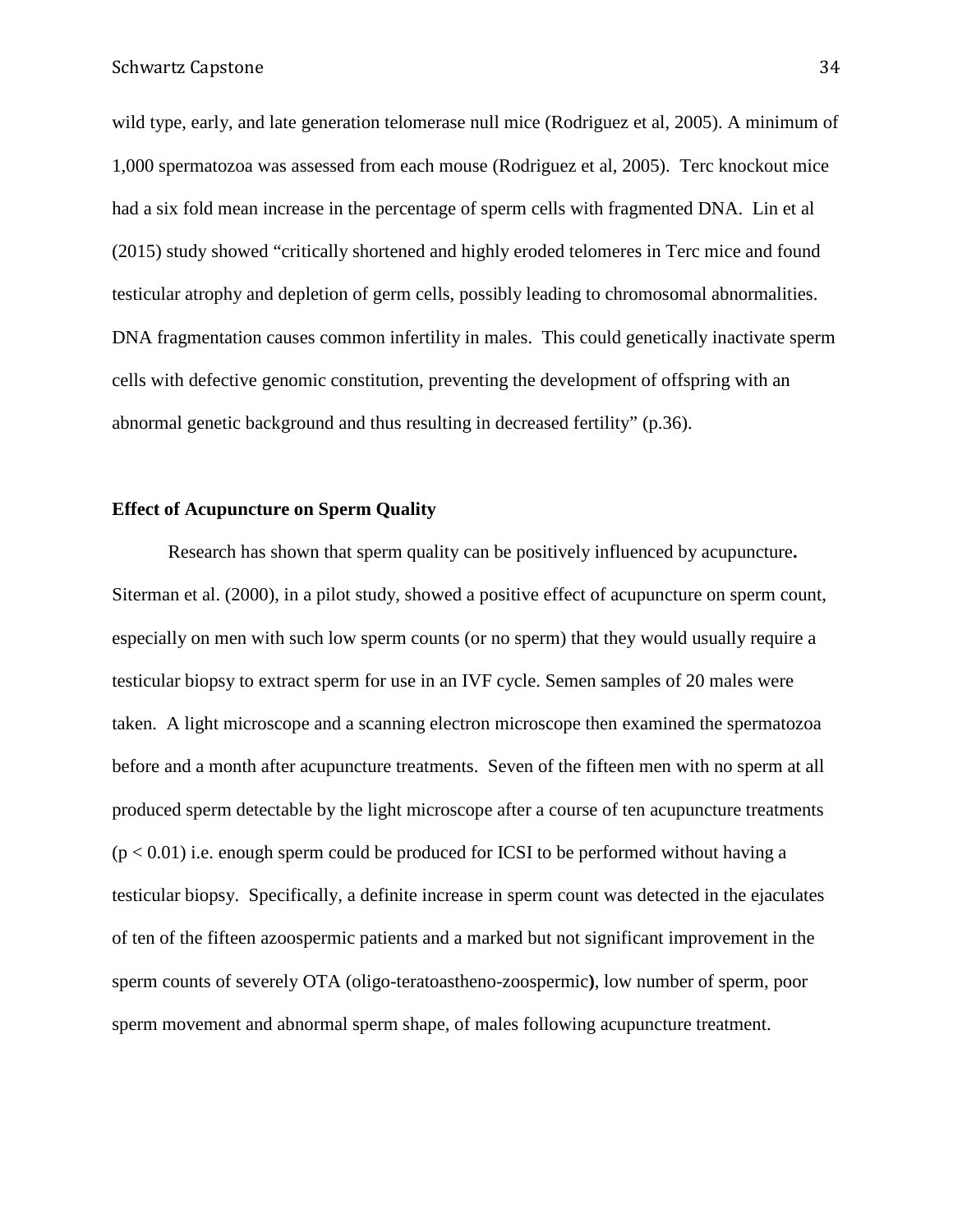Bidouee, Shamsa & Jalali (2011) presented a case study with single azoospermic male in whom spermatogenesis occurred who had sperm in his ejaculate after two courses of acupuncture. PESA (percutaneous epididymal sperm aspiration) using a fine needle to retrieve sperm and ICSI procedures had been done with failed results. Twenty acupuncture treatments twice a week using sterile disposable stainless steel needles  $(0.25 \times 25 \text{ mm and } 0.25 \times 50 \text{ mm})$ were administered for twenty-five minutes of needle retention to points for a deficiency of the kidneys (hormonal imbalance) and damp-heat syndromes (inflammation of the genital tract). Only twelve of these points were used at a time during each session. His next spermogram showed a sperm count of 10 million/mL, with 10% good and progressive motility and 60% normal shape, in the same lab. He then received a second course of acupuncture. His third spermogram, in the same lab, showed a sperm count of 18 million/mL, with 30% good and progressive motility and 60% normal sperm.

Siterman et al. (1997) studied a group of infertile men with abnormal semen analysis who were randomly divided into two groups; one group was given ten acupuncture treatments over five weeks, and the other group, no treatment. Significant improvements ( $p < 0.05$ ) were demonstrated in the acupuncture group compared to the control group; in particular, improved motility and morphology were shown**.** Sixteen acupuncture treated subfertility patients and 16 control untreated subfertility males were examined Siterman et al, 2007).

Pei et al. (2005) studied a group of infertile men who had pathological semen analyses. They were treated with acupuncture twice a week for five weeks. A statistically significant increase after acupuncture in the percentage and number of sperm with no structural defects was demonstrated compared to the control group of patients who received no treatment. They concluded that male infertility patients could benefit from having acupuncture. Forty men with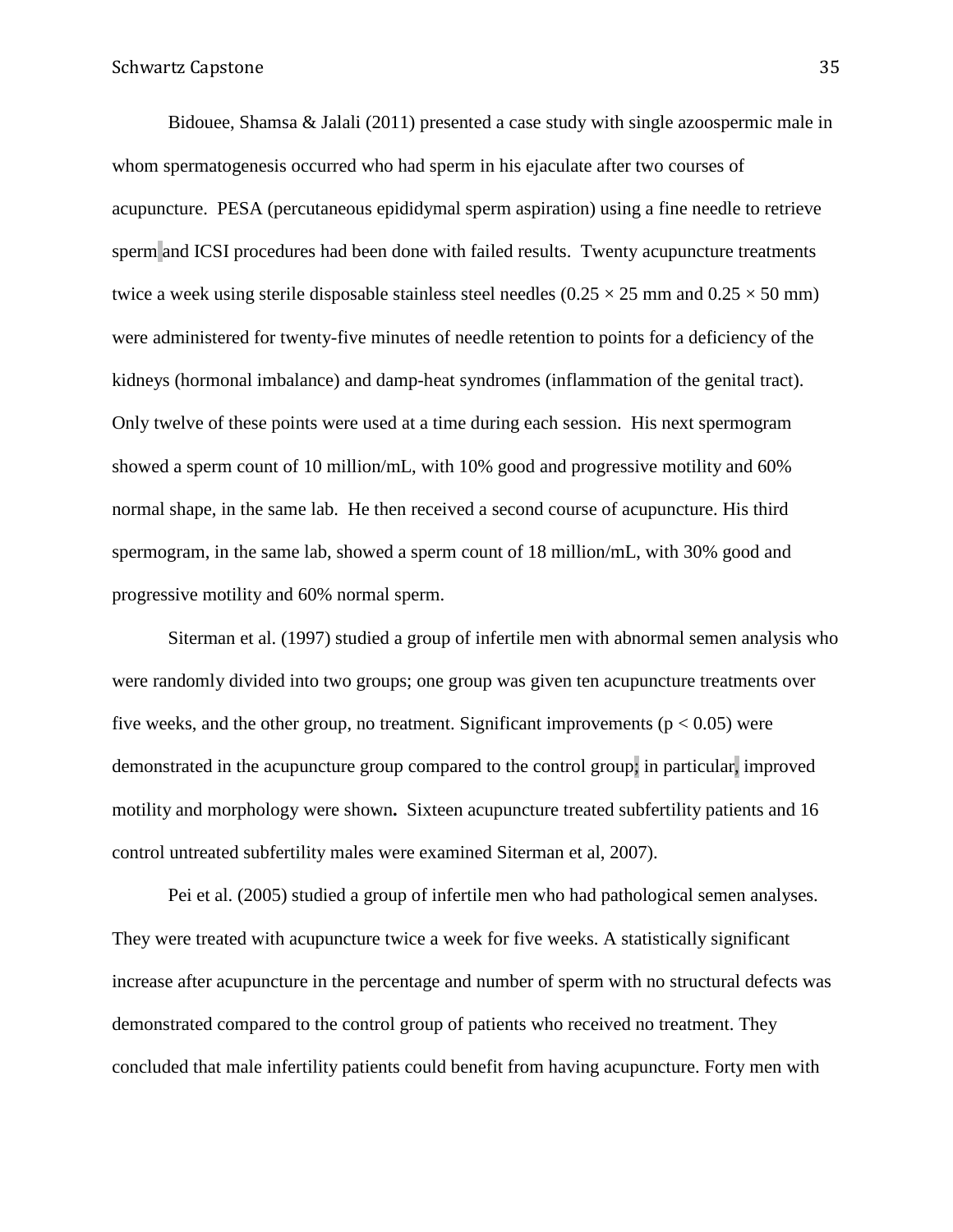#### Schwartz Capstone 36

idiopathic oligospermia, asthenospermia, or teratozoospermia were studied. Twenty-eight of the patients received acupuncture twice a week over a period of 5 weeks. The samples from the treatment group were randomized with semen samples from the 12 men in the untreated control group (Pei et al, 2005).

Dieterle et al. (2009) randomized fifty-seven patients who had extremely low sperm counts into acupuncture and placebo acupuncture groups. After receiving acupuncture twice weekly for six weeks motility of sperm (but not overall count) was found to increase significantly in the acupuncture group. The authors conclude that the results of the present study support the significance of acupuncture in male patients with severe oligoasthenozoospermia. More evidence with larger trials needs to be accumulated before the efficacy and effectiveness of acupuncture in male infertility can be evaluated.

Chen et al. (2011) studied the effect of acupuncture-moxibustion therapy on sperm quality in 118 infertility patients with sperm abnormality. The team found that levels of an important enzyme in the semen, seminal plasma acid phosphatase increased, as did the sperm motility after acupuncture, and were statistically significant (*P*<0.01).

#### **Impact of Acupuncture on Telomere Length**

Yoshiaki Omura performed a series of studies in 1998, 2007 and 2010 on the acupuncture point St 36 on humans to test its possible effects on telomere length. Omura, Shimotsura, Ooki, & Noguchi (1998), found that acupuncture on St.36 on apparently normal subjects increased telomere length up to a maximum of more than two times prior to the treatment, depending on the method of treatment, but increases were frequently between 60% to 100%. Subjects with unusually low telomere length often had chronic degenerative diseases, while those having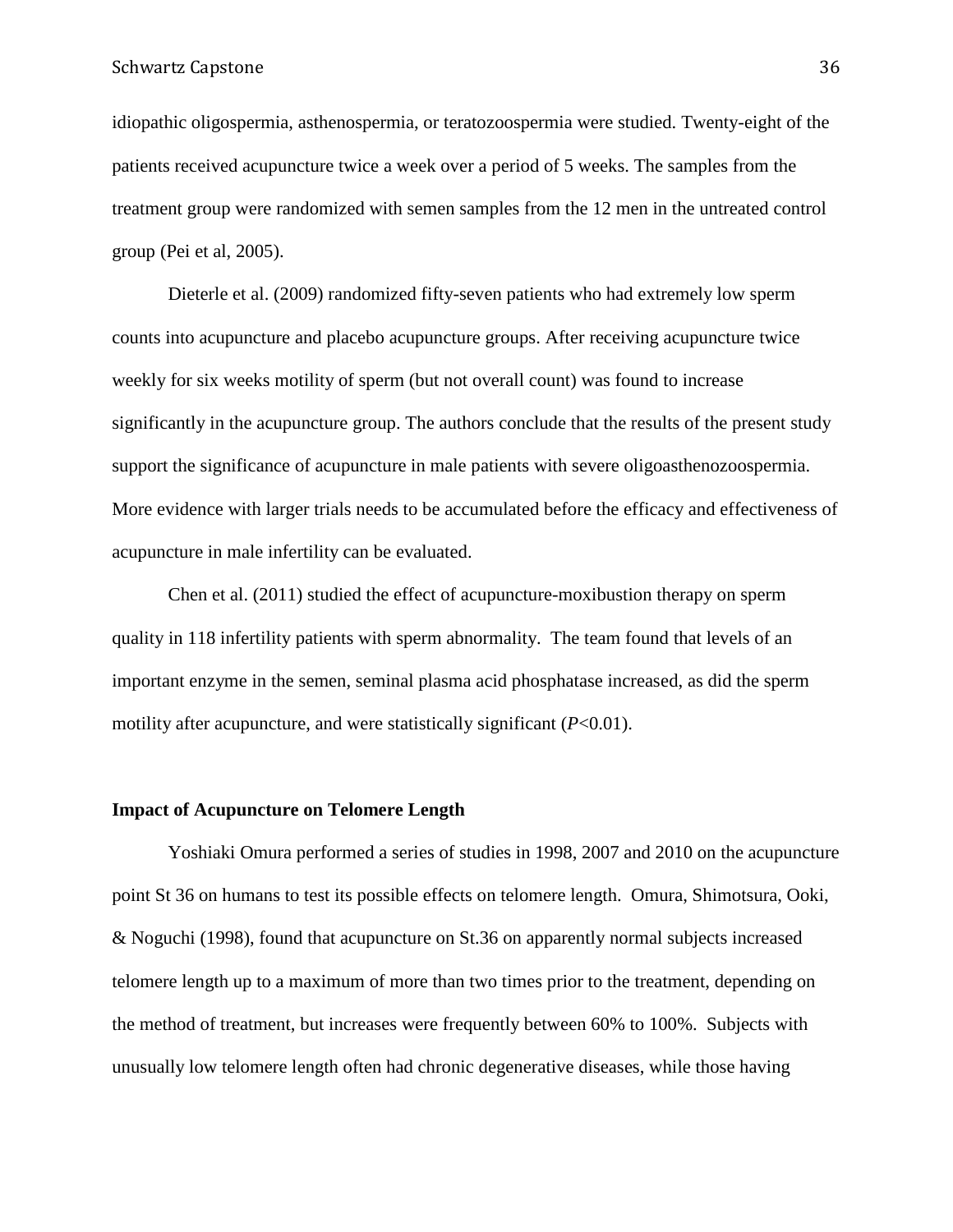exceptionally high telomere length often had excellent physical conditions or mental acuity. (Omura, Shimotsura, Ooki, & Noguchi, 1998).

Lin et al. (2015) studied acupuncture's effect on telomerase response in the brain of mice using St 36. To investigate the telomerase response in the brain to acupuncture, brain-derivedneurotrophic factor (BDNF) levels were studied in three randomly assigned subgroups of mice, one receiving acupuncture (acupuncture subgroup), one receiving sham acupuncture therapy (sham subgroup), and one receiving no treatment (control subgroup). The mice were either telomerase-deficient (Terc) or normal, wild type (WT). The mice receiving acupuncture did so for four days at 30 minutes each at St 36. For the two sham groups, the sham point was set at a location approximately 3mm to the lateral side of the tail on the gluteus muscle following the same schedule. Acupuncture at St 36 for four days upregulated BDNF of the telomerasedeficient (Terc) mice, but that result was not seen in the normal, wild-type (WT) mice with normally functioning telomerase. The research team believed that using acupuncture increased telomerase activity through the activation of BDNF and its downstream, activating pathways in populations of patients who exhibit low telomerase activity, thus increasing telomere length (Lin et al., 2015).

# **Telomere shortening associated with increased risk of cancer**

Omura et al. (2007) studied an acupuncture point named "True St 36", a name coined by Omura, since the location varied slightly from the actual St 36 point location. Omura studied the cells of cancer patients and the results showed reduction in telomerase levels of these cancer cells, while increasing telomere length in the normal somatic cells, and in cells that did not exhibit cancer (Omura et al, 2007). Most human cancers have short telomeres and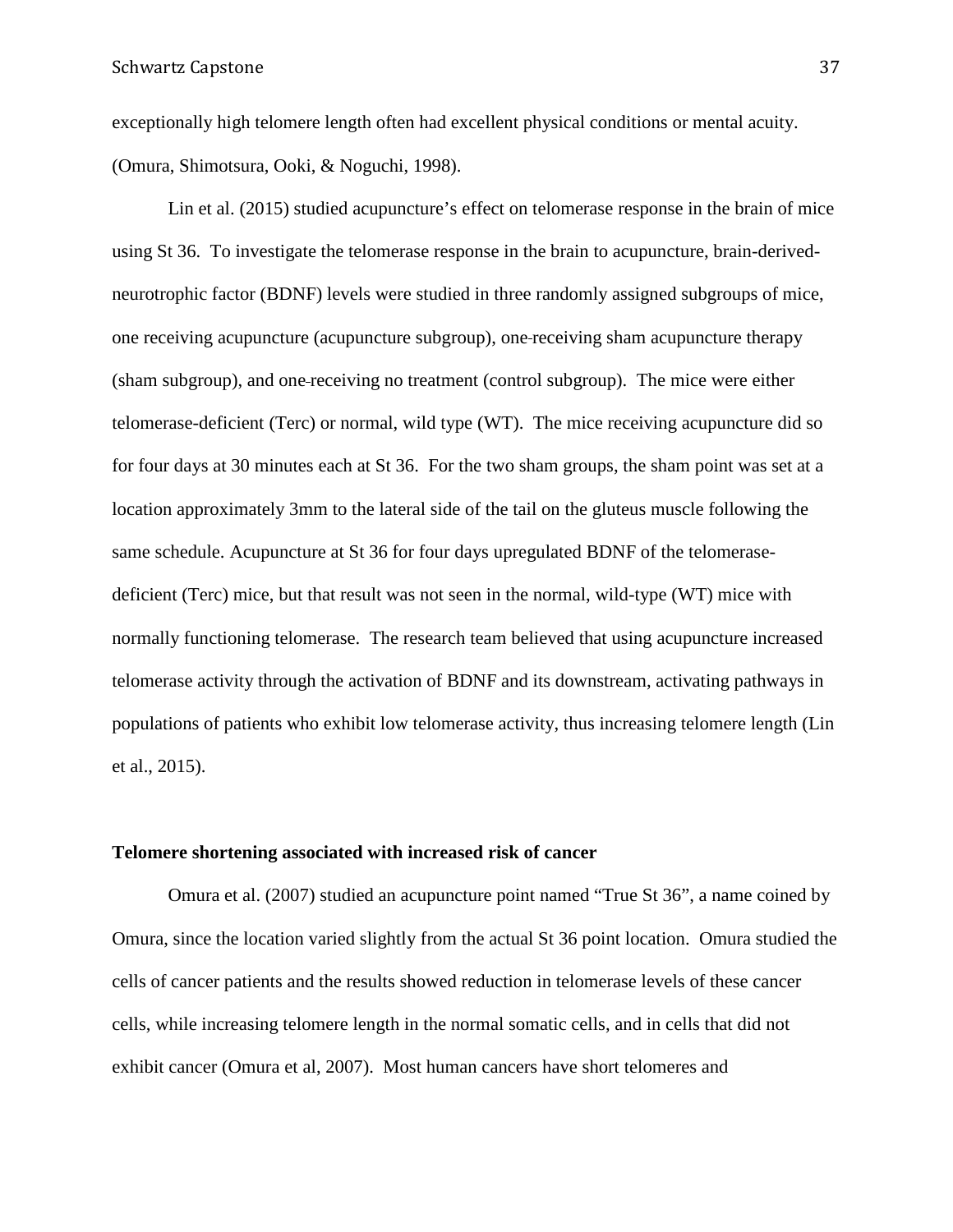express high levels of telomerase, whereas in most normal somatic tissues telomerase is absent (Shay et al, 2001). According to Shay et al (2001), "Tumors can arise from genetically instable cells with defective telomeres. Since telomere shortening is heavily associated with an increased risk of cancer during aging and chronic disease, the deficiency of telomere capping function adds to the induction of chromosomal instability and cancer initiation process" (p.683).

In their third study, Omura et al. (2010) studied the effect of acupuncture with electrical stimulation at St 36 on telomere length in breast cancer and Alzheimer's. The results over the course of 10,20 and 30 minutes treatments showed telomere length had drastically increased in size in the normal somatic cells that were unaffected by the cancer, whereas cancer-related markers and abnormally high β-Amyloid levels in Alzheimer's patients steadily decreased (Omura et al, 2010).

# **Impact of Acupuncture on Stress**

Sparrow  $\&$  Golianu (2014) noted that there is evidence that acupuncture decreases the stress response in both human and animal subjects. This study measured the blood pressure of 10 hypertensive patients aged 33-72 and was a retrospective, uncontrolled case study. The researchers found that acupuncture can increase heart rate variability (HRV) in the short term (minutes to hours), which created a relaxed and low-stress environment. Sparrow & Golianu, (2014) state that "HRV has been linked to other accepted and precise physiologic markers of stress and inflammation pertinent to acupuncture treatment, one of them being telomere length, suggesting that the relaxed and calming HRV response may be applicable to clinical outcomes" (p.291).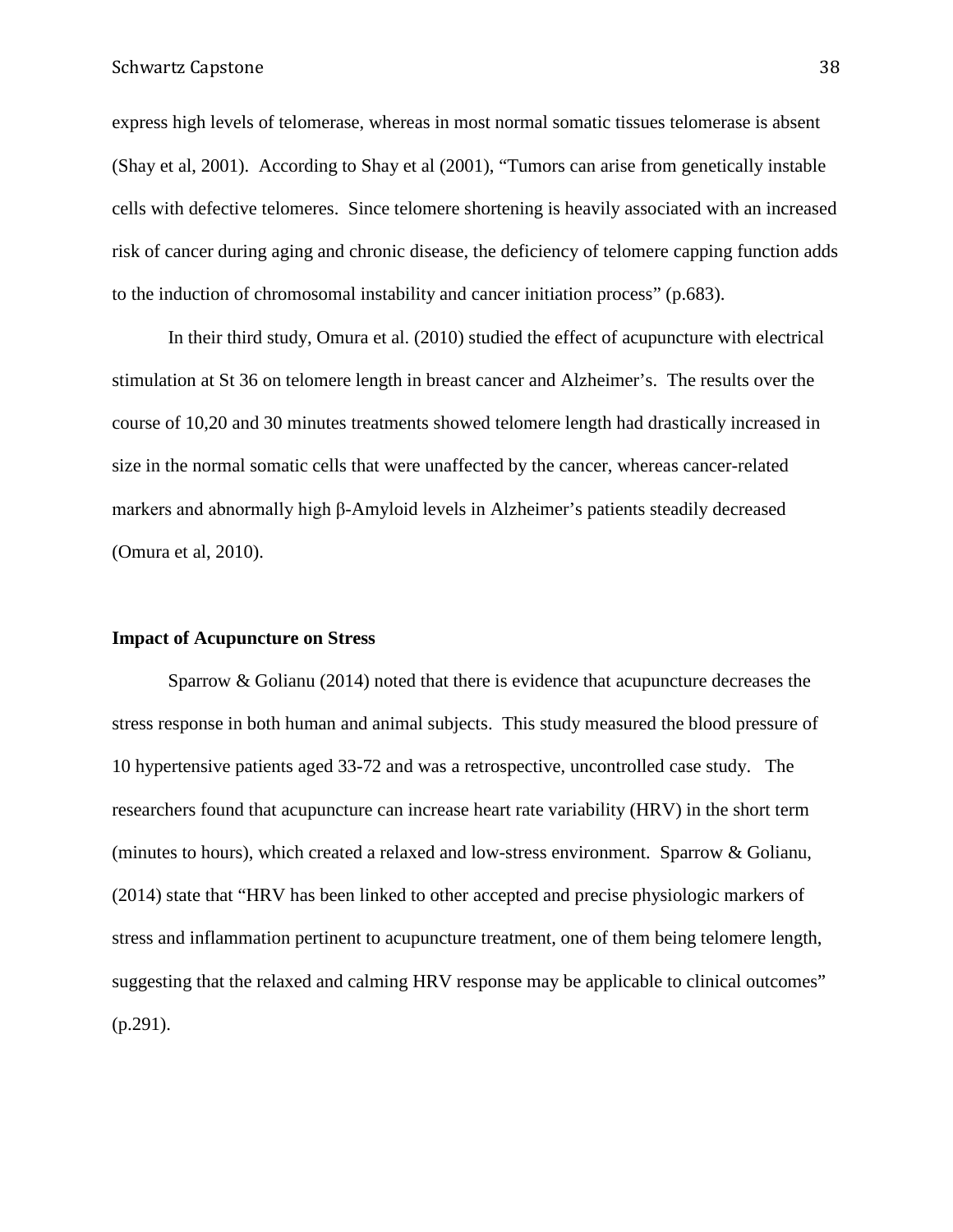#### Schwartz Capstone 39

Kondo & Kawamoto, 2014) found that acupuncture and moxibustion can improve the psychological relationship between doctors and patients, especially when it is disturbed by a "game", a dysfunctional interpersonal interaction that is repeated unintentionally. Kondo & Kawamoto (2014) sate that "Acupuncture and moxibustion are helpful in treating somatoform disorders based on fundamental meridian points that are considered to have effects on central, autonomic nervous, immune, metabolic, and endocrine systems to regulate the whole body balance" (p.7).

Nakamura et al. 2010, reported in a factor analysis of 197 patients that the attentive attitude of the therapist and proper touching by the therapist were significantly associated with a decrease in the subjective symptoms by acupuncture and moxibustion therapy, while the physical factors of the therapeutic stimulation were not. These results indicate that acupuncture and moxibustion therapy is a kind of psychotherapy, which may be of assistance in establishing the psychological therapist-patient relationship, rather than a physical therapy (Nakamura et al, 2010). It was recently reported that some of these meridian points have effects on the autonomic nervous system. (Kondo & Masazumi, 2014). For example, Ren 12 and ST 36 increase parasympathetic nerve activity (Liu, Xu &Chen 2012). In addition, some of the meridian points have opposite effects, which are contrary to other points. LI 11 and GB 21 increase sympathetic nerve activity (Knardahl, Elam, Olausson & Wallin, 1998 and Yook et al, 2009). Ngai & Jones 2013 found that UB 13 decreases sympathetic nerve activity.

Kondo & Masazumi (2014) note, "Since the acupuncture point combinations include meridian points with bi-directional regulation of the autonomic balance, they can be applied to various pathological conditions in a balanced manner" (p.7). Inoue and Yamauchi, 2008, Shea et al, 2008 and Tonhajzerova et al, 2010 showed that acupuncture reduced sympathetic and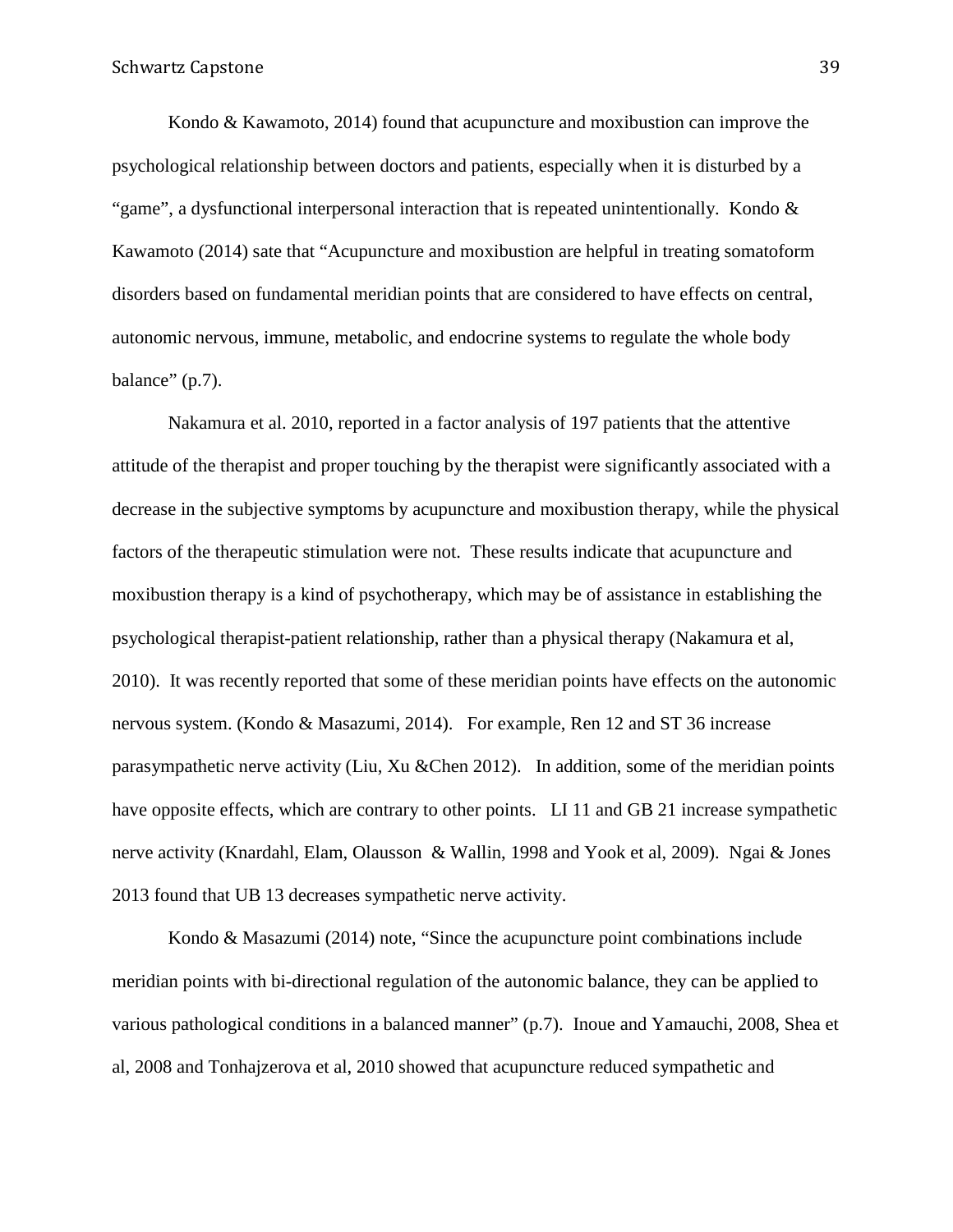parasympathetic nerve activities in people with both chronic anxiety disorders and severe depression. Minagawa et al, 2010, found that UB 32 reduces heart rate without having an effect on heart rate, which might be effective for patients with palpitations without heart rate variability abnormalities. Homma (1984) found that UB 10, UB 18, Ren 6, Ren 12, GB 20, DU 12, KD 6, LI 11 and St 36 have been shown to decrease anxiety. Park et al (2010) found that "Acupuncture for St 36 decreased anxiety-related behavior, the serum corticosterone level, and tyrosine hydroxylase-immunoreactive expression, the rate-limiting enzyme in catecholamine synthesis, of rats under immobilization stress" (p.113). Chen (1992) found that "UB18, Ren12, St 36, GB20, GB21 LR14, and St 36 have an anti-depressive effect. Electro-acupuncture at St 36 and GB20 reduced the Beck Depression Inventory scales in subjects with psychosomatic or psychiatric disorders such as fibromyalgia, irritable bowel syndrome, chronic fatigue syndrome, primary insomnia, and obsessive-compulsive disorder, probably by enhancing release of serotonin" (p.280). Eshkevari et al (2012) found that ST25 prevented chronic stress-induced increases in the sympathetic peptide, neuropeptide Y(NPY).

#### **Chapter 3: Methodology**

The goal of this study was to explore whether telomere length affects sperm quality, whether acupuncture can increase sperm quality and whether acupuncture can therefore affect telomere length. This Capstone also sought to determine whether acupuncture's affect on sperm quality might be due to acupuncture's ability to reduce stress, which has been shown to affect sperm quality. This author's hypothesis is that acupuncture increases telomere length, which results in higher sperm quality.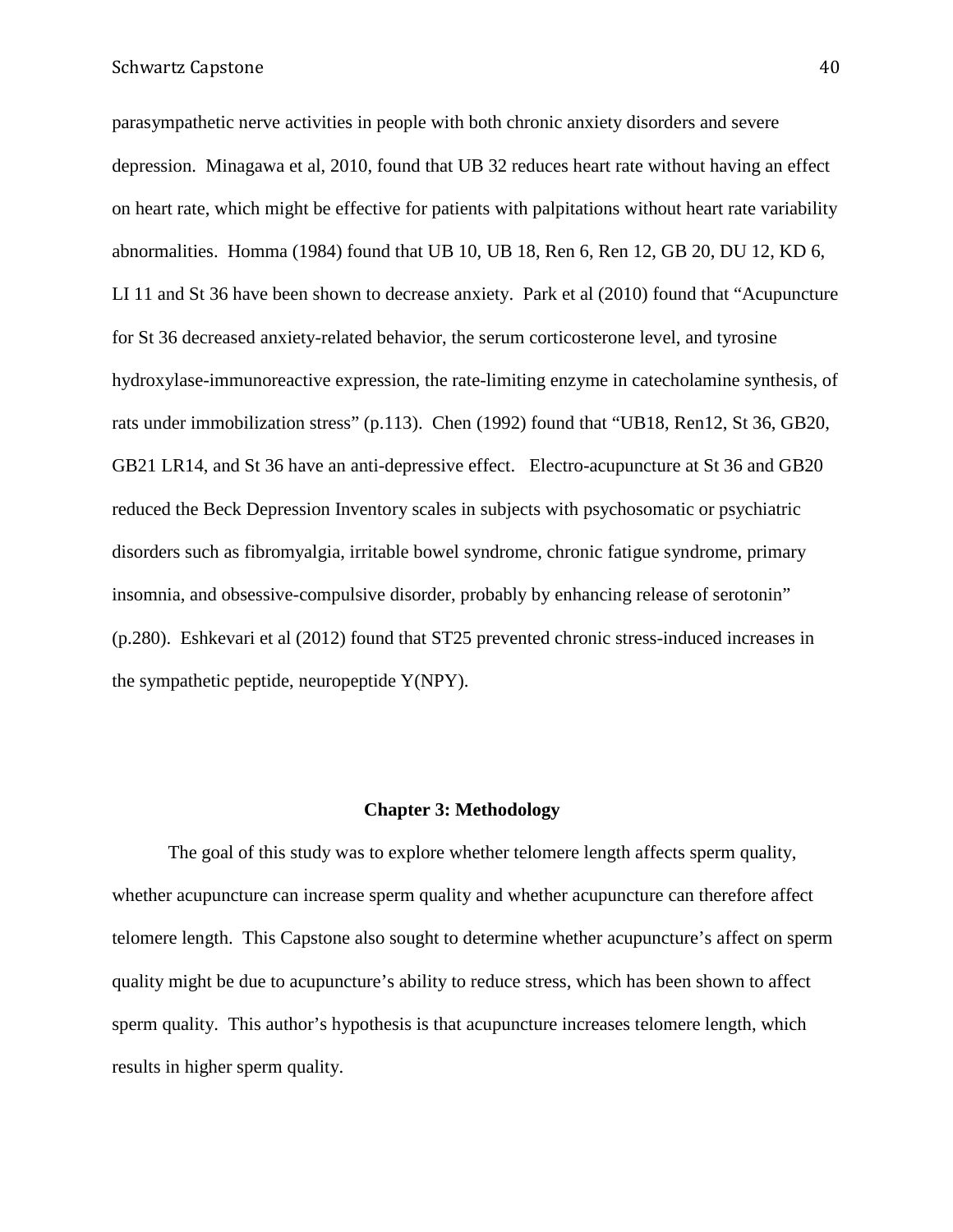# **Designation of Methodology**

This study uses a systematic quantitative literature review focused on the following:

- Does telomere length affect sperm quality?
- Can acupuncture increase telomere length?
- Can acupuncture therefore affect sperm quality?
- Is acupuncture's affect on sperm quality due to its ability to reduce stress, or is there evidence that acupuncture's affect on sperm quality is independent of its ability to reduce stress?

A quantitative literature review was chosen as the methodology for this study. Pickering and Byrne (2013) define the benefits of systematic quantitative literature reviews for PhD candidates and other early career researchers. The review is systematic in terms of how papers are initially assessed for inclusion. By mapping the boundaries of the existing literature it is possible to identify gaps in the literature, determine where generalizations occur, and identify the limits of those generalizations (Pickering and Byrne, 2013). A hypothesis was developed, and then a systematic literature review was performed to compile and analyze information.

# **Search Strategy**

- 1. Online search of medical journals and peer-reviewed articles were performed through PubMed, NIH, Ebsco AltHealthWatch and Google Scholar.
- 2. Search terms used included: acupuncture and sperm, acupuncture and infertility, acupuncture and telomeres, acupuncture and telomerase, acupuncture and telomere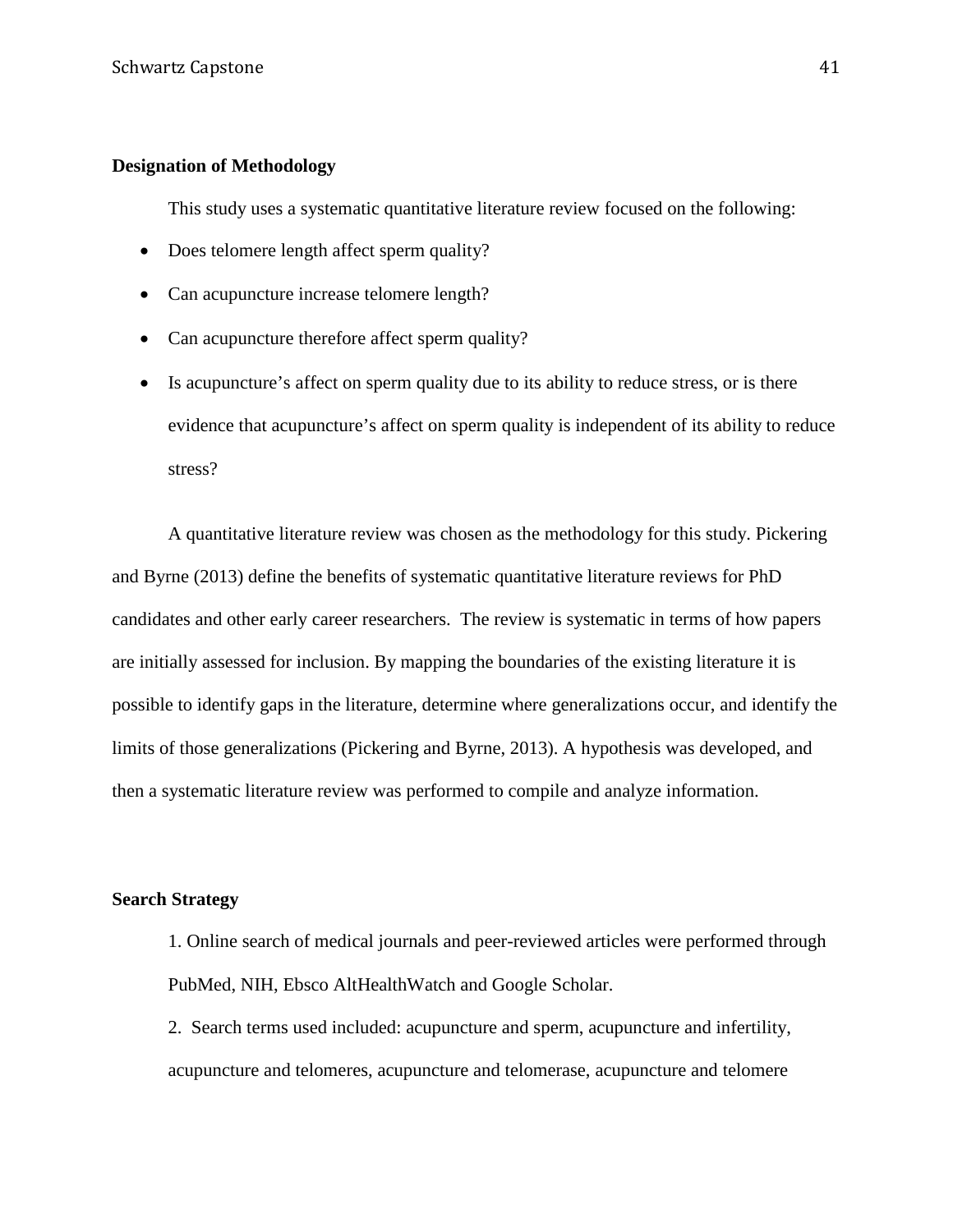length, acupuncture and male infertility, acupuncture and sperm quality, telomeres and aging, acupuncture and sperm quality, acupuncture and sperm count, telomeres and sperm count, telomeres and male fertility, telomerase and male infertility, telomere length and sperm count, and telomeres and sperm quality.

3. Research for this study was collected from the United States, Japan, China, Brazil, Germany, Spain and Australia.

- 4. The articles used were all in English.
- 5. Of the 147 articles researched, 41 were used that fit the inclusion criteria.
- 6. Aside from articles, published books were used for research purposes.

#### **Inclusion and Exclusion Criteria**

The study included research from 2000 or later. Human and animal studies were included. Articles in English were included.

Excluded from the study were non-peer-reviewed articles. Articles not in English were excluded. Articles older than 2000**,** were excluded, in order to focus on the most current research.

# **Data Collection**

A data abstraction form was used to extract relevant information for the current study. Criterion assessed included, name of article, date of publication, research method used and any outcomes attained in regards to each of the ensuing topics:

A. How telomere length can affect sperm quality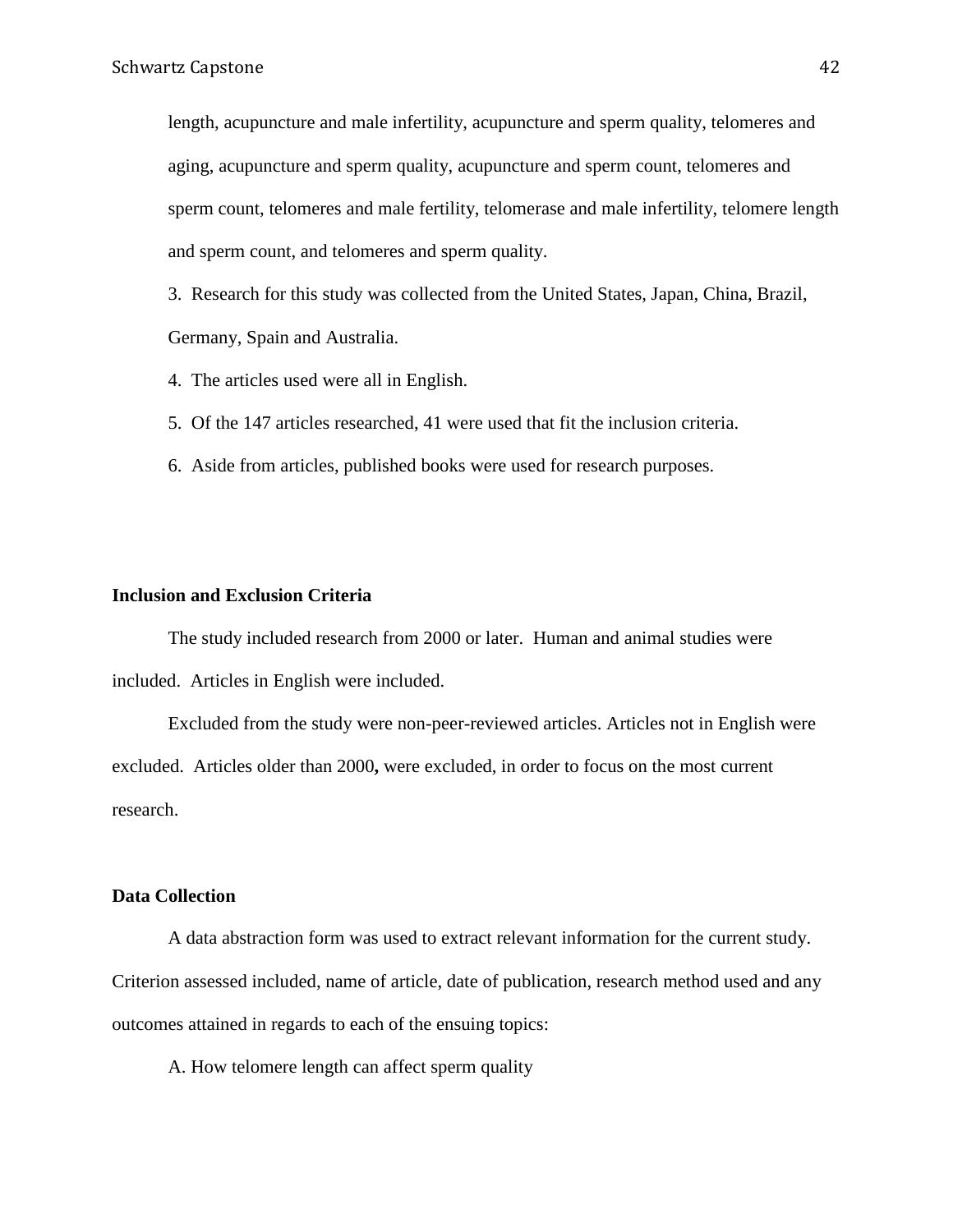- B. How acupuncture can affect telomere length
- C. How acupuncture can improve sperm quality

D. How psychological stress affects telomere length and sperm quality

Once this data was collected, it was arranged into topics and sub-topics. These topics included acupuncture, telomeres and sperm quality. The sub-topics included: telomeres and telomerase, telomere length and telomere levels in germ and somatic cells, telomeres, telomerase and cancer, stress relating to telomere length and telomerase, stress relating to male infertility and the effects of acupuncture on stress. When studies with animals were used, the type of animal model used was specified.

#### **Human Subjects Ethical Consideration**

This current study is a literature review synthesis. Therefore, there are no human subjects being used. In this case, no ethical considerations need to be taken into account. This research proposal was reviewed and approved by the Yo San University Institutional Review Board (IRB). A copy of the letter of approval is included.

# **Chapter 4: Results**

# **Overview**

This chapter will summarize the findings of the studies conducted on acupuncture, telomere length, sperm quality and stress. The studies were grouped into categories based on similar research article findings. These categories were: telomere length and sperm quality,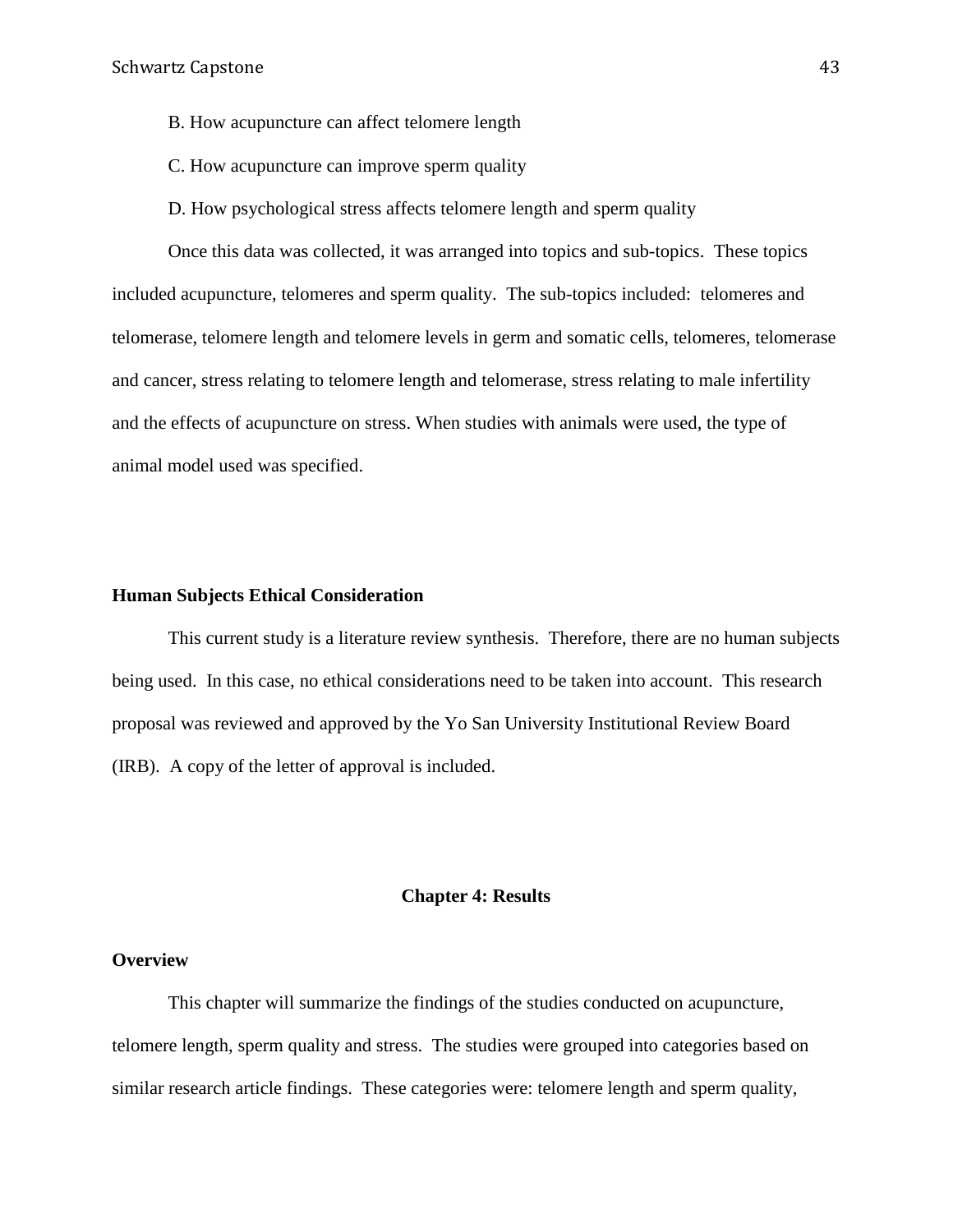#### Schwartz Capstone 44

acupuncture and telomere length, acupuncture and sperm quality and stress affecting sperm quality and telomere length. A comparison of various acupuncture points was used, and animal or human studies and control groups were noted.

Thirty-eight original articles were reviewed that studied telomere length and acupuncture, acupuncture and male fertility and telomere length and male fertility. Upon further investigation, a question regarding what other factors may affect the outcomes of these studies became apparent. As a result, this author added the effect of stress on telomere length and the effect of stress on male fertility to her literature review. Ten additional original articles on stress and telomere length and stress and male fertility were reviewed as well. From the research, five groups were categorized into tables. These tables were compared and an analysis was presented based on the results of the findings.

# **Impact of Acupuncture on Telomere Length**

From the ten articles reviewed that addressed acupuncture's effects on telomere length, three directly showed that acupuncture positively affects telomere length. One of three of those articles also examined use of electrical stimulation on the acupuncture point. Omura, Shimotsura, Ooki &Noguchi (1998) found that acupuncture at St 36 on the cancer patients treated showed a decrease in telomere length in adenocarcinoma from 950 nanograms (ng) to 750 ng and a decrease in telomere length in small cell carcinoma from 770 ng to 600 ng. Normal subjects treated showed an increase in telomere length at least double and sometimes between 60-100%. The study conducted in 2007 by Omura, Chen, Lu, Shimotsura, Ohki & Duvvi, used *"*Press Needle Stimulation of Omura's St 36 repeated 200 times, 4 times a day to cancer patients, which reduced cancer cell telomere length by 600-1500ng and high Oncogene C-fos Ab2 and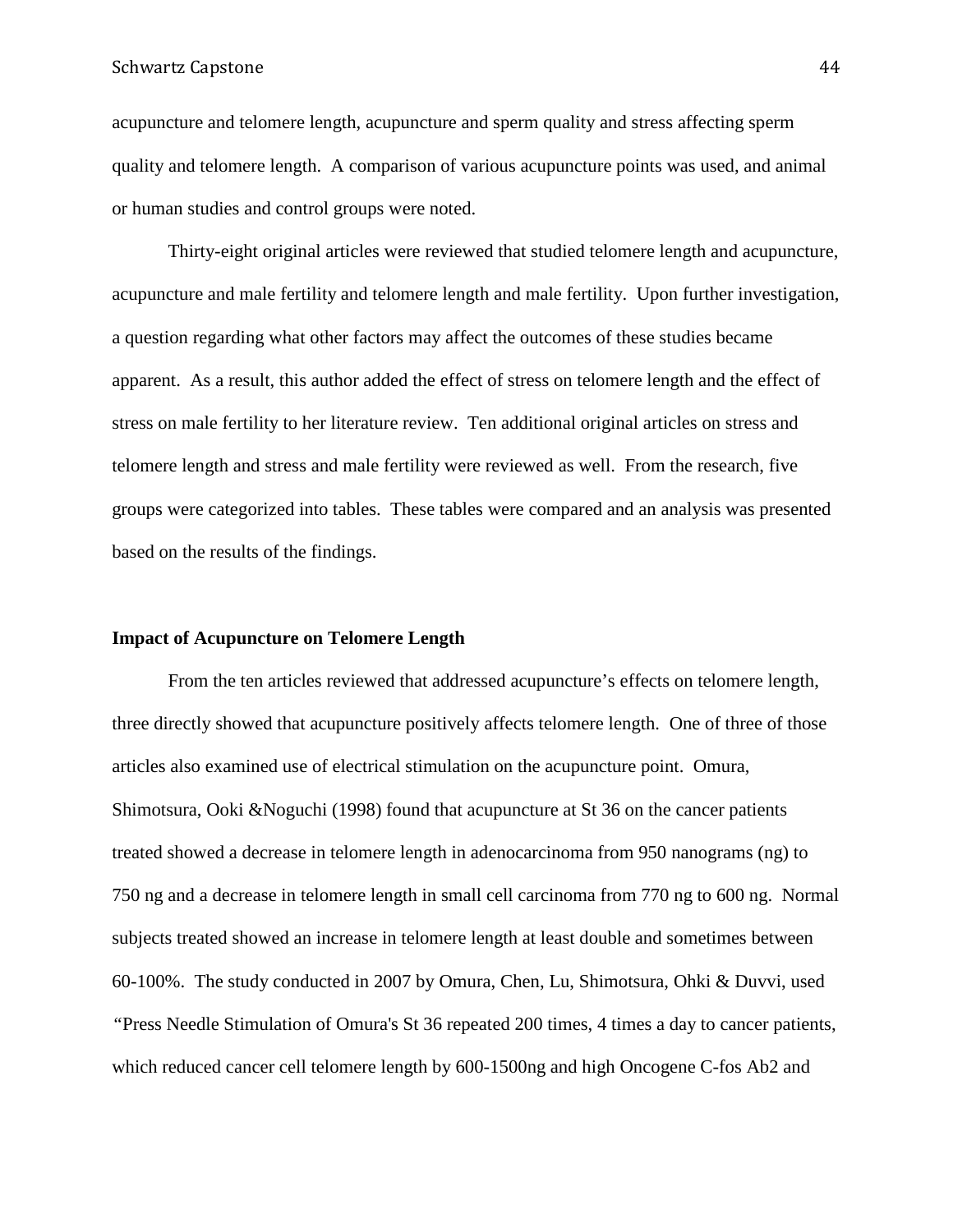Integrin  $\hat{I}$  ±5 $\hat{I}$ 21 of 100-700ng BDORT units to close to 1yg (= 10 $\hat{a}$ <sup>2</sup>/24 g) BDORT units with a significant reduction of asbestos and mercury (Hg) from cancer cells, while markedly reduced normal cell telomere of 1yg was increased to optimally high amounts of 500Â-530ng BDORT units" (p.60). The significance of these numbers indicated that the needle stimulation was measured to have reduced cancer cell telomere length, while have increased the telomere length of normal cells.

Other researchers, such as Lin, et al (2015) also measured St 36 acupuncture point in mice to look at its effects on telomere length. Lin et al (2005) results found "e Terc-/- group showed down regulated hippocampal BDNF expression compared with the WT mice and acupuncture at St 36 for 4 days upregulated BDNF, TrkB, p75NTR, Akt, and ERK1/2 in the DG and hippocampus of the telomerase-deficient mice, but that result was not seen in the WT mice with normally functioning telomerase" (p.36). This research concluded that the use of acupuncture in pathologies associated with telomerase deficiency might provide some benefit by activation of brain-derived neurotrophic factor. Of the seven remaining articles, the results ended up being too heterogeneous to draw a conclusion.

| 1 <sup>st</sup> Author | <b>Subjects</b> | <b>Measured</b> | Intervention | Acupuncture  | <b>Results</b>     |
|------------------------|-----------------|-----------------|--------------|--------------|--------------------|
| (year)                 |                 |                 |              | points used  |                    |
| Omura (1998)           | *30 normal      | <b>Telomere</b> | Acupuncture  | Omura's      | Acupuncture        |
|                        | subjects        | length          |              | <b>ST 36</b> | increased telomere |
|                        | *1 cancer       |                 |              |              | length in normal   |
|                        |                 |                 |              |              |                    |

# **Table 1: Overview of Studies** (**Acupuncture and Telomere Length)**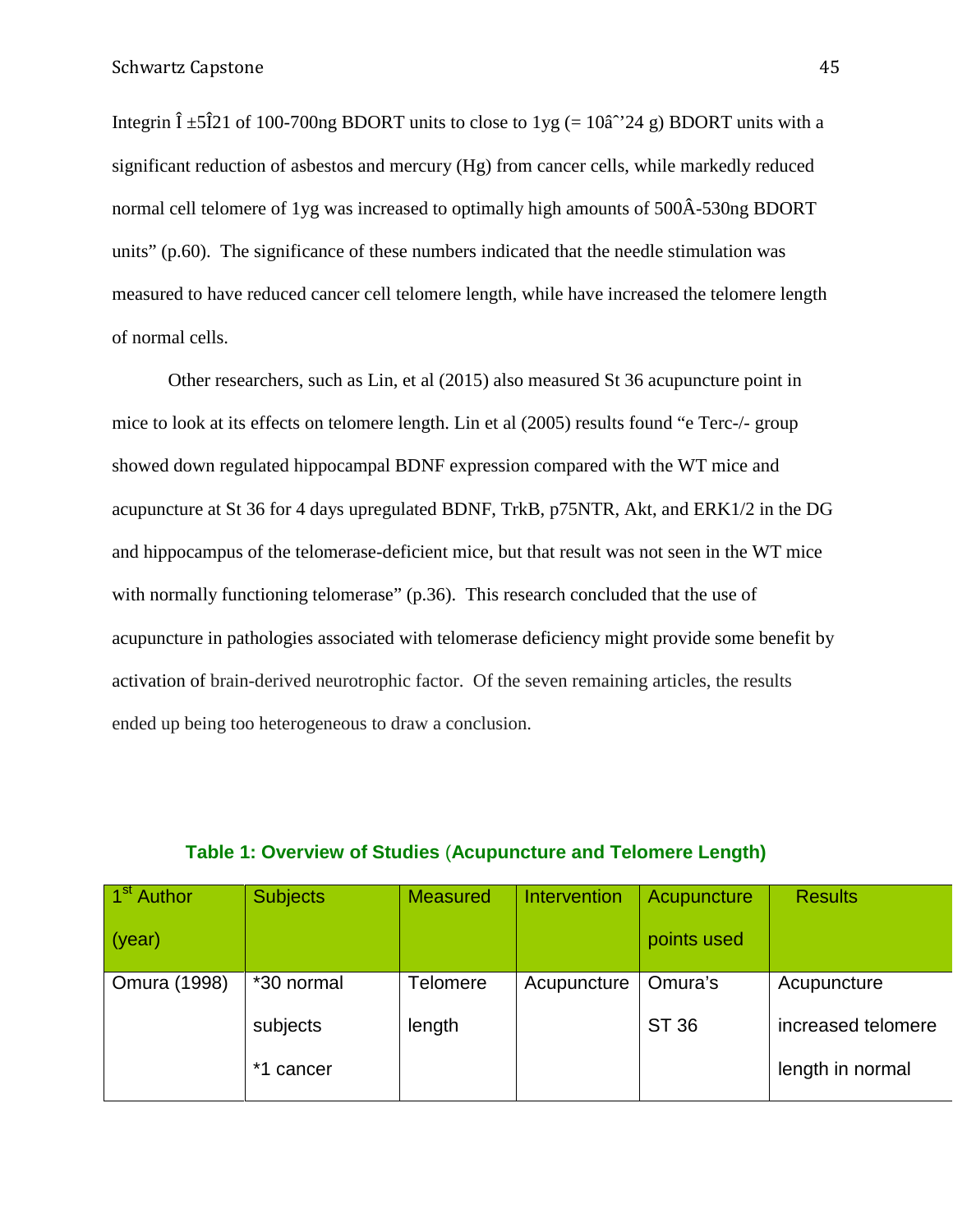|              |                  |                 |              |              | cells and decreased    |
|--------------|------------------|-----------------|--------------|--------------|------------------------|
|              | subject          |                 |              |              |                        |
|              |                  |                 |              |              | length in cancer cells |
| Omura (2007) | Cancer patients: | Telomere        | Acupuncture  | Omura's      | Acupuncture can        |
|              | 28 y/o female    | length          |              | <b>ST36</b>  | decrease telomere      |
|              | 72 y/o female    |                 |              |              | length in cancer       |
|              |                  |                 |              |              | patients               |
| Omura (2010) | *69 y/o female   | <b>Telomere</b> | *TEM         | Omura's      | Increasing normal      |
|              | with cancer      | length          | (Transcutan  | <b>ST 36</b> | cell telomeres by      |
|              | *79 y/o male     |                 | eous         |              | Omura's ST36           |
|              | with Alzheimer's |                 | Electrical   |              | stimulation by press-  |
|              |                  |                 | Stimulation) |              | needle stimulation,    |
|              |                  |                 | *Acupuncture |              | and increasing         |
|              |                  |                 |              |              | normal cell telomeres  |
|              |                  |                 |              |              | by transcutaneous      |
|              |                  |                 |              |              | electrical stimulation |
|              |                  |                 |              |              | of Omura's ST36        |
|              |                  |                 |              |              |                        |
| Lin (2015)   | *Terc-           | Telomere        | Acupuncture  | <b>ST 36</b> | The Terc-/- mice in    |
|              | telomerase       | length          |              |              | all subgroups had      |
|              | deficient mice   |                 |              |              | downregulated          |
|              | *WT-wild-type    |                 |              |              | hippocampal BDNF       |
|              |                  |                 |              |              | expression             |
|              |                  |                 |              |              | compared with that     |
|              |                  |                 |              |              |                        |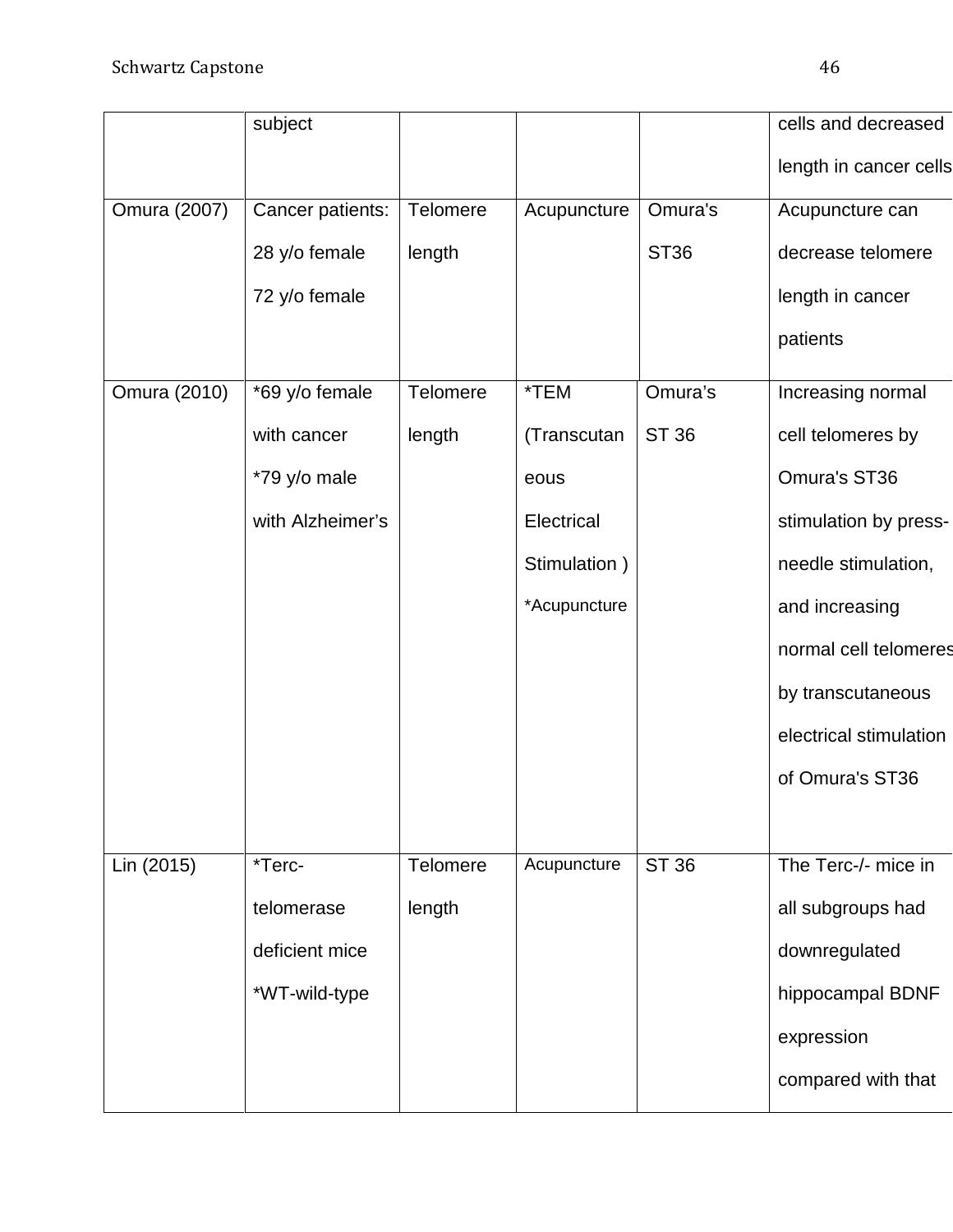|  |  | of the WT mice in |
|--|--|-------------------|
|  |  | all subgroups.    |
|  |  |                   |
|  |  |                   |

# **Impact of Telomere Length on Sperm Quality**

From the twelve articles researched on telomere length and sperm quality, five showed a direct correlation between telomere shortening with decreased male fertility. Of those five articles, two were mice studies and three were human studies. Studies in mice have proposed that there is a safety mechanism which degenerates spermatocytes with diminished telomere length to prevent their maturation. Rodriguez et al (2005) found that "Terc knockout mice had a six-fold mean increase in the percentage of sperm cells with fragmented DNA, since these mice of G3 (generation 3) had critically short telomeres" (p.844). Herrera et al (1999) study showed that in different generations of mice, the average length of telomeres was significantly shorter in the  $6<sup>th</sup>$  generation mice than the earlier generations. According to Herrera et al (1999), "Mice lacking telomerase activity can only be bred for approximately six generations due to decreased male fertility and to an increased embryonic lethality associated with a neural tube closure defect" (p.2956). Of the seven remaining articles, the results ended up being too heterogeneous to draw a conclusion.

Two of the human studies both examined free radical theory and its effects on sperm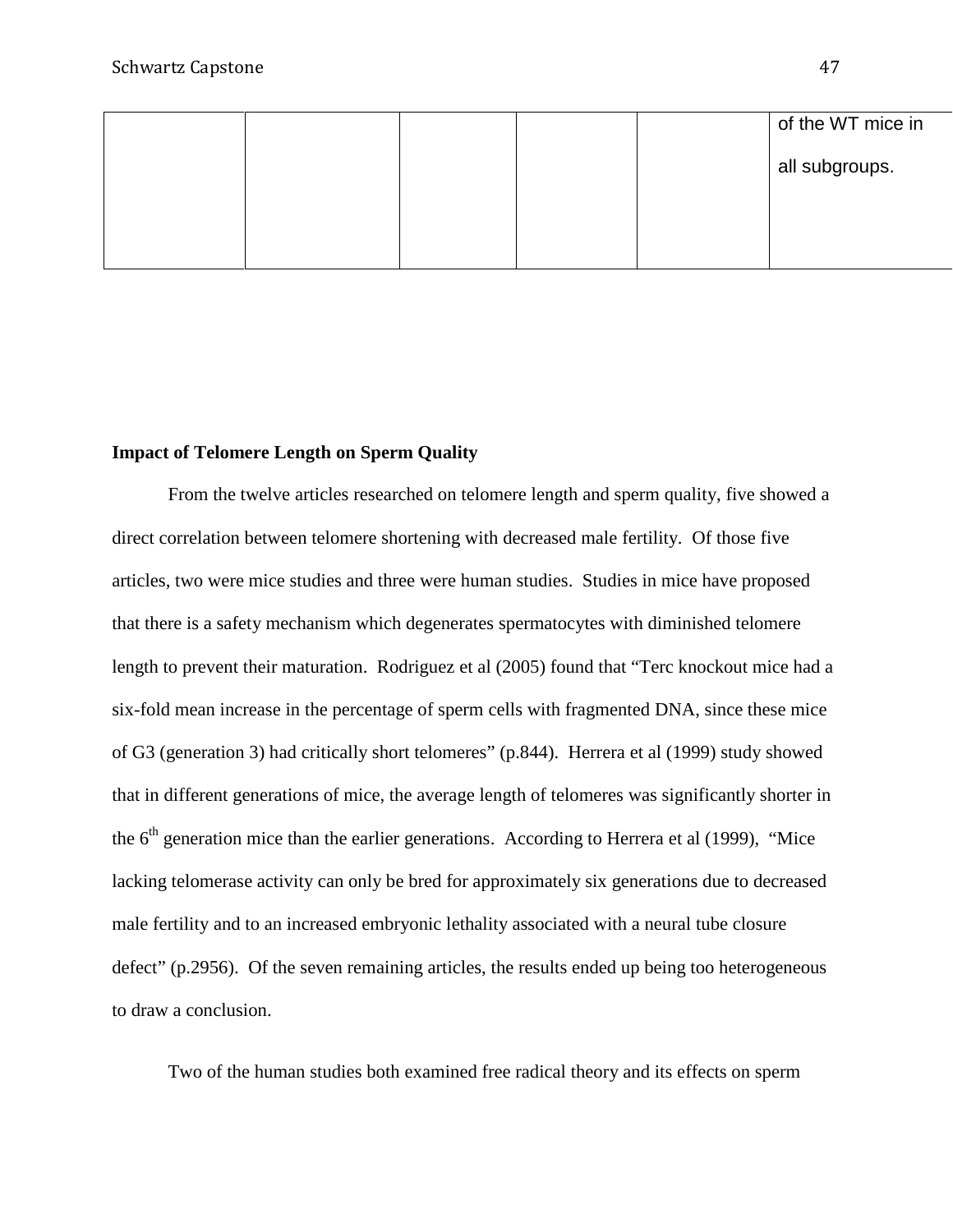quality. Desai et al (2009) examined "reactive oxygen species (ROS), important signaling molecules in an organism's regulation of metabolism and inflammation and male infertility. Accumulation of ROS may be responsible for telomere shortening and subsequent decrease in sperm count, decline in testosterone concentration, and decline in motility with aging" (p.17). Aitken et al (2013) found oxidative stress affecting the male with telomere length in the spermatozoa being abnormally short and the implications for the health of ART offspring, potentially serious. Emery & Carrell's (2006) review showed that, "the telomere checkpoint is leaky in spermatocytes. Additionally, fertilization with telomerase null sperm causes severe defects in the resultant embryos" (p.139). These observations might indicate that these sperm are dysfunctional as a result of short telomeres in mature sperm (Emery & Carrell, 2006). According to Emery & Carrell (2006), "The telomere plays a major role in chromosomal localization within the sperm nucleus and it is possible that abnormal localization could cause meiotic errors resulting in the presence of an abnormal number of chromosomes in the sperm"  $(p.140)$ .

| 1 <sup>st</sup> Author(year) | <b>Subjects</b> | <b>Male factor</b> | <b>Measured</b> | <b>Results</b>          |
|------------------------------|-----------------|--------------------|-----------------|-------------------------|
| Rodriguez(2005)              | 14 mice         | <b>DNA</b> sperm   | <b>Telomere</b> | <b>Critically short</b> |
|                              | (WT, G1         | fragmentation      | shortening      | telomeres are           |
|                              | Terc, G3        |                    |                 | associated              |
|                              | Terc)           |                    |                 | with sperm              |
|                              |                 |                    |                 | <b>DNA</b>              |

# **Table 2: Overview of Studies (Telomere Length and Sperm Quality)**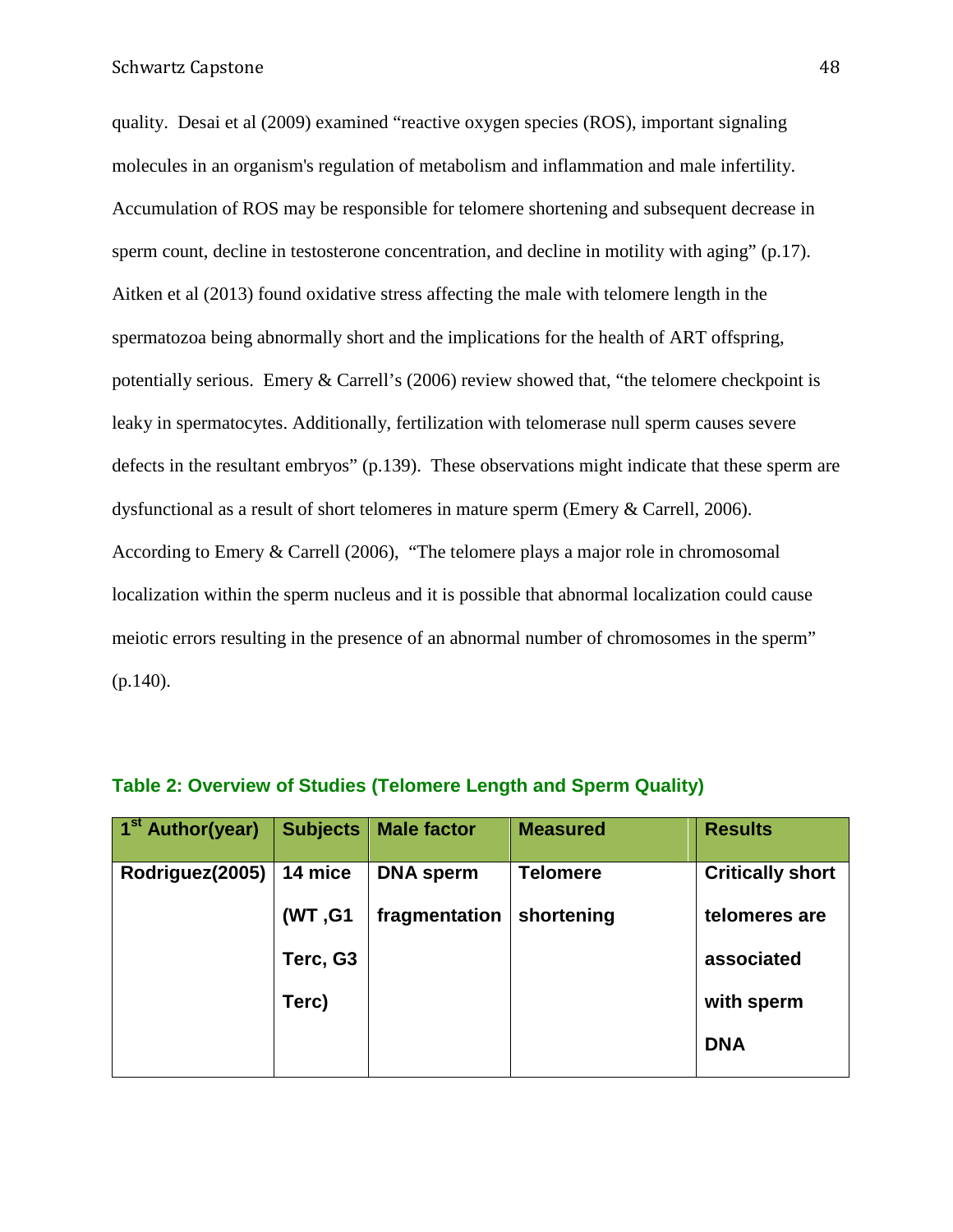|                       |              |                  |                        | fragmentation         |
|-----------------------|--------------|------------------|------------------------|-----------------------|
|                       |              |                  |                        |                       |
|                       |              |                  |                        |                       |
| <b>Herrera (1999)</b> | 18 G3        | <b>Decreased</b> | <b>Short telomeres</b> | <b>Increased male</b> |
|                       | mice         | fertility        |                        | infertility           |
|                       |              |                  |                        | associated            |
|                       |              |                  |                        | with                  |
|                       |              |                  |                        | telomerase            |
|                       |              |                  |                        | deficiency            |
|                       |              |                  |                        | appear earlier        |
|                       |              |                  |                        | in mice with          |
|                       |              |                  |                        | short                 |
|                       |              |                  |                        | telomeres             |
|                       |              |                  |                        |                       |
| <b>Desai(2009)</b>    | <b>Human</b> | <b>Decreased</b> | <b>Telomere</b>        | <b>Increases ROS</b>  |
|                       | male         | fertility        | shortening             | responsible for       |
|                       | subjects     |                  |                        | telomere              |
|                       |              |                  |                        | shortening &          |
|                       |              |                  |                        | subsequent            |
|                       |              |                  |                        | decrease in           |
|                       |              |                  |                        | sperm count &         |
|                       |              |                  |                        | motility              |
|                       |              |                  |                        | decline               |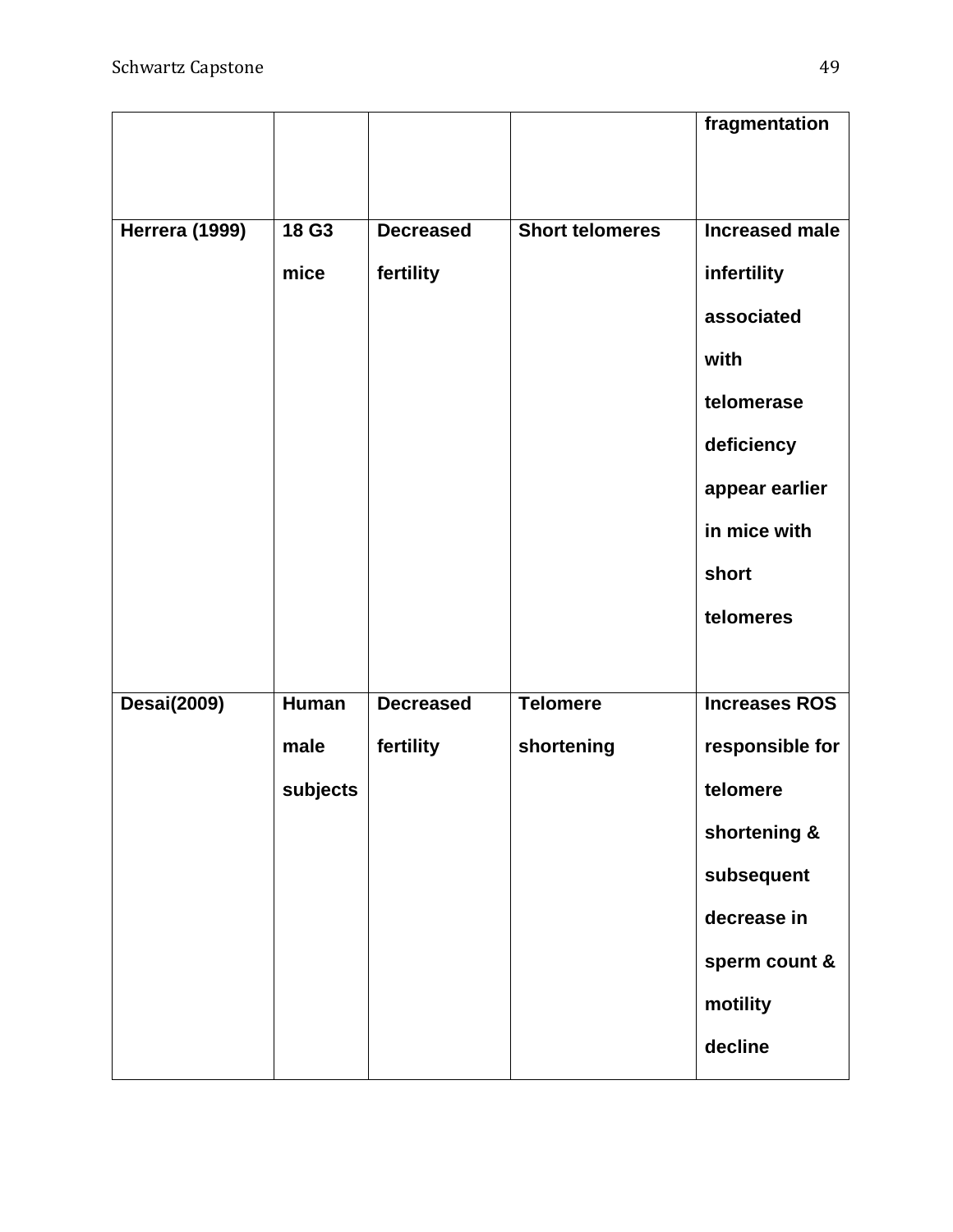| Aitken(2013)       | Human    | <b>Decreased</b> | <b>Telomere</b>        | <b>Oxidative</b>     |
|--------------------|----------|------------------|------------------------|----------------------|
|                    | male     | fertility        | shortening             | stress is a          |
|                    | subjects |                  |                        | major                |
|                    |          |                  |                        | pathological         |
|                    |          |                  |                        | mechanism            |
|                    |          |                  |                        | responsible for      |
|                    |          |                  |                        | both male            |
|                    |          |                  |                        | infertility and      |
|                    |          |                  |                        | <b>DNA</b> damage    |
|                    |          |                  |                        | in the germ          |
|                    |          |                  |                        | line.                |
| <b>Emery(2006)</b> | Human    | <b>Sperm</b>     | <b>Telomere length</b> | <b>Fertilization</b> |
|                    | male     | abnormalities    |                        | with                 |
|                    | subjects |                  |                        | telomerase           |
|                    |          |                  |                        | null sperm           |
|                    |          |                  |                        | causes severe        |
|                    |          |                  |                        | defects in the       |
|                    |          |                  |                        | resultant            |
|                    |          |                  |                        | embryos.             |

# **Impact of Acupuncture on Sperm Quality**

Of the sixteen articles reviewed on the impact of acupuncture on sperm quality, six directly correlated acupuncture treatments with increased sperm quality. Siterman et al (1997)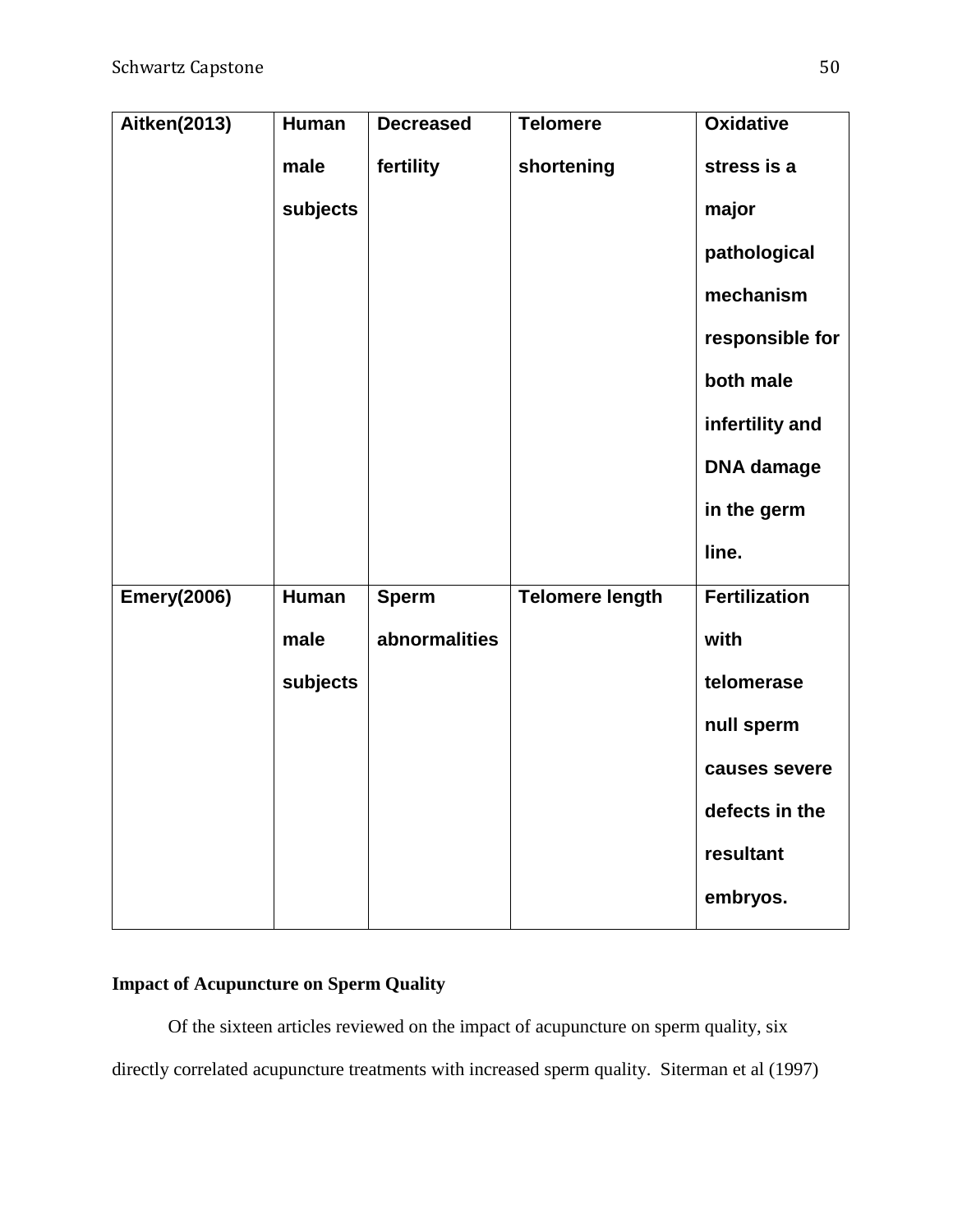found that "patients exhibiting a low fertility potential due to reduced sperm activity may benefit from acupuncture treatment, with a fertility index increase significantly ( $p < or = .05$ ) following improvement in total functional sperm fraction, percentage of viability, and total motile spermatozoa" (p.156). Siterman et al (2000) performed another study, but this time with men with low to no sperm counts and found and found detectable sperm after the acupuncture ( $p <$ 0.01). As a result, enough sperm could be produced for ICSI to be performed. Again, in 2009, Siterman et al, measured acupuncture results which improved sperm quality by decreasing the temperature of the testes. Siterman et al (2009) results found "Seventeen of the 34 patients with hyperthermia, all of whom had genital tract inflammation, had normal scrotal skin temperature; in 15 of these 17 patients, sperm count was increased" (p.205).

Pei et al (2005) found a general improvement of sperm quality, specifically in the ultra structural integrity of spermatozoa, after acupuncture treatment. In their case study, Bidouee et al (2011), treated a 31 year old male with a history of failed PESA + ICSI before acupuncture. The results showed he had a sperm count of 18 million/mL in his ejaculation, after two courses of acupuncture. His next spermogram showed a sperm count of 10 million/mL, with 10% good and progressive motility and 60% normal shape, in the same lab. Following this, he received a second course of acupuncture. His third spermogram, in the same lab, showed a sperm count of 18 million/mL, with 30% good and progressive motility and 60% normal sperm. In measuring severely low sperm count as well, Dieterle et al (2009) studied 57 patients who had extremely low sperm counts, to acupuncture and placebo acupuncture groups. After receiving acupuncture twice weekly for 6 weeks motility of sperm (but not overall count) was found to increase significantly.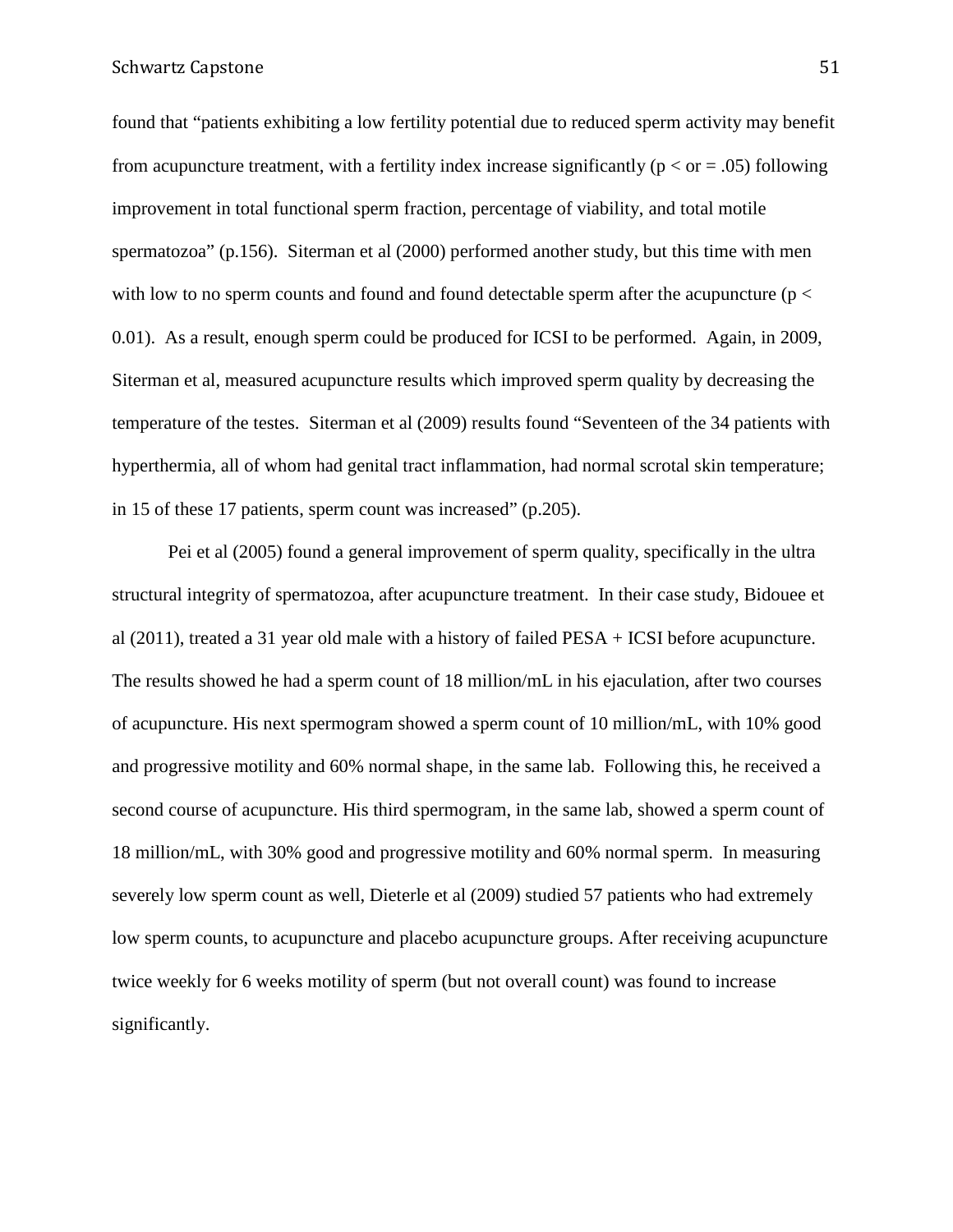| 1 <sup>st</sup> | Subjects | Study/Control   Intervention |                    | <b>Measured</b>    | P-value/           |
|-----------------|----------|------------------------------|--------------------|--------------------|--------------------|
| author(date)    |          |                              |                    |                    | <b>Results</b>     |
| p               | 32       | 16-acu                       | <b>Acupuncture</b> | <b>Sperm</b>       | $P<$ or=0.05       |
| <b>Siterman</b> | males    | 16-control                   |                    | parameters         |                    |
| (1997)          |          |                              |                    | /quality           |                    |
| <b>Siterman</b> | 40       | 20-acu                       | <b>Acupuncture</b> | <b>Sperm count</b> | P < 0.01           |
| (2000)          | males    | 20-control                   |                    |                    |                    |
| <b>Siterman</b> | 57       | <b>39-acu</b>                | <b>Acupuncture</b> | <b>Testes</b>      | P < 0.01           |
| (2009)          | males    | 18-control                   |                    | temperature/       |                    |
|                 |          |                              |                    | <b>Sperm count</b> |                    |
| Pei (2005)      | 40       | 28-acu                       | <b>Acupuncture</b> | <b>Sperm count</b> | P<0.05             |
|                 | males    | 12-control                   |                    |                    |                    |
| <b>Bidou</b>    | 31 y/o   | <b>NA</b>                    | <b>Acupuncture</b> | <b>Sperm count</b> | <b>Acupuncture</b> |
| (2011)          | male     |                              |                    |                    | is a               |
|                 |          |                              |                    |                    | successful         |
|                 |          |                              |                    |                    | method of          |
|                 |          |                              |                    |                    | treatment          |
|                 |          |                              |                    |                    | for idiopathic     |
|                 |          |                              |                    |                    | and non-           |
|                 |          |                              |                    |                    | obstructive        |
|                 |          |                              |                    |                    | azoospermia.       |
|                 |          |                              |                    |                    |                    |

# **Table 3: Overview of Studies (Acupuncture and Sperm Quality)**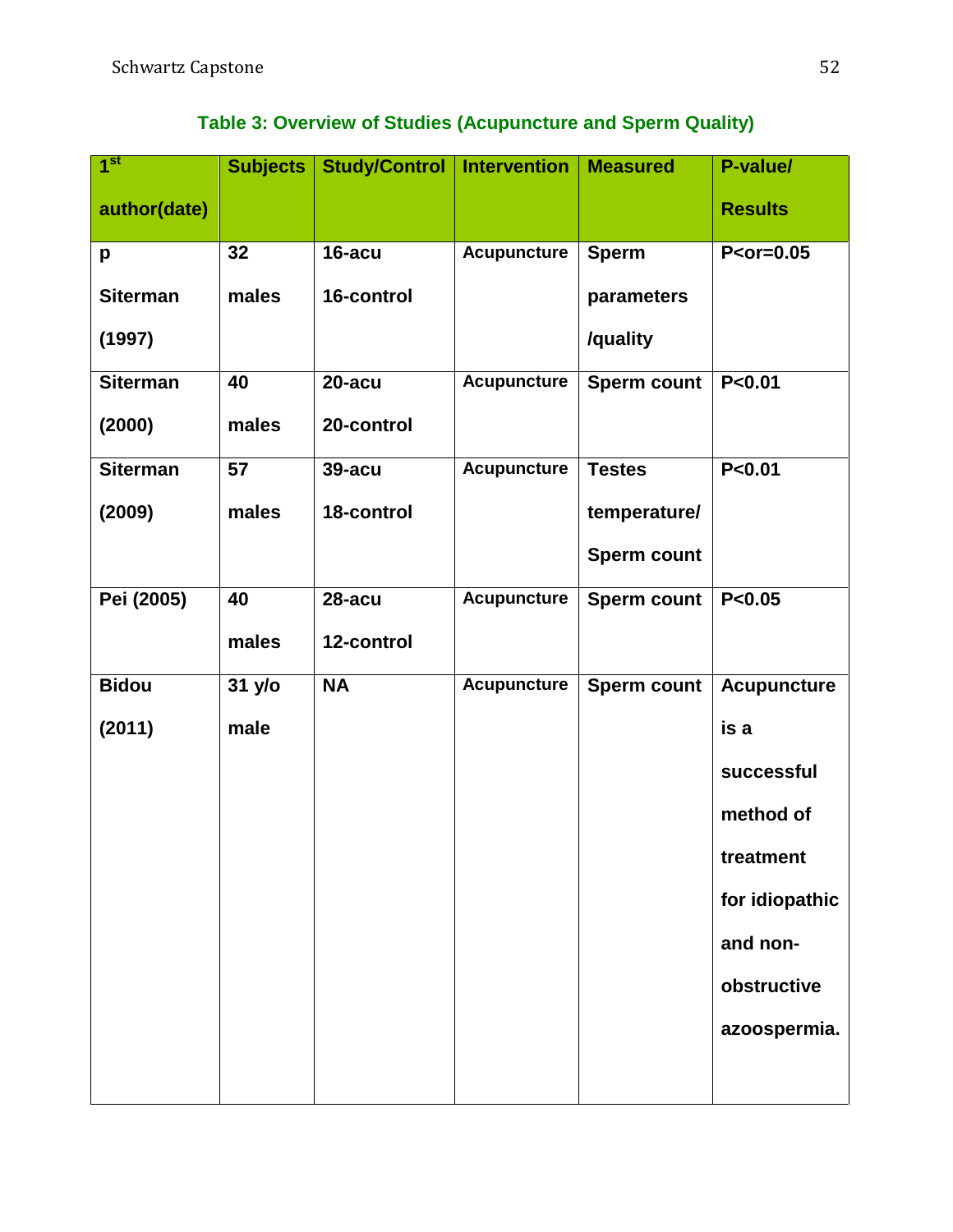# **Impact of Stress on Telomere Length**

Of the four articles regarding the impact of stress on telomere length, two directly linked high stress to shortened telomere length. Epel et al (2004) found that higher oxidative stress shortened telomeres in cells cultured in vivo where the continual caregiving stress of the mothers who were studied was related to telomere length. The results associate shorter telomere length with prolonged psychological stress. Zalli et al (2014) found that shortened telomeres with high telomerase activity and psychosocial factors contributed to differences in stress both psychologically and socially. The short telomere length and high telomerase activity group had fewer means of social support and higher hostility measurements. Of the two remaining articles, the results ended up being too heterogeneous to draw a conclusion.

| 1 <sup>st</sup> | <b>Subjects</b> | <b>Methods</b> | <b>Studied</b>         | <b>Measured</b> | <b>P-value</b> |
|-----------------|-----------------|----------------|------------------------|-----------------|----------------|
| author(date)    |                 |                |                        |                 | and/or         |
|                 |                 |                |                        |                 | <b>Results</b> |
| Epel (2004)     | 19-control      | Questionnaire  | <b>Telomere length</b> | <b>Stress</b>   | P<             |
|                 | $39-$           | / PBMC's       |                        |                 | 0.045          |
|                 | caregiving      |                |                        |                 |                |
| Zalli (2014)    | 333-split       | Questionnaire  | <b>Shortened</b>       | <b>Stress</b>   | $P =$          |
|                 | into three      | /stress        | telomeres              |                 | 0.046          |

**Table 4: Overview of Studies (Stress and Telomere Length)**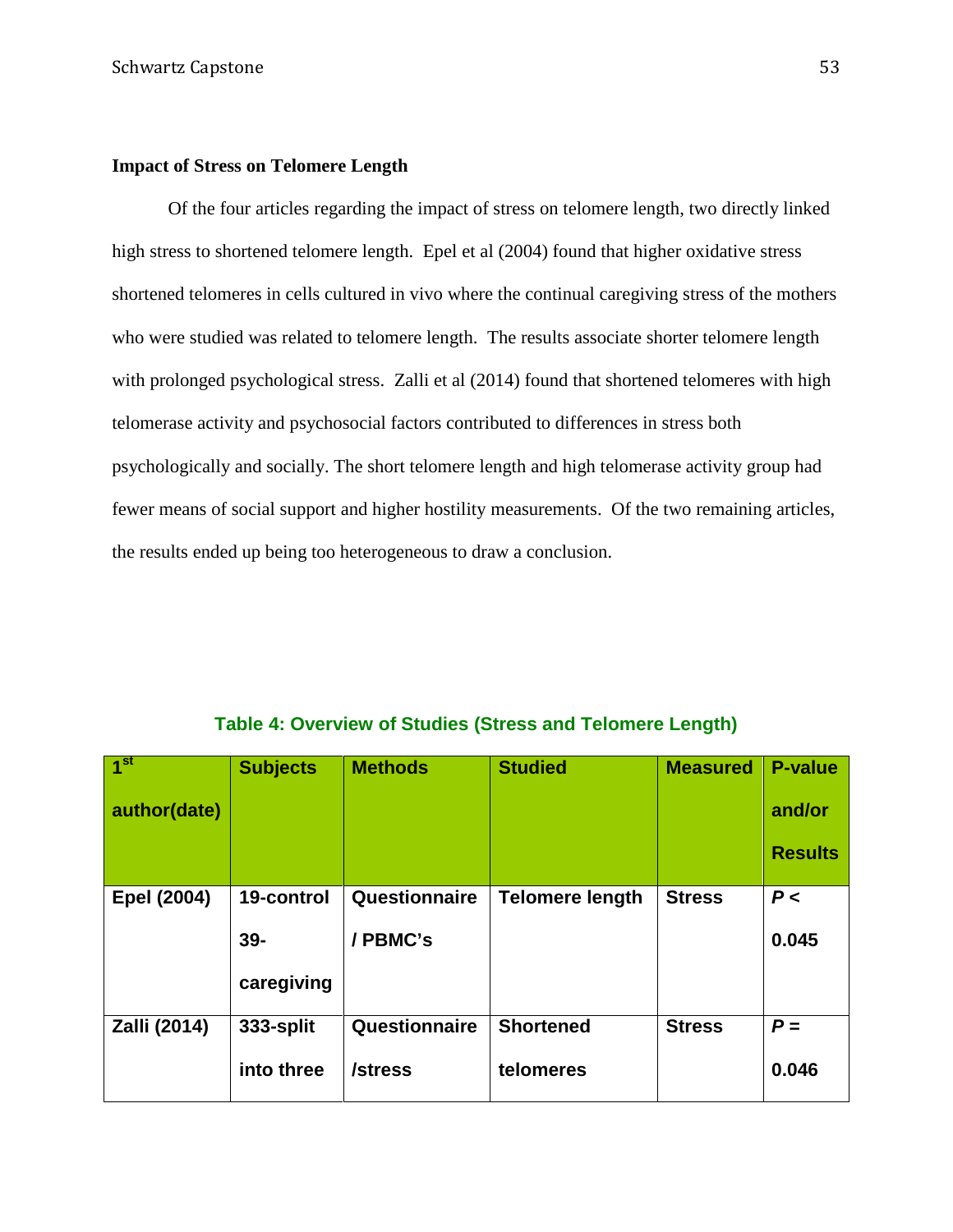| median | testing/              |  |  |
|--------|-----------------------|--|--|
| groups | <b>PBMC's</b>         |  |  |
|        | <b>Cortisol-blood</b> |  |  |
|        | & saliva              |  |  |
|        |                       |  |  |

# **Impact of Stress on Male Fertility**

Out of the five articles reviewed that addressed stress and male fertility, four demonstrated a correlation between these two factors, and anxiety and depression were factored under the umbrella of stress. Pilkington et al (2007) reported promising results in the management of situational and generalized anxiety using acupuncture. In 2010 they performed another study showing how depression and anxiety together constitute a significant contribution to the global burden of disease. The study found it was not possible to accurately assess the effectiveness of acupuncture for these conditions or the relative effectiveness of different treatment regimens. Studies have assessed changes in levels of neurotransmitters with some data to back this up. Errington et al (2011) found that statistically significant effects directly attributable to an acupuncture treatment lends weight to the use of acupuncture to significantly reduce the symptoms of anxiety disorders, using both human and animal subjects. Wang et al (2014) found that acupuncture improved behavior changes in rats. The objective of the study was to observe the impacts of acupuncture on various hormones and acupuncture was seen to have regulated the stress reaction. Sparrow & Golianu (2014) looked into how acupuncture may reduce stress over time. The results showed that patients tended to have an increase in their HRV(heart rate variability), a measure of physiologic stress, during treatment, after needling,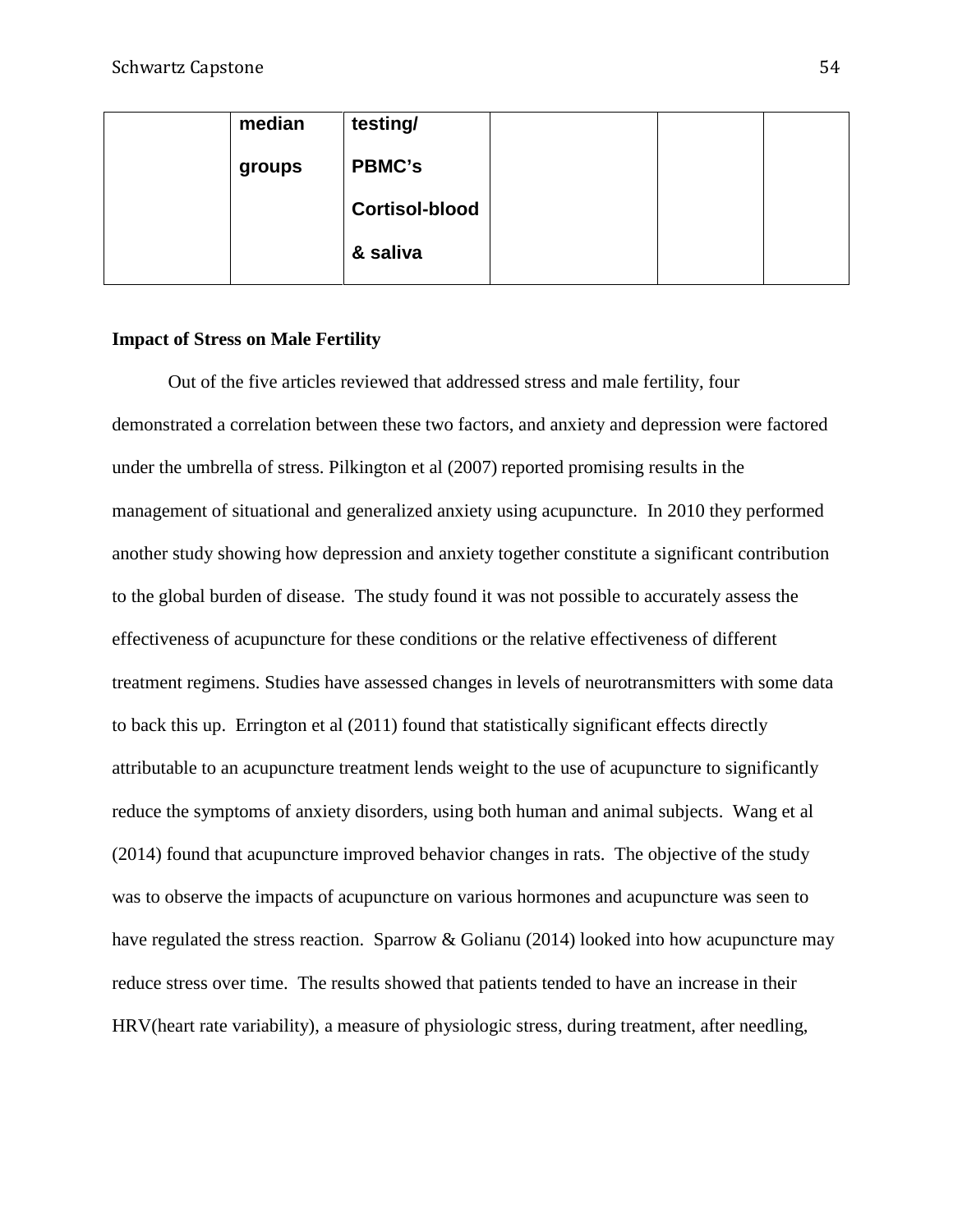and, in some instances, an increase in HRV over weeks to months. These results indicated a relative decrease in their physiologic stress following acupuncture over the next few months.

**Table 6: Overview of Studies: (Stress[Anxiety, Depression] and Acupuncture)**

| 1 <sup>st</sup> | <b>Research</b> | Study/         | <b>Measured</b> | <b>Intervention</b> | <b>Results</b>     |
|-----------------|-----------------|----------------|-----------------|---------------------|--------------------|
| author(date)    |                 | <b>Control</b> |                 |                     |                    |
| Pilkington      | 10              | $4-$           | Anxiety         | Acupuncture         | Insufficient       |
| 2007            | randomiz-       | experimental   |                 |                     | evidence from      |
|                 | ed control      | 6-control      |                 |                     | research on        |
|                 | studies         |                |                 |                     | acupuncture in     |
|                 |                 |                |                 |                     | the treatment of   |
|                 |                 |                |                 |                     | specific anxiety   |
|                 |                 |                |                 |                     | disorders for firm |
|                 |                 |                |                 |                     | conclusions to be  |
|                 |                 |                |                 |                     | drawn.             |
| Pilkington      | Clinical        | <b>NA</b>      | *Anxiety        | Acupuncture         | Because of the     |
| 2010            | review          |                | *Depressi       |                     | heterogeneity of   |
|                 |                 |                | -on             |                     | these studies in   |
|                 |                 |                |                 |                     | terms of the       |
|                 |                 |                |                 |                     | acupuncture        |
|                 |                 |                |                 |                     | interventions and  |
|                 |                 |                |                 |                     | controls used,     |
|                 |                 |                |                 |                     | comparative        |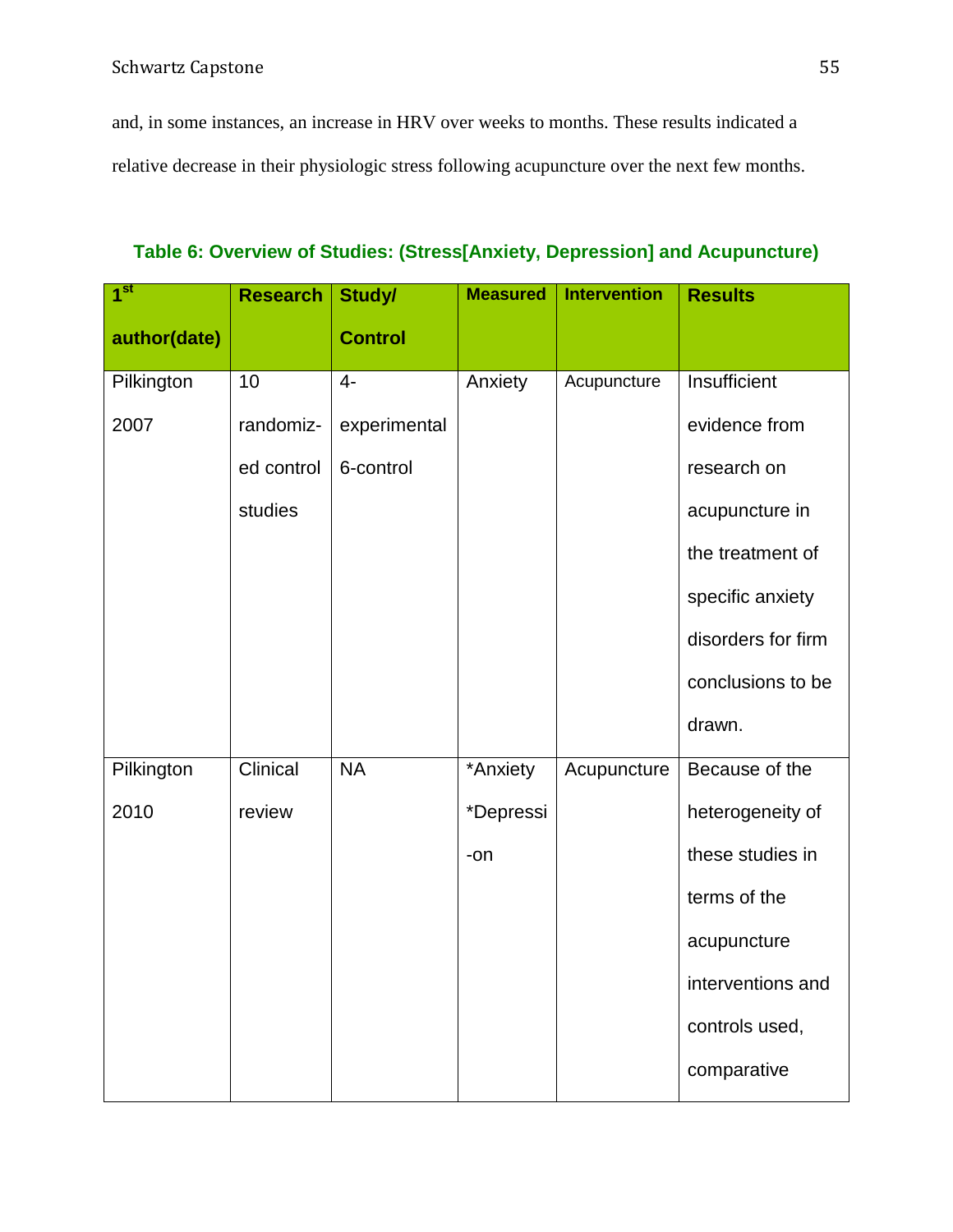|                  |            |               |               |             | effects cannot be   |
|------------------|------------|---------------|---------------|-------------|---------------------|
|                  |            |               |               |             | effectively         |
|                  |            |               |               |             | assessed            |
| Errington        | Literature | <b>NA</b>     | Anxiety       | Acupuncture | Limited/inconsiste  |
| 2011             | review     |               |               |             | -ncy-provide        |
|                  |            |               |               |             | consistent,         |
|                  |            |               |               |             | evidence-based      |
|                  |            |               |               |             | recommendations     |
|                  |            |               |               |             | regarding the       |
|                  |            |               |               |             | adequate dose       |
|                  |            |               |               |             | required for        |
|                  |            |               |               |             | acupuncture to      |
|                  |            |               |               |             | have a              |
|                  |            |               |               |             | therapeutic effect. |
| <b>Wang 2014</b> | Male       | 58 male rats- | <b>Stress</b> | Acupuncture | Acupuncture         |
|                  | Sprague-   | 5 groups      |               |             | regulates stress    |
|                  | Dawley     | randomized-   |               |             | response in rats    |
|                  | rats       | varying       |               |             |                     |
|                  |            | acupuncture   |               |             |                     |
| Sparrow          | Case       | <b>NA</b>     | <b>Stress</b> | Acupuncture | Acupuncture         |
| (2014)           | study      |               | and heart     |             | reduces stress by   |
|                  |            |               | rate          |             | increases heart     |
|                  |            |               | variability   |             | rate variability    |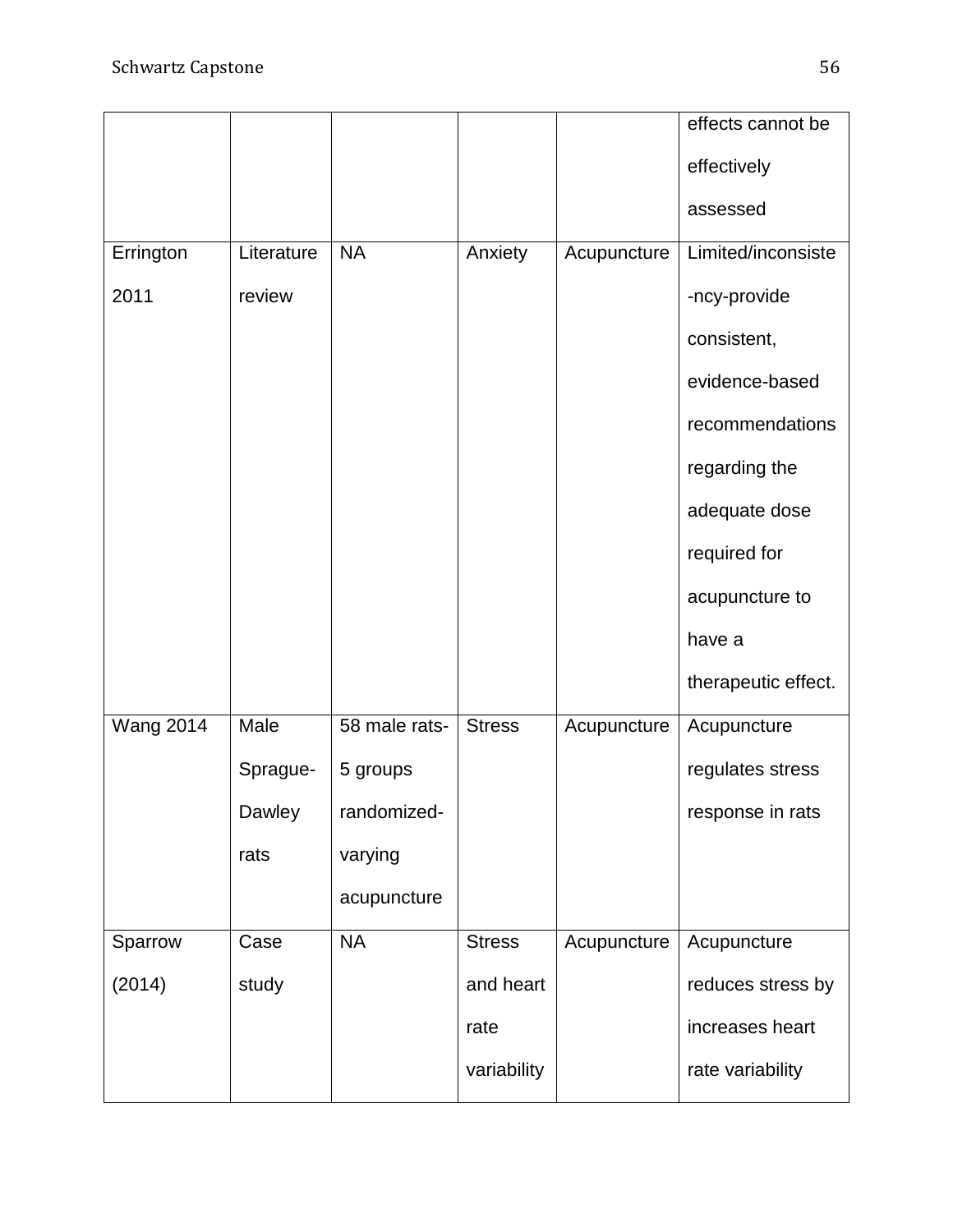# **Chapter 5: Discussion**

#### **Summary of findings**

The objective of this review was to review current literature related to the author's hypothesis that acupuncture increases telomere length, which results in higher sperm quality. Promising data from Omura's study in both 1998 and 2007 showed that telomere length was significantly lengthened when using acupuncture on humans. Lin in 2015 found telomere length had a correlation with male fertility, namely sperm quality. Chronic stress was studied as a strong variable that could affect telomere length and sperm quality. However, not much data was found on this specific correlation.

# **Study limitations**

Initially, the author intended to analyze available research on acupuncture's affect on telomere length, acupuncture's affect on sperm quality and telomere length's affect on sperm quality. It soon became clear that there was not enough evidence on the effect of telomere length on sperm quality, nor on the effect of acupuncture on telomeres. In addition, the author realized that the ability of acupuncture to reduce stress may play a key role in the affect acupuncture has on fertility.

Most current research found on telomere length involves the process of how it affects aging. Also, very few articles could be gathered to correlate acupuncture's affects on telomere length. When finding articles on how acupuncture can affect stress, not much research was found for stress in itself, but more on anxiety and even then not much research was available.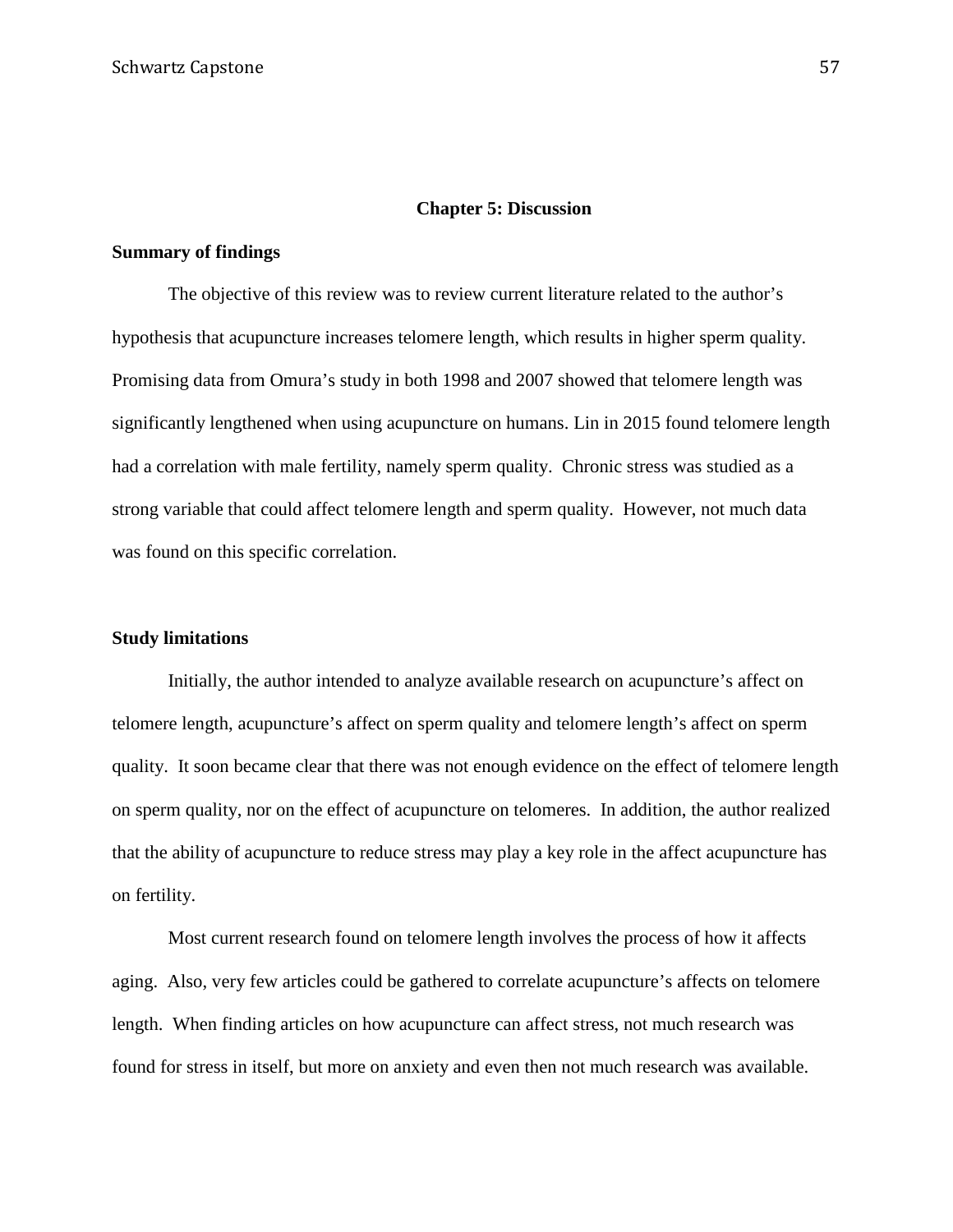Other studies were found relating to this review, but they included other variables, such as acupuncture and moxabustion. They were not included because they did not meet the inclusion/exclusion criteria.

# **Theory of implication**

A large implication of theory is how the Western doctors, especially reproductive endocrinologists, can use acupuncture as an adjunct to treatment. This knowledge also empowers patients who are going through this tedious and often times emotionally heartbreaking experience. Woman many times feel depressed that they can't get pregnant and think there is something wrong with them. Since 33% of infertility is due to the male factor, the public should be made more aware of the many fertility treatment options, including less invasive approaches. This could have the potential to take a large burden off females, who statistically are the ones who receive the majority of fertility and acupuncture treatments.

# **Recommendations for additional studies**

With the current studies of epigenetics and telomere length on the forefront (Niajou, 2009) traditional Chinese medicine and namely acupuncture need to be further investigated. Research on heightened stress depleting the immune system has shown that illness comes about when the body is not in homeostasis (Saretzki & Zglinicki, 2002). As TCM practitioners, we see most patients have a large decrease in psychological stress with acupuncture. Since there have been many studies on meditation's effects on telomere length as well as meditation's effects on stress level, (Speca et al., 2000), the author suggests that further studies on acupuncture's effects on telomere length should be done. In my practice treating patients as well as my own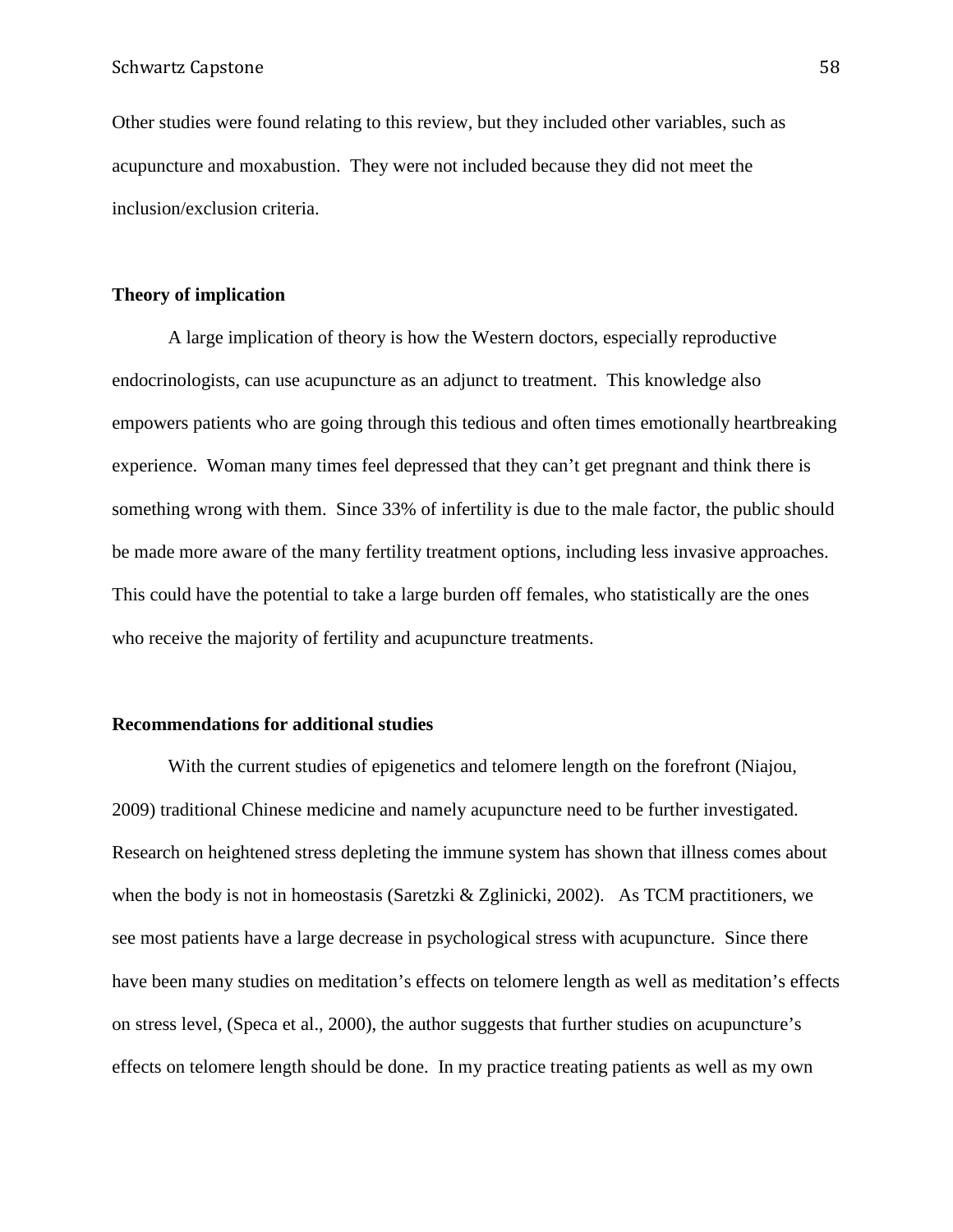personal experiencing receiving acupuncture, I have observed that the body maintains homeostasis after acupuncture just as it would through a deep relaxing mediation.

# **Conclusion**

This synthesis illustrated that acupuncture can improve sperm count. These enhancements in sperm parameters could possibly give rise to improved fertility outcomes including better embryo quality, increased pregnancy rates and higher live birth rates. Evidence was also found correlating decreased telomere length with increased male infertility. This research suggests that telomere length can be increased, by decreasing levels of chronic stress. Acupuncture has been shown to decrease chronic stress, although more studies need to be done to strengthen this idea. Further controlled studies need to be done to address specific male factor infertility such as sperm count, motility, morphology and DNA fragmentation.

# **References**

- Agarwal, A., Mulgund, A., Hamada, A., Chyatte, M. (2015). A unique view on male infertility around the globe. *Reprod Biol Endocrinol., 13*, 37.
- Aitken, R.J., Smith, T.B., Jobling, M.S., Baker, M.A., De luliis, G. N. (2014). Oxidative stress and male reproductive health*. Asian Journal of Andrology, 16(1)*, 31-38.
- Allsopp R.C., Harley C.B. (1995). Evidence for a critical telomere length in senescent human fibroblasts. *Exp Cell Res., 219,* 130–136.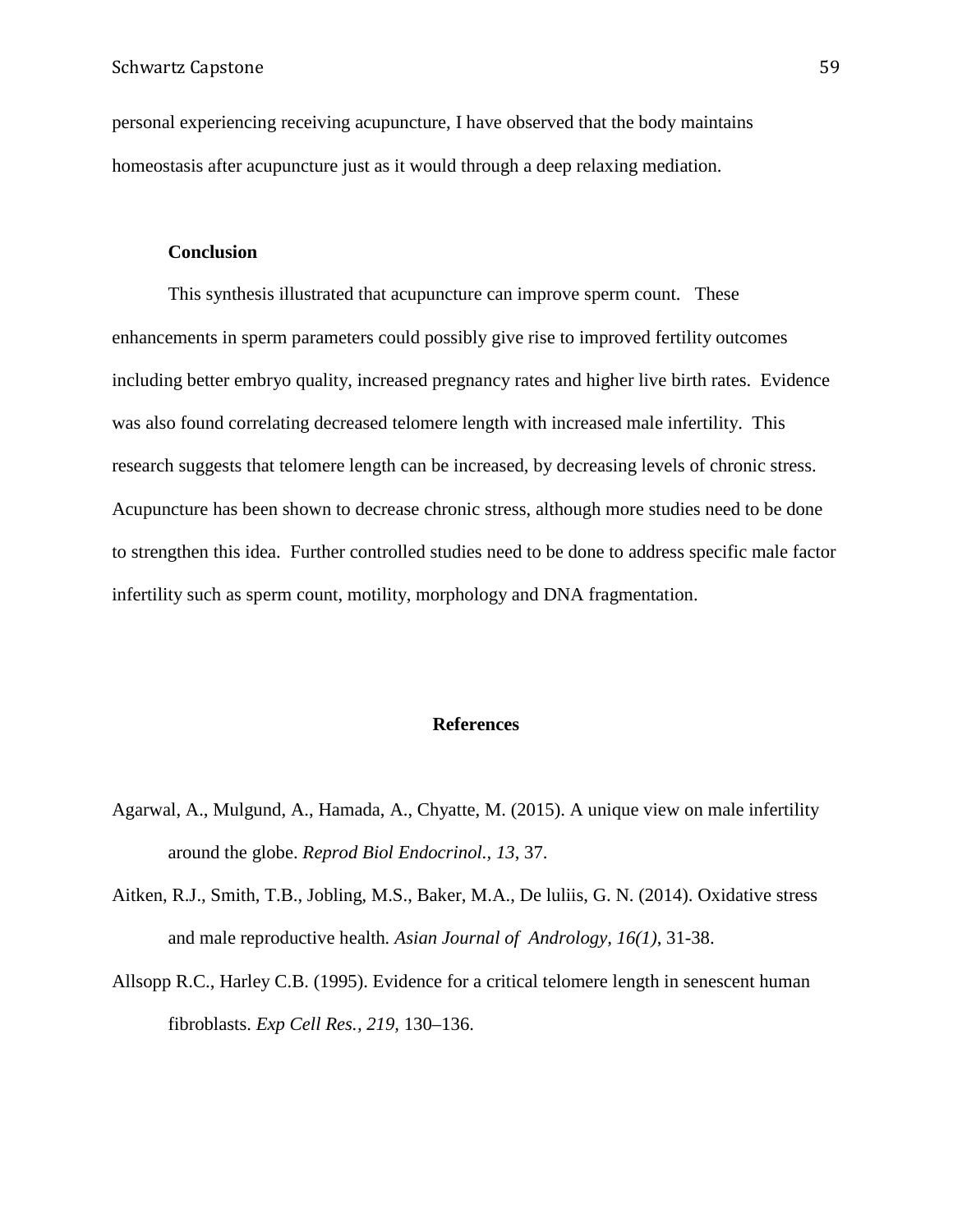- Alter, B.P., Baerlocher, G.M., Savage, S.A., Giri, N., Lansdorp, P.M. (2007). Very short telomere length by flow fluorescence in situ hybridization identifies patients w ith dyskeratosis congenital. *Blood, 110,* 1439-47.
- Atzmon, G., Cho, M., Cawthon, R.M., Budagov, T., Katz, M., Yang, X. (2010). Evolution in health and medicine Sackler colloquium: genetic variation in human telomerase is associated with telomere length in Ashkenazi centenarians. *Proc Natl Acad Sci USA., 107(1),* 1710–7.
- Aubert, G.1., Hills, M., Lansdorp, P.M. (2012). Telomere length measurement-caveats and a critical assessment of the available technologies and tools. *Mutat Res., 730(1-2),* 59-67.
- Baird, D.M., Britt-Compton, B., Rowson, J., Amso, N.N., Gregory, L., Kipling, D. (2006). Telomere instability in the male germline. *Hum Mol Genet., 15,* 45–51.
- Bass, H.W., Riera-Lizarazu, O., Ananiev, E.V., Bordoli, S.J., Rines, H.W., Phillips, R.L. (2000). Evidence for the coincident initiation of homolog pairing and synapsis during the telomere-clustering (bouquet) stage of meiotic prophase. *J Cell Sci., 113,* 1033–42.
- Benavides-Piccione, R and DeFelipe, J. (2003). Different Populations of Tyrosine-hydroxylase-I mmunoreactive Neurons Defined by Differential Expression of Nitric Oxide Synthase in the Human Temporal Cortex *Cereb. Cortex, 13 (3),* 297-307.
- Betts, D.H., Perrault, S., Harrington, L., King, W.A. (2006). Quantitative analysis of telomerase activity and telomere length in domestic animal clones. *Methods Mol Biol., 325,* 149-80.
- Bidouee, F., Shamsa, A., Jalali, M. (2011). Effect of acupuncture on azoospermic male. *Saudi J Kidney Dis Transpl., 22,* 1039-40.

Blackburn, E.H. (1991). Structure and function of telomeres. *Nature, 350*, 569–573.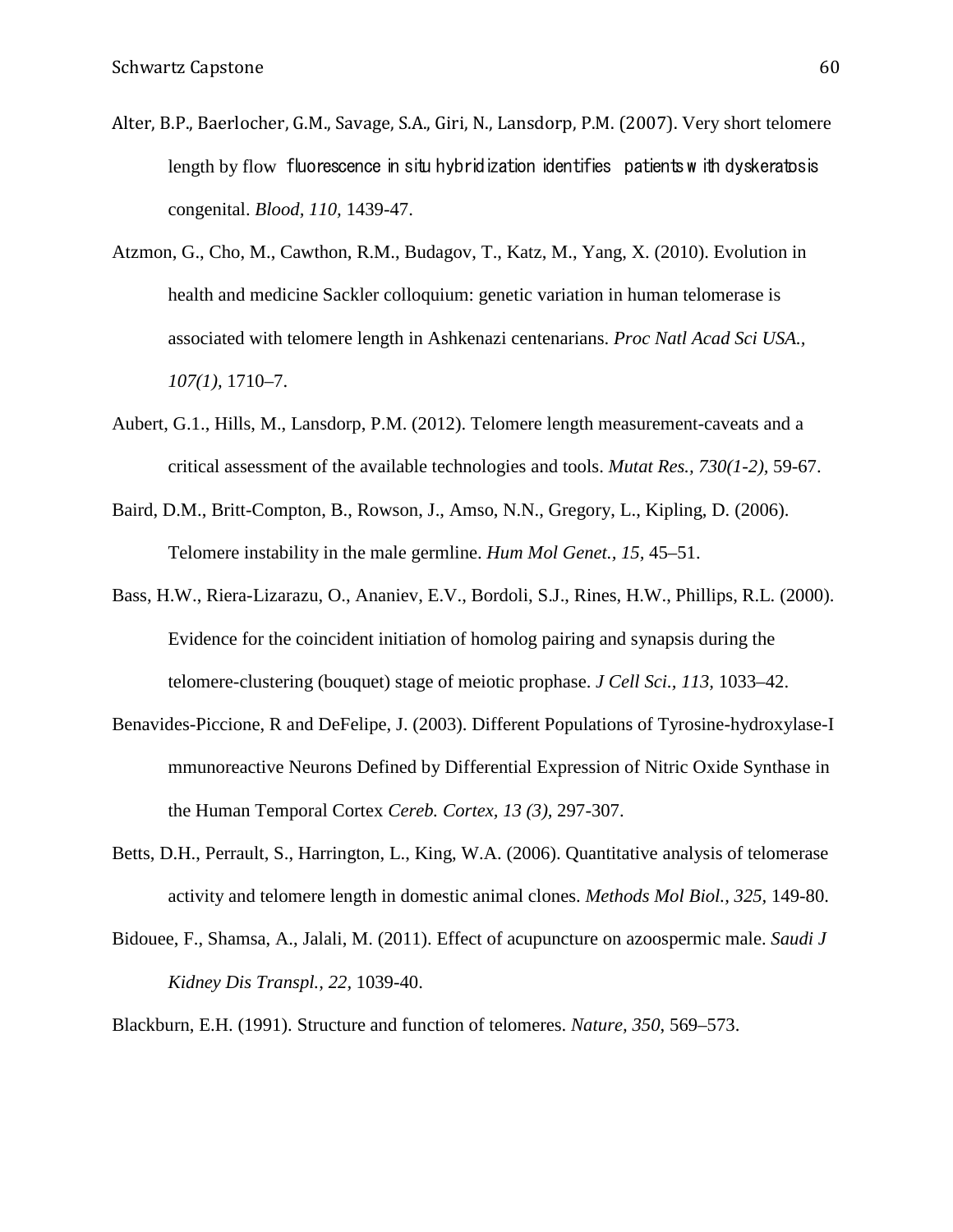- Blackburn, E.H., Greider, C.W., Szostak, J.W. (2006). Telomeres and telomerase: the path from maize, Tetrahymena and yeast to human cancer and aging. *Nat Med.*,*12,*1133-38.
- Bonache, S., Mata, A., Ramos, M.D., Bassas, L., Larriba, S. (2012. Sperm gene expression profile is related to pregnancy rate after insemination and is predictive of low fecundity in normozoospermic men. *Hum Reprod., 27,* 1556–67.

Calado, R.T., Young, N.S. (2009). Telomere diseases. *N Engl J Med., 361*, 2353–2365.

- Calado, R.T., Yewdell, W.T., Wilkerson, K.L., Regal, J.A., Kajigaya, S., Stratakis, C.A., Young, N.S. (2009). Sex hormones, acting on the TERT gene, increase telomerase activity in human primary hematopoietic cells. *Blood, 114*, 2236-2243.
- Carrell, D.T., Liu, L., Peterson, M. Jones, K.P., Hatasaka, H., Erickson, L., Campbell, B. (2003). Sperm DNA Fragmentation is increased in couples with unexplained recurrent pregnancy loss. *Archives of Andrology, 49(1),* 49-55.
- Chan, S.R., Blackburn, E.H. (2004). Telomeres and telomerase. *Philos Trans R Soc Lond B Biol Sci ., 359,* 109–121.
- Chao, D.M., Shen,L.L., Tjen-Alooi, S., Pitsillides, K.F., Li, P., Longhurst, J.C. (1999). Naloxone reverses inhibitory effect of electroacupuncture on sympathetic cardiovascular reflex responses*. Am J Physiol Heart Circ Physiol., 276*, 2127–2134.
- Chen, A. (1992). An introduction to sequential electric acupuncture (SEA) in the treatment of stress related physical and mental disorders. *Acupunct Electrother Res., 8,* 273–283.
- Chen, A., Shen, A., Li, R., Xia, Z. (2011). Effect of acupuncture-moxibustion therapy on sperm quality in infertility patients with sperm abnormality*. Journal of Acupuncture and Tuina Science, 9(4),* 219-222.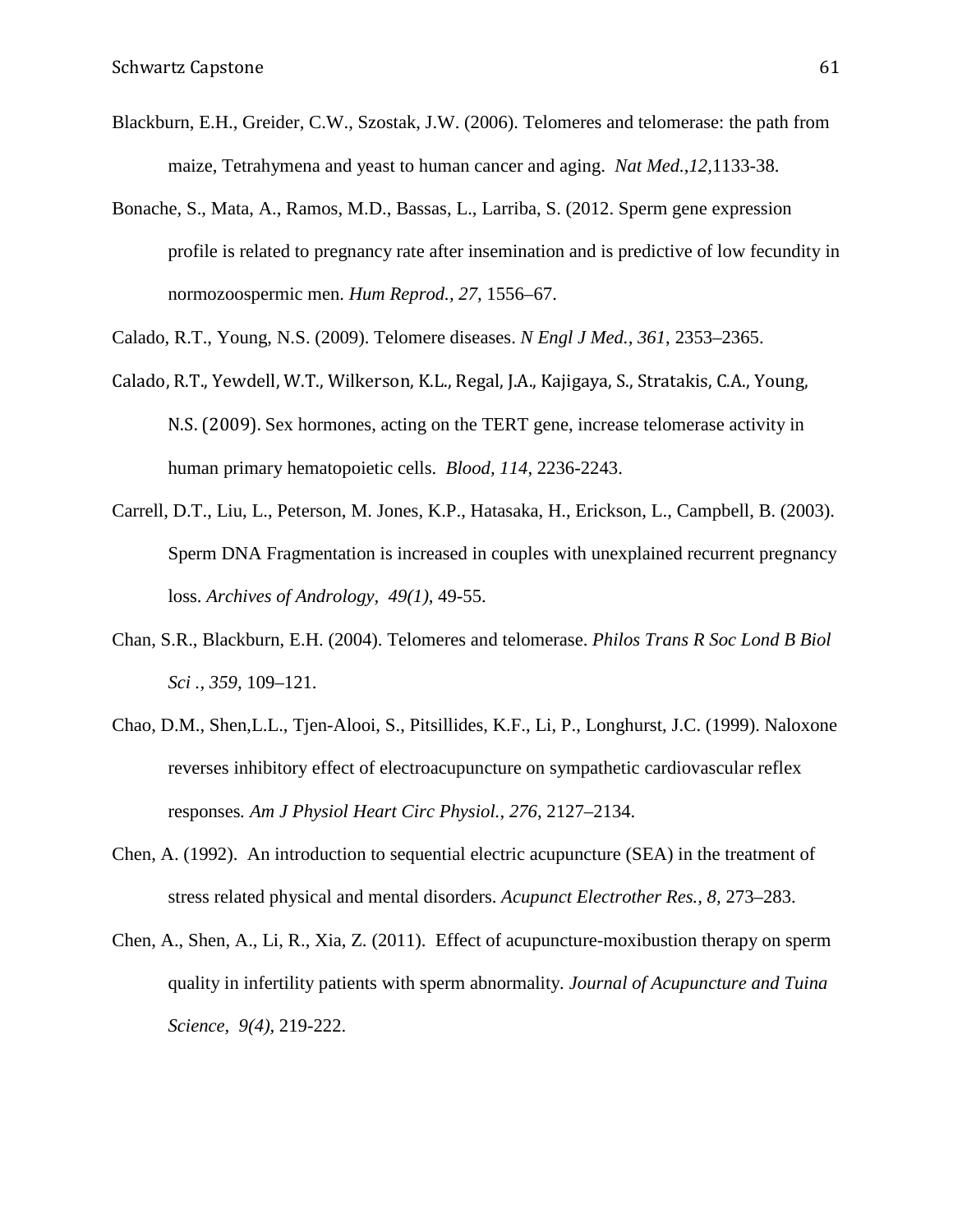- Chen, W., Kimura, M., Kim, S., Cao, X., Srinivasan, S.R., Berenson, G.S. (2011). Longitudinal versus cross-sectional evaluations of leukocyte telomere length dynamics: age-dependent telomere shortening is the rule. *J Gerontol A Biol Sci Med Sci., 66,* 312–9.
- Collodel, G.1., Moretti, E., Fontani, V., Rinaldi, S., Aravagli, L., Saragò, G., Capitani, S., Anichini, C. (2008). Effect of emotional stress on sperm quality. *Indian J Med Res., 128(3),* 254-61.
- De Kretser, D.M. (1997). Male infertility. *Lancet, 349*,787–90.
- De Lange, T. (2009). How telomeres solve the end-protection problem*. Science, 326*, 948–52.
- Desai, N., Edmund, S., Taesoo, K., Ashok, A. (2010). Free Radical Theory of Aging: Implications in Male Infertility*. Urology, 75(1),* 14–19.
- Dieterle, S., Li, C., Greb, R., Bartzsch, F., Hatzmann, W., Huang, D. (2009). A prospective randomized placebo-controlled study of the effect of acupuncture in infertile patients with severe oligoasthenozoospermia. Fertil *Steril., 92 (4),* 1340–3.
- Dohle, G.R., Weidner, W., Jungwirth, A., Colpi, G., Papp, G., Pomerol, J., Hargreave, T.B. (2011). Guidelines on Male Infertility*. European Association of Urology*, *62(2),* 324-332.
- Dohle, G.R., Colpi, G., Hargreave, T.B., Papp, G., Jungwirth, A., Weidner, W. (2005). EAU Working Group on Male Infertility Guidelines. *Eur Urol., 48(5),* 703-11.
- Edwards, R.G., Bishop, C. E. (1997). On the origin and frequency of Y chromosome deletions responsible for severe male infertility. *Molecular Human Reproduction, 3(7)* 549–554.
- Eisenberg, D.T. (2011). An evolutionary review of human telomere biology: the thrifty telomere hypothesis and notes on potential adaptive paternal effects. *Am J Hum Biol., 23,* 149–67.
- Emery, B.R., Carrell, D.T. (2006). The effect of epigenetic sperm abnormalities on early embryo- genesis. *Asian J Androl., 8 (2),* 131–142.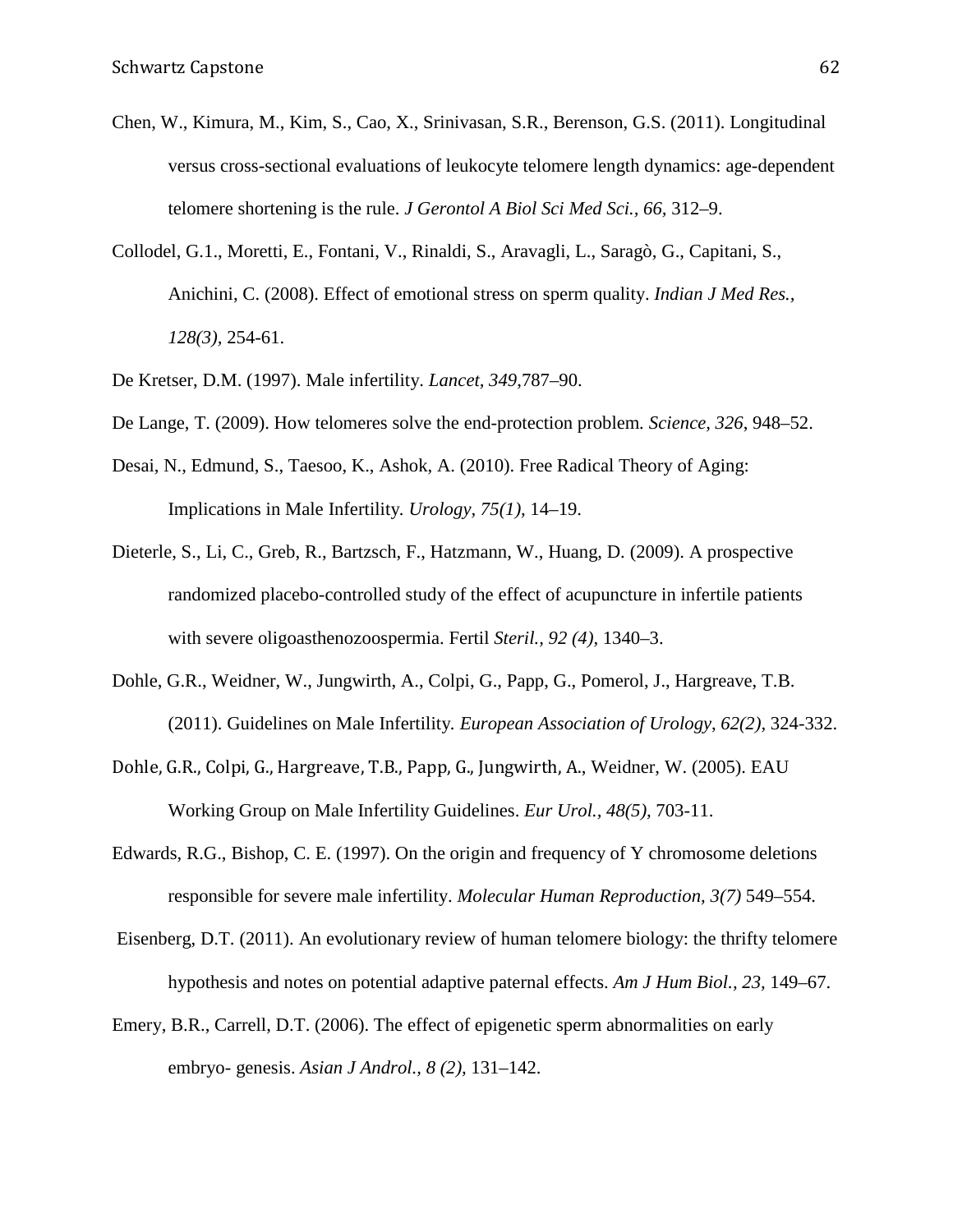- Epel,E.S., Blackburn, E.H., Lin, J., Dhabhar, F.S., Adler, N.E., Morrow, J.D. (2004). Accelerated telomere shortening in response to life stress. *Proc Natl Acad Sci USA, 101*, 17312–17315.
- Errington-Evans, N. (2012). Acupuncture for Anxiety. *CNS Neuroscience & Therapeutics, 18,* 277–284.
- Eshkevari, L., Egan, R., Phillips, D., Tilam, J., Carney, E., Azzam, N., Amri, H., Mulroney, S.E. (2012). Acupuncture at ST36 prevents chronic stress-induced increases in neuropeptide Y in rat. *Exp Biol Med (Maywood), 237(1),* 18-23.
- .Esteves, S. A. (2013). Clinical appraisal of the genetic basis in unexplained male infertility. *J Hum Reprod Sci., 6(3),* 176–182.
- Evenson, D., Kjersten, L., Larson, L., Jost, K. (2002). Sperm Chromatin Structure Assay: Its Clinical Use for Detecting Sperm DNA Fragmentation in Male Infertility and Comparisons With Other Techniques. *Journal of Andrology, 23(1),* 25–43.
- Eshkevari L., Egan, R., Phillips, D., Tilan, J., Carney, E., Azzam, N., Amri, H., Mulroney, S.E. (2012). Acupuncture at ST36 prevents chronic stress-induced increases in neuropeptide Y in rat. *Exp Biol Med (Maywood), 237(1),* 18-23.
- Eshkevari, L., Mulroney, S.E., Egan, R., Lao, L. (2015). Effects of Acupuncture, RU-486 on the Hypothalamic-Pituitary-Adrenal Axis in Chronically Stressed Adult Male Rats. *Endocrinology, 156(10),* 3649-60.
- Eshkevari, L., Permaul, E., Mulroney, S.E. (2013). Acupuncture blocks cold stress-induced increases in the hypothalamus-pituitary-adrenal axis in the rat. J *Endocrinol, 217(1)*, 95- 104.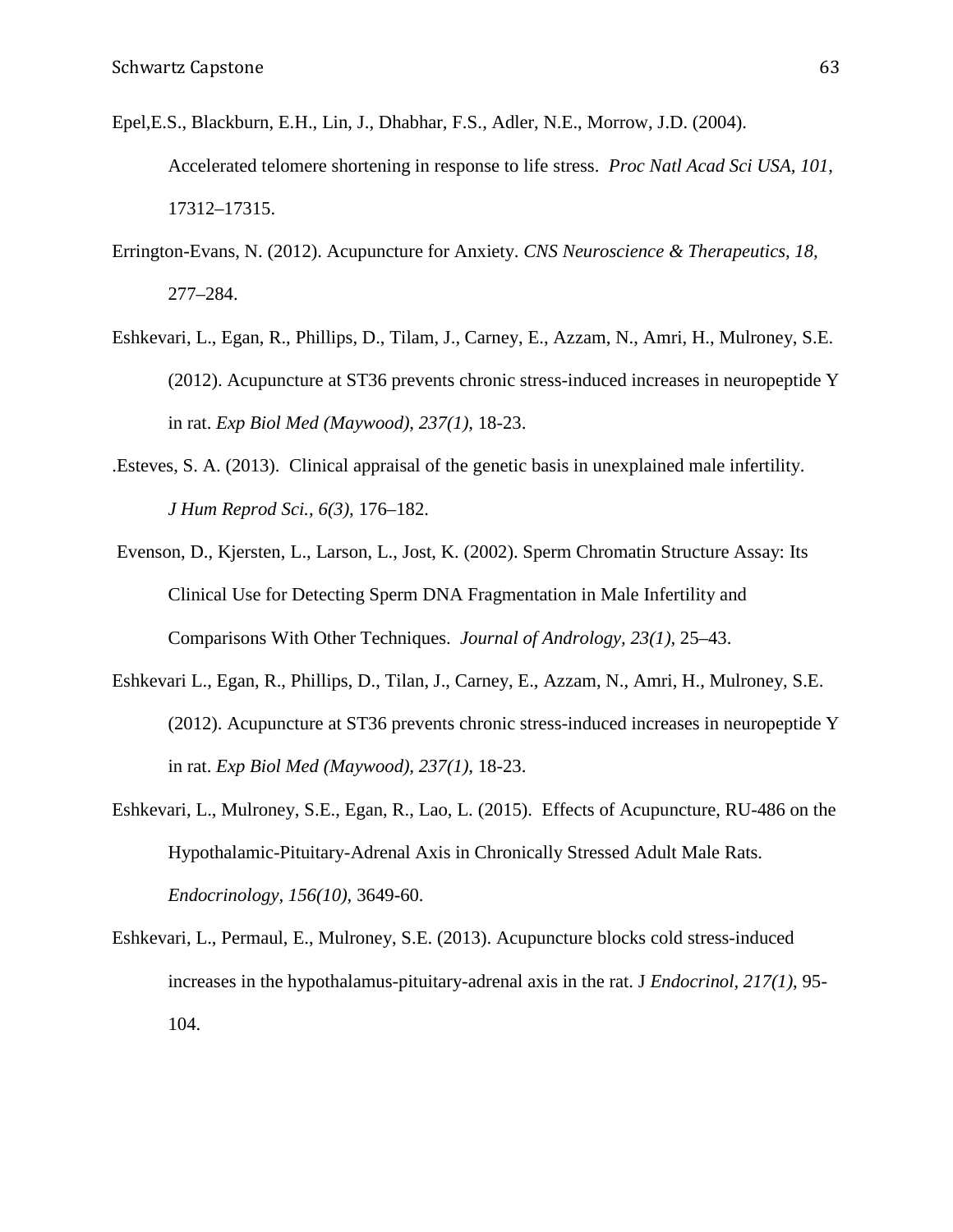- Fajkus, J., Dvorácková, M., Sýkorová, E. (2008). Analysis of telomeres and telomerase. *Methods Mol Biol., 463*, 267-96.
- Ferlin, A., Raicu, F., Gatta, V., Zuccarello, D., Palka, G. (2007). Male infertility: role of genetic background. *Reprod Biomed., 14,* 734–45.

Ferlin, A. (2012). New genetic markers for male fertility. *Asian J Androl., 14(6),* 807–808.

- Flores, I., Blasco, M.A. (2010). The role of telomeres and telomerase in stem cell aging. *FEBS Lett., 584*, 3826–30.
- Foresta, C. (2007). Male infertility: role of genetic background. *Reprod Biomed Online, 14,* 734– 45.
- Gatta, V., Raicu, F., Ferlin, A., Antonucci, I., Scioletti, A.P. (2010). Testis transcriptome analysis in male infertility: new insight on the pathogenesis of oligo-azoosperm ia in cases with and without AZFc microdeletion. *BMC Genomics, 11*, 401.
- Gnoth, C., Godehardt, E., Frank-Herrmann, P., Friol1, K., Tigges, J., Freundl, G. (2005). Definition and prevalence of subfertility and infertility. *[Hum Reprod.,](http://www.ncbi.nlm.nih.gov/pubmed/15802321) 20(5),* 1144-7.
- Gui, Z., Zhang, Z., Wang, G., Han, F., Han, L., Wang, K., Liu, J., Li, W. (2011). Effects of Electroacupuncture Pretreatment on Inflammatory Response and Acute Kidney Injury in Endotoxaemic Rats. *The Journal of International Medical research, 39*, 1783-1797.
- [Gurfinkel, E.](http://www.ncbi.nlm.nih.gov/pubmed/?term=Gurfinkel%20E%5BAuthor%5D&cauthor=true&cauthor_uid=14695986), [Cedenho, A.P.](http://www.ncbi.nlm.nih.gov/pubmed/?term=Cedenho%20AP%5BAuthor%5D&cauthor=true&cauthor_uid=14695986), [Yamamura, Y.](http://www.ncbi.nlm.nih.gov/pubmed/?term=Yamamura%20Y%5BAuthor%5D&cauthor=true&cauthor_uid=14695986), [Srougi, M.](http://www.ncbi.nlm.nih.gov/pubmed/?term=Srougi%20M%5BAuthor%5D&cauthor=true&cauthor_uid=14695986) (2003). Effects of acupuncture and moxa treatment in patients with semen abnormalities. *Asian J Androl., 5(4),* 345-8.
- Hanna, C.W., Bretherick, K.L., Gair, J.L., Fluker, M.R., Stephenson, M.D., Robinson, W.P. (2009). Telomere length and reproductive aging. *Hum Reprod., 24*, 1206–11.
- Harley, C.B., Futcher, A.B., Greider, C.W. (1990). Telomeres shorten during aging of human fibroblasts. *Nature, 345*, 458–460.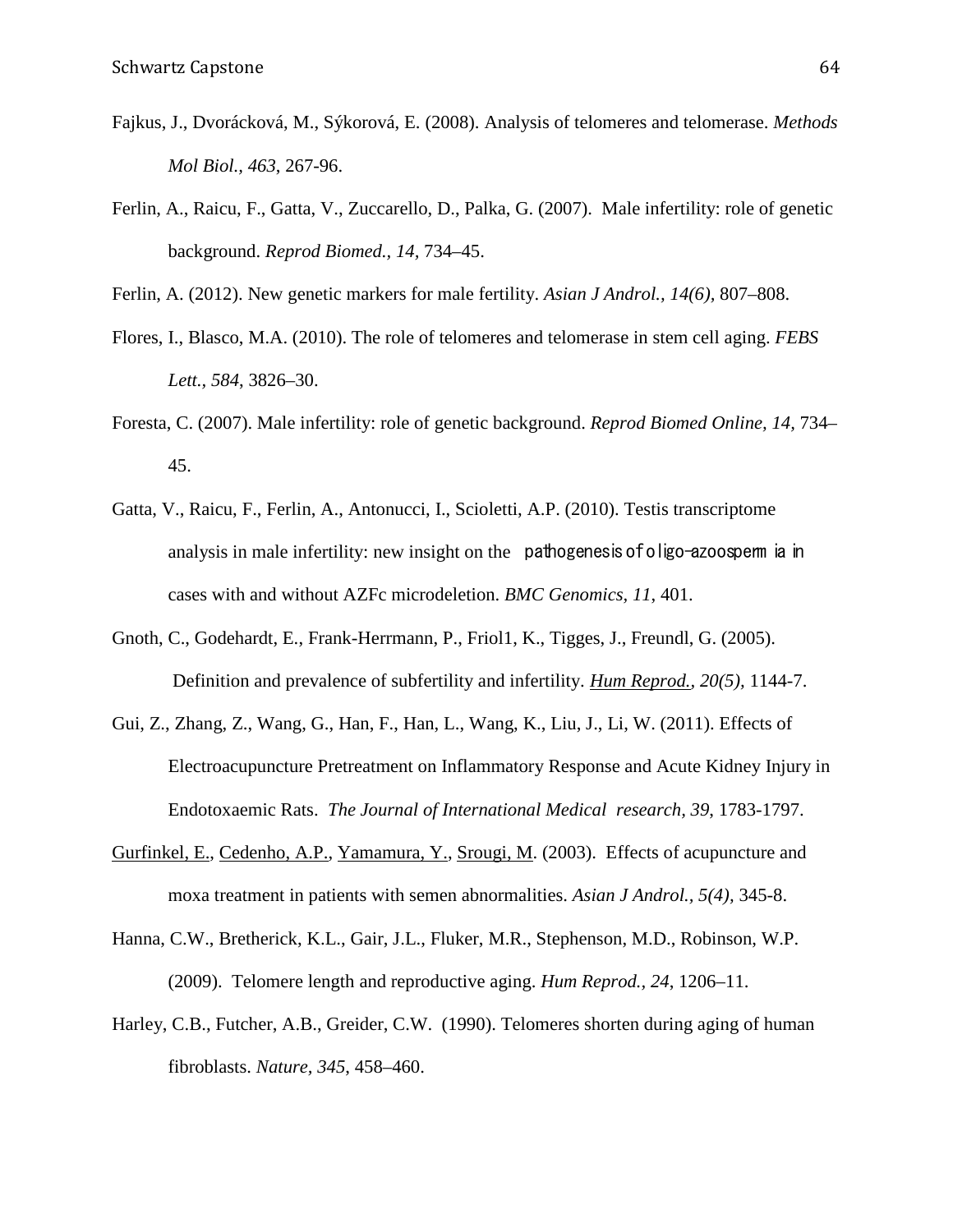- Heiss, N.S. (1998). X-linked dyskeratosis congenita is caused by mutations in a highly conserved gene with putative nucleolar functions. *Nat Genet*, *19*, 32-38.
- Hemann, M.T., [Strong, M.A.](http://www.ncbi.nlm.nih.gov/pubmed/?term=Strong%20MA%5BAuthor%5D&cauthor=true&cauthor_uid=11595186), [Hao, L.Y.](http://www.ncbi.nlm.nih.gov/pubmed/?term=Hao%20LY%5BAuthor%5D&cauthor=true&cauthor_uid=11595186), [Greider. C.W.](http://www.ncbi.nlm.nih.gov/pubmed/?term=Greider%20CW%5BAuthor%5D&cauthor=true&cauthor_uid=11595186) (2001). The shortest telomere, not average telomere length, is critical for cell viability and chromosome stability. Cell, 107(1), 67-77.
- Herrera, E., Samper, E., □Martı n-Caballero, J., Flores, J.M., Lee, H.W., Blasco, M.A. (1999). Disease states associated with telomerase deficiency appear earlier in mice with short telomeres. *The EMBO Journal, 18(11),* 2950–2960.
- Houben, J.M. (2011). Telomere length and mortality in elderly men: the Zutphen Elderly Study. *J Gerontol A Biol Sci Med Sci., 66,* 38- 44.
- Huddleston, H.G., Cedars, M.I., Sohn, S.H., Giudice, L.C., Fujimoto, V.Y. (2010). Racial and ethnic disparities in reproductive endocrinology and infertility. *Am J Obstet Gynecol., 202(5)*, 413-9.
- Inoue, K., Aikawa, H., Yamauchi, T. (2003). Autonomic nervous activity and arousal level of patients with anxiety disorder*. Clin Neurophysiol., 8,* 499–502.
- Jain ,T. (2006). Socioeconomic and racial disparities among infertility patients seeking care. *Fertil Steril., 85(4),* 876-81.
- Jiao Mu, J., Wei, L.X. (2002). Telomere and telomerase in oncology. *Cell Research, 12*, 1–7.
- Kalmbach, K., Fontes-Antunes, D.M., Dracxler, R.C., Knier, T.W., Seth-Smith, M.L., Wang, F., Liu, L., Keefe, D.L. (2013). Telomeres and human reproduction. *Fertil Steril., 99(1),* 23- 29.
- Kim, N.W., Piatyszek, M.A., Prowse, K.R. (1994). Specific association of human telomerase activity with immortal cells and cancer. *Science*, *266,* 2011–5.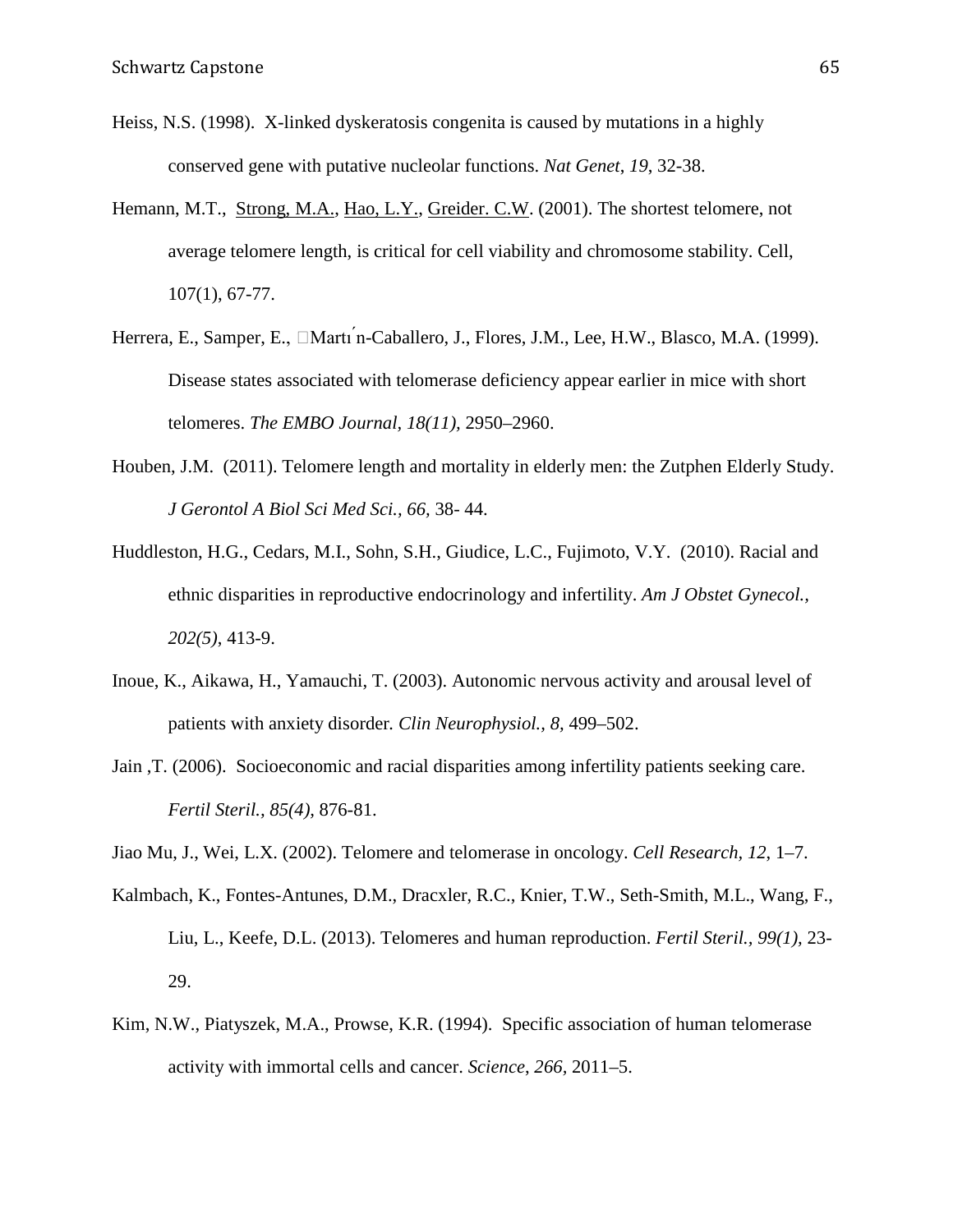Keefe, D.L., Liu L. (2009). Telomeres and reproductive aging. *Reprod Fertil Dev., 21,* 10–4.

- Kimura, M., Cherkas. L.F., Kato, B.S., Demissie, S., Hjelmborg, J.B., Brimacombe, M. (2008). Offspring's leukocyte telomere length, paternal age, and telomere elongation in sperm. *PLoS Genet. 4(37).*
- Knardahl, S., Elam, M., Olausson, B., Wallin, B.G. (1998). Sympathetic nerve activity after acupuncture in humans. *Pain, 8,* 19–25.
- Kondo, T., Kawamoto, M. (2014). Acupuncture and moxibustion for stress-related disorders. *Biopsychosoc Med., 8,* 7.
- Kosova, G, Scott, N.M., Niederberger, C., Prins, G.S., Ober, C. (2012). Genome-wide association study identifies candidate genes for male fertility traits in humans. *Am J Hum Genet. 90,* 950–61.
- Lee, J.S., Jeong, S.W., Cho, S.W., Juhn, J.P., Kim K.W. (2001). Relationship between Initial Telomere Length, Initial Telomerase Activity, Age, and Replicative Capacity of Nucleus Pulposus Chondrocytes in Human Intervertebral Discs: What Is a Predictor of Replicative Potential? Switching and signaling at the telomere. *Cell, 106*, 661–673.
- Lin, D., Wu, Q., Lin., Borlongan, C.V., He, Z., Tan, J., Cao, C., Zhou, S. (2015). Brain-derived Neurotrophic Factor Signaling Pathway: Modulation by Acupuncture in Telomerase Knockout Mice. *Alternative Therapies 21(6)*, 36.
- Liu, L., Bailey, S.M., Okuka. M., Munoz, P., Li, C., Zhou, L. (2007). Telomere lengthening early in development. *Nat Cell Biol., 9,* 1436–41.
- Liu, J., Huang, H., Xu, X., Chen, J.D. (2012). Effects and possible mechanisms of acupuncture at ST36 on upper and lower abdominal symptoms induced by rectal distension in healthy volunteers.*Am J Physiol Regul Integr Comp Physiol., 8,* 209–217.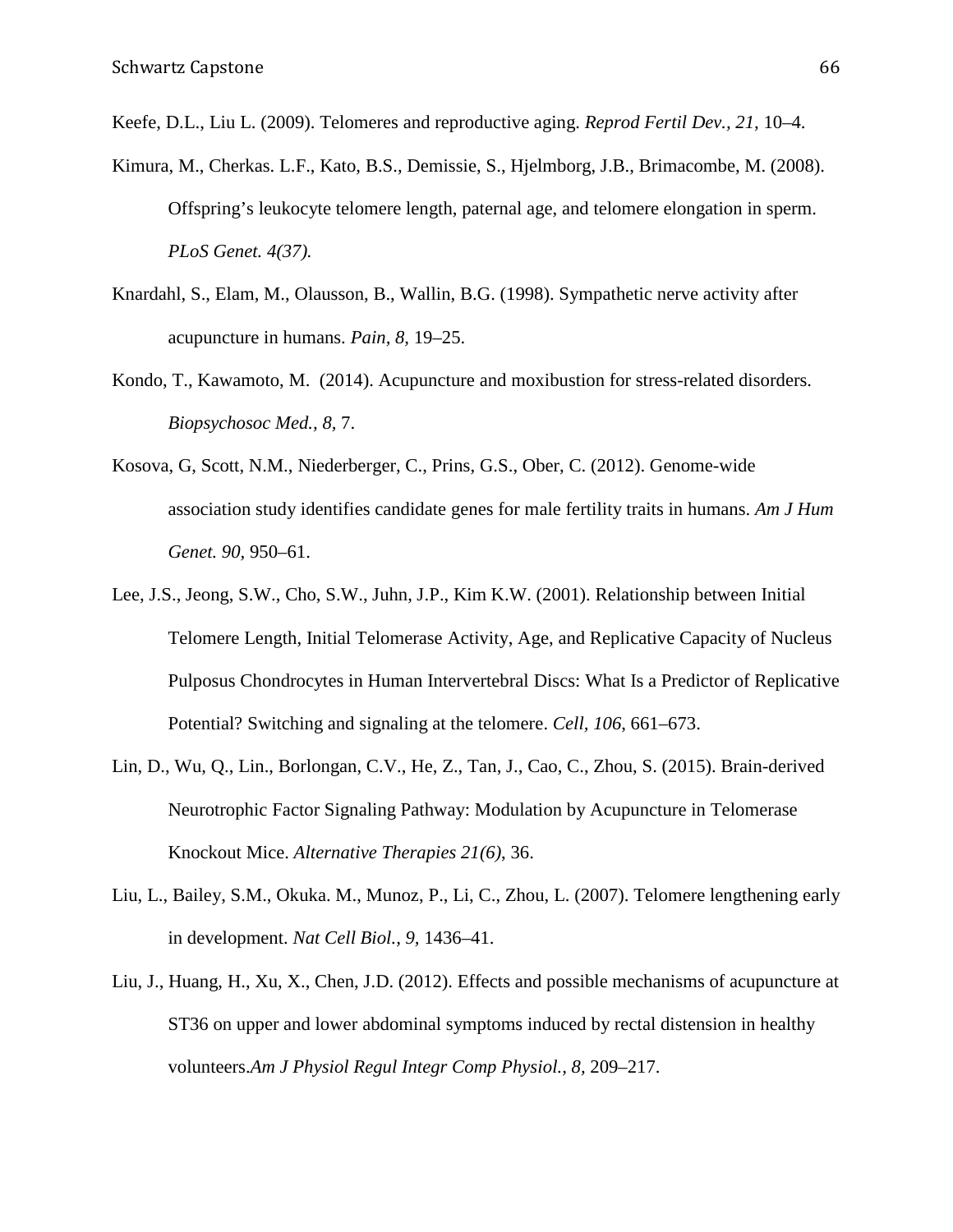- Liu, L., Trimarchi, J.R., Smith, P.J., Keefe, D.L. (2002). Mitochondrial dysfunction leads to telomere attrition and genomic instability. *Aging Cell, 1,* 40–6.
- Lopez, G., Lafuente, R., Checa, M., Carreras, R., Brassesco, M. (2013). Diagnostic value of sperm DNA fragmentation and sperm high-magnification for predicting outcome of assisted reproduction treatment. *Asian J Androl., 15(6),* 790-794.
- Machev, N.1., Gosset, P., Viville, S. (2005). Chromosome abnormalities in sperm from infertile men with normal somatic karyotypes: teratozoospermia**.** *Cytogenet Genome Res., 111(3-4)*, 352-7.
- Mayorga-Torres, B.J., Camargo, M., Cadavid, Á.P., du Plessis, S.S., Cardona Maya, W.D. (2016). Are oxidative stress markers associated with unexplained male infertility?. *Andrologia.*
- McGrady, A. V. (1984). Effects of Psychological Stress on Male Reproduction: A Review. *Archives of Andrology, 13(1).*
- Middlekauff, H., Yu, J.L., Hui, K. (2001). Acupuncture effects on reflex responses to mental stress in humans. *American Journal of Physiology - Regulatory, Integrative and Comparative Physiology, 280(5),* 1462-1468.
- Miller, D., Ostermeier, G.C. (2006). Towards a better understanding of RNA carriage by ejaculate spermatozoa. *Hum Reprod Update, 12,* 757–67.
- Minagawa, M., Kurono, Y., Ishigami, T., Yamada, A., Kakamu, T., Akai, R. (2013). Sitespecific organ-selective effect of epifascial acupuncture on cardiac and gastric autonomic functions. *Auton Neurosci., 8,* 151–154.
- Montpetit, A.J., Alhareeri, A.A., Montpetit, M., Starkweather, A.R., Elmore, L.W., Filler, K.,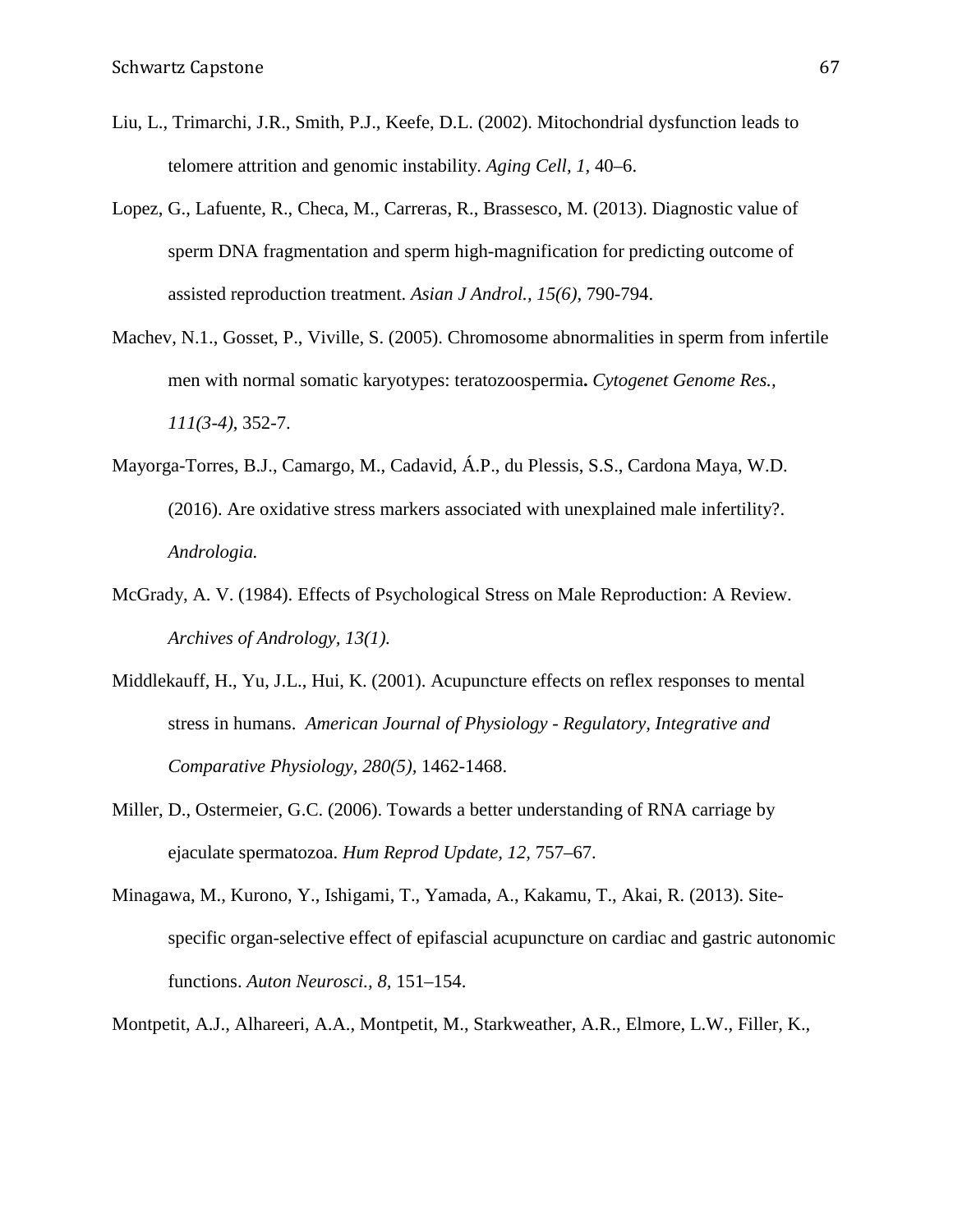Mohanraj, L., Burton, C.W., Menzies, V.S., Lyon, D.E., Jackson-Cook, C.K. (2014). Telomere length: a review of methods for measurement. *Nurs Res., 63(4*), 289-99.

- Moskovtsev, S.I., Willis, J., White, J., Mullen, J.B. (2010). Disruption of telomere-telomere interactions associated with DNA damage in human spermatozoa. *Systems biology in reproductive medicine, 56,* 407–12.
- Mu, J., Wei, L.X. (2002)*.* Telomere and telomerase in oncology. *Cell Research*. 12**,** 1–7.
- Nakamura, M., Yukawa, S. (2010). The importance of the counseling aspects of acupuncture/moxibustion treatments. *Jpn J Couns Sci., 8,* 192–201.
- Nargund, V.H .Effects of psychological stress on male fertility. (2015). *Nat Rev Urol., 12(7),* 373-82.
- Neto, F.T., Bach, P.V., Najari, B.B., Li, P.S., Goldstein, M. (2016). Genetics of Male Infertility. *Curr Urol Rep., 17(10),* 70.
- Ngai, S.P., Jones, A.Y. (2013). Changes in skin impedance and heart rate variability with application of Acu-TENS to BL 13 (feishu). *J Altern Complement Med., 8,* 558–563.
- Niederberger, C . (2016). DNA Fragmentation in Brighter Sperm Predicts Male Fertility Independently from Age and Semen Parameters. *J Urol., 196(2),* 520-1.
- Njajou, O.T. (2009). Association between telomere length, specific causes of death, and years of healthy life in health, aging, and body composition, a population-based cohort study. J Gerontol A Biol Sci Med Sci., 64, 860-64.
- Ober, C., Hyslop, T., Hauck, W.W. (1999). Inbreeding effects on fertility in humans: evidence for reproductive compensation. *Am J Hum G enet, 64*, 225–31.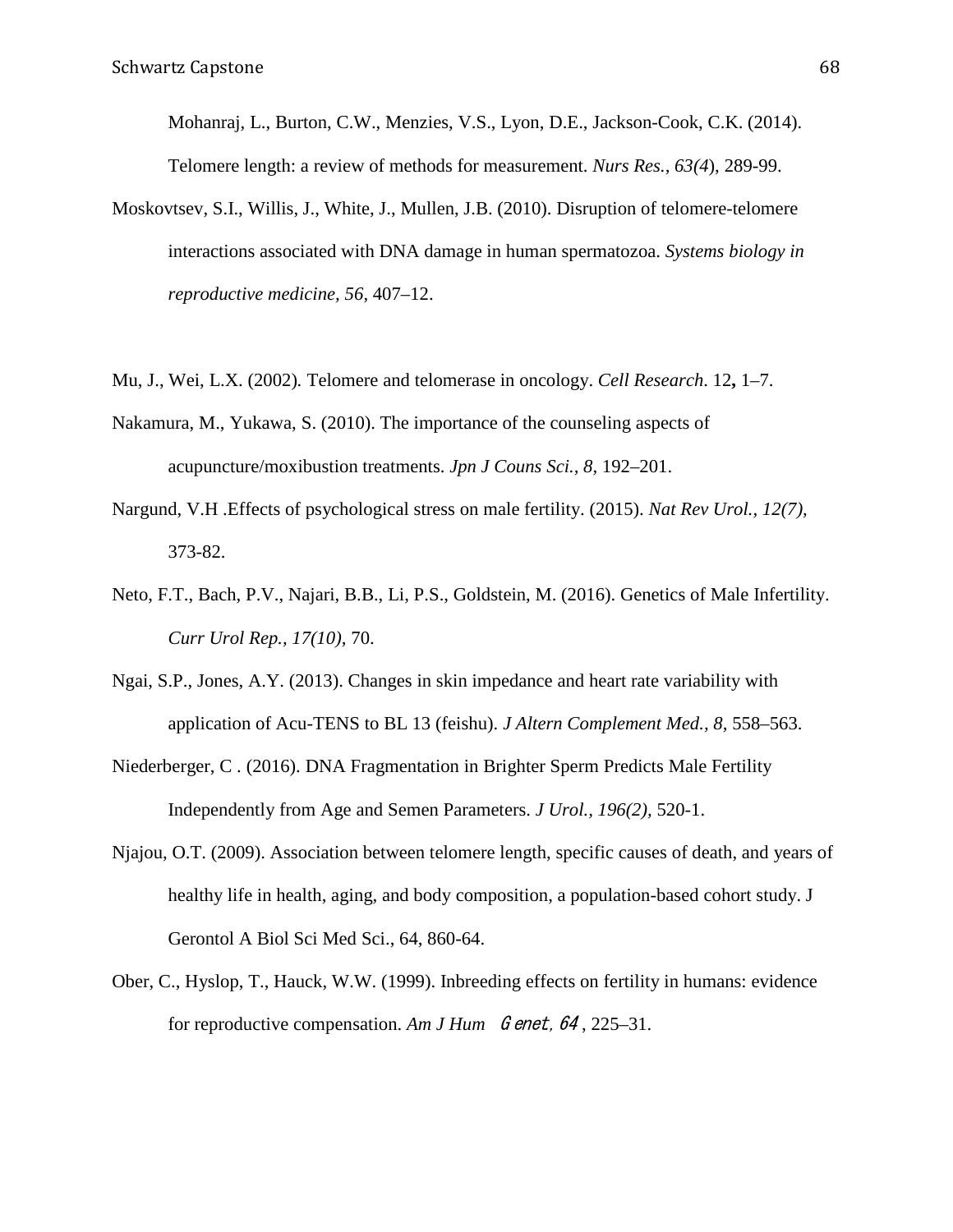- O'Flynn O'Brien, K.L., Varghese, A.C., Agarwal, A. (2010). The genetic causes of male factor infertility: A review. *Fert Steril., 93(1),* 1–12.
- Omura, Y., Chen, Y., Lermand, O ., Jones, M ., D uvvi, H ., Shim otsuura, Y . (2010). E ffects of Transcutaneous Electrical Stimulation (1 pulse/sec) Through Custom-made Disposable Surface Electrodes Covering Omura's ST36 Area of Both Legs on Normal Cell Telomeres, Oncogen C-fosAb2, Integrin α5β1, Chlamydia Trachomatis, etc. in Breast Cancer & Alzheimer Patients. *Acupuncture & Electro-Therapeutics Research, 35(3-4),* 147-185.
- Omura, Y., Chen, Y., Lu, D.P., Shimotsura, Y., Ohki, M., Duvvi, H. (2007). Anatomical Relationship Between Traditional Acupuncture Point ST 36 and Omura's ST 36 (true ST 36) With Their Therapeutic Effects: 1) Inhibition of Cancer Cell Division by Markedly Lowering Cancer Cell Telomere While Increasing Normal Cell Telomere, 2) Improving Circulatory Disturbances, with Reduction of Abnormal Increase in High Triglyceride, L-Homocystein, CRP, or Cardiac Troponin I & T in Blood By the Stimulation of Omura's ST 36 - - - Part 1. *Acupuncture & Electro-Therapeutics Research, 32(1-2),* 31-70.
- Omura, Y., Shimotsura, Y., Ooki, M., Noguchi, T. (1998). Estimation of the Amount of Telomere Molecules in Different Human Age Groups and the Telomere Increasing Effect of Acupuncture and Shiatsu on St.36, Using Synthesized Basic Units of the Human Telomere Molecules as Reference Control Substances for the Bi-Digital O-Ring Test Resonance Phenomenon. *Acupuncture & Electro-Therapeutics Research, 23(3-4),* 185- 206.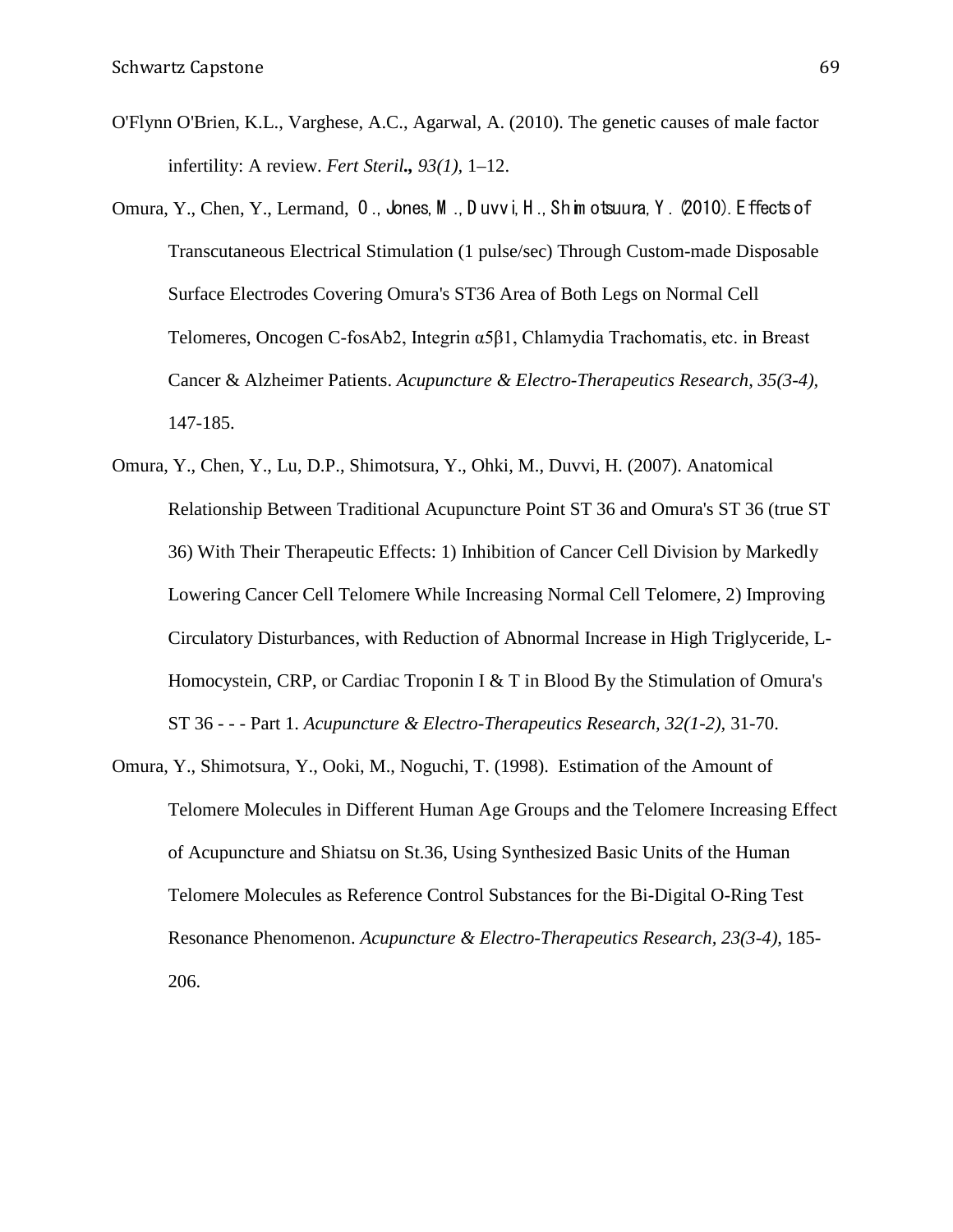- Owen, C.M., Goldstein, E.H., Clayton, J.A. Segars, J.H. (2013). Racial and ethnic health disparities in reproductive medicine: an evidence-based overview. *Semin Reprod Med., 31(5)*, 317-24.
- Park, H.J., Kim, H.Y., Hahm, D.H., Lee, H., Kim, K.S., Shim, I. (2010). Electroacupuncture to ST36 ameliorates behavioral and biochemical responses to restraint stress in rats. *Neurol Res., 8(1),* 111–115.
- Pei, J., Strehler, E., Noss, U., Abt, M., Piomboni, P., Baccetti, B., Sterzik, K. (2005). Quantitative evaluation of spermatozoa ultrastructure after acupuncture treatment for idiopathic male infertility. *Fertil Steril., 84(1), 141-7.*
- Pickering, C.M.**,** Byrne, J. (2013). The benefits of publishing systematic quantitative literature reviews for PhD candidates and other early career researchers. *Higher Education Research and Development*, *33(3),* 534-548.
- Pilkington, K. (2010). Anxiety, depression and acupuncture: A review of the clinical research*. [Auton Neurosci.,](http://www.ncbi.nlm.nih.gov/pubmed/20451469) 157(1-2),* 91-5
- Pilkington, K., Kirkwood, G., Rampes, H., Cummings,M., Richardson, J. (2007). Acupuncture for anxiety and anxiety disorders – a systematic literature review. *Acupunct Med., 25,* 1- 10.
- Pomeranz, B., Bibic, L. (1988) Naltrexone, an opiate antagonist, prevents but does not reverse the analgesia produced by electroacupuncture. *Brain Res., 452,* 227–231.
- Reynolds, R.M. (2016). Stress and the Brain: from Fertility to Senility*. J Neuroendocrinol., 28, 8*.
- Rode, L., Nordestgaard, B.G., Bojesen, S.E. (2016). Long telomeres and cancer risk among 95 568 individuals from the general population. *Int J Epidemiol.*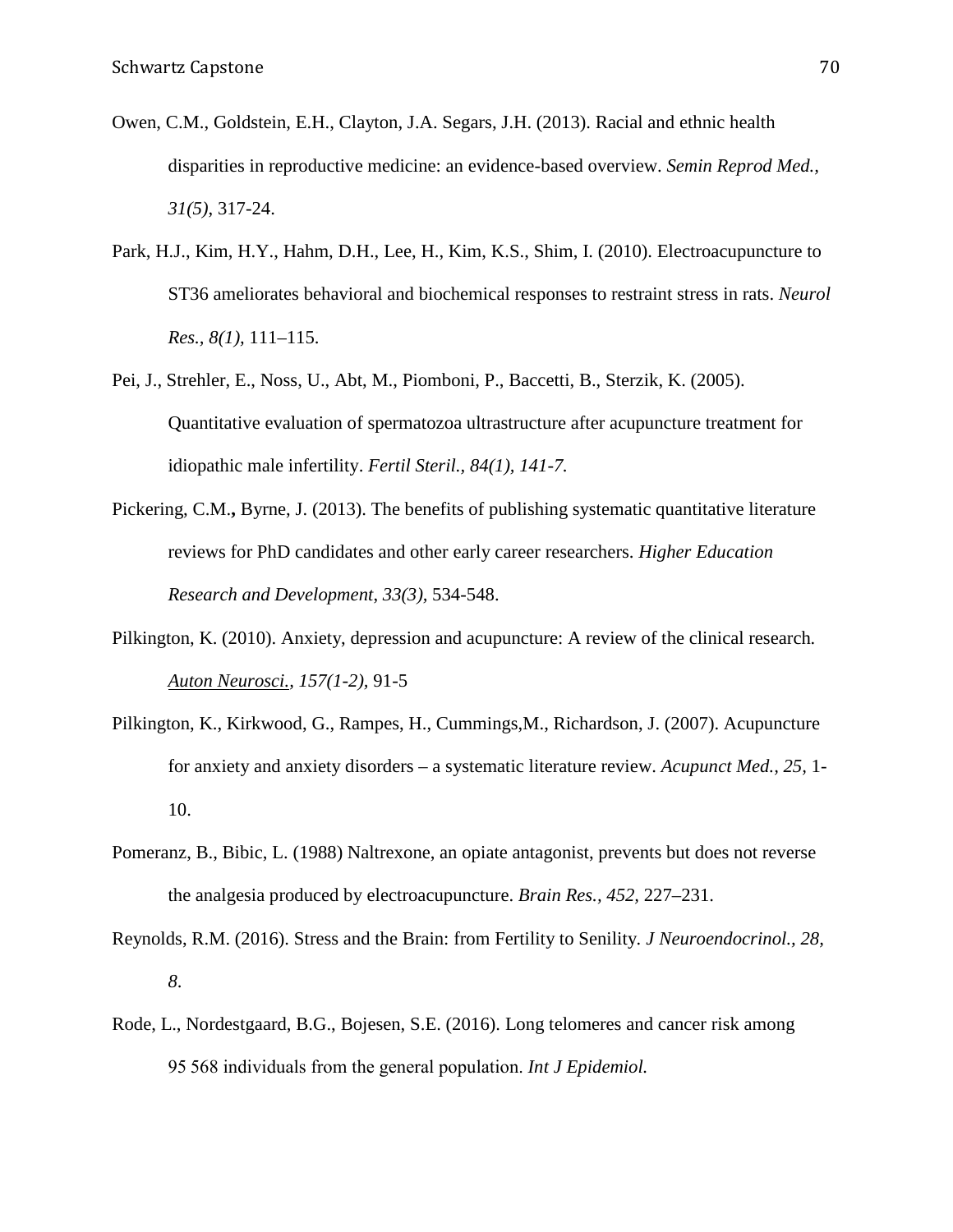- Rodríguez, S., Goyanes, V., Segrelles, E., Blasco, M., Gosálvez, J., Fernández, J.L. (2005). Critically short telomeres are associated with sperm DNA fragmentation. *Fertil Steril., 84(4),* 843-5.
- Rousseaux, S, Caron, C., Govin, J., Lestrat, C., Faure, A., Khochbin, S. (2005). Establishment of male-specific epigenetic information. *Gene, 345,* 139–153.
- Rudolph, K.L. (2007). Telomere Shortening and Telomerase Activation during Cancer Formation. In K. Lenhard Rudolph (Ed.), Telomeres and Telomerase in Aging, Disease and Cancer: Molecular Mechanisms of Adult Stem Cell Aging (pp.223-227). Ulm, Germany: Springer Science & Business Media.
- Saretzki, G., Von Zglinicki, T. (2002). Replicative aging, telomeres, and oxidative stress. *Ann N Y Acad Sci., 959*, 24–29.
- Schaeffer, A.J., Hotaling, J.M. (2016). Claims-based analysis of male infertility: a cautious step in the right direction. *Fertil Steril., 105(3),* 599-600.
- Scheinberg, P. (2010). Association of telomere length of peripheral blood leukocytes with hematopoietic relapse, malignant transformation, and survival in severe aplastic anemia. *JAMA, 304,* 1358-64.
- Scherthan, H. (2007). Telomere attachment and clustering during meiosis. *Cell Mol Life Sci., 64*, 117–24.
- [Shah, K.](http://www.ncbi.nlm.nih.gov/pubmed/?term=Shah%20K%5BAuthor%5D&cauthor=true&cauthor_uid=12814343), [Sivapalan, G.](http://www.ncbi.nlm.nih.gov/pubmed/?term=Sivapalan%20G%5BAuthor%5D&cauthor=true&cauthor_uid=12814343), [Gibbons, N.](http://www.ncbi.nlm.nih.gov/pubmed/?term=Gibbons%20N%5BAuthor%5D&cauthor=true&cauthor_uid=12814343), [Tempest, H.](http://www.ncbi.nlm.nih.gov/pubmed/?term=Tempest%20H%5BAuthor%5D&cauthor=true&cauthor_uid=12814343), [Griffin, D.K.](http://www.ncbi.nlm.nih.gov/pubmed/?term=Griffin%20DK%5BAuthor%5D&cauthor=true&cauthor_uid=12814343) (2003). The genetic basis of infertility. *Reproduction, 126(1)*, 13-25.
- Sharara, F.I. (2013). Introduction: The Scope of the Topic In F.I. Sharara (Ed.) Ethnic Differences in Fertility and Assisted Reproduction (pp. 1-5). Reston, VA: Springer Science & Business Media.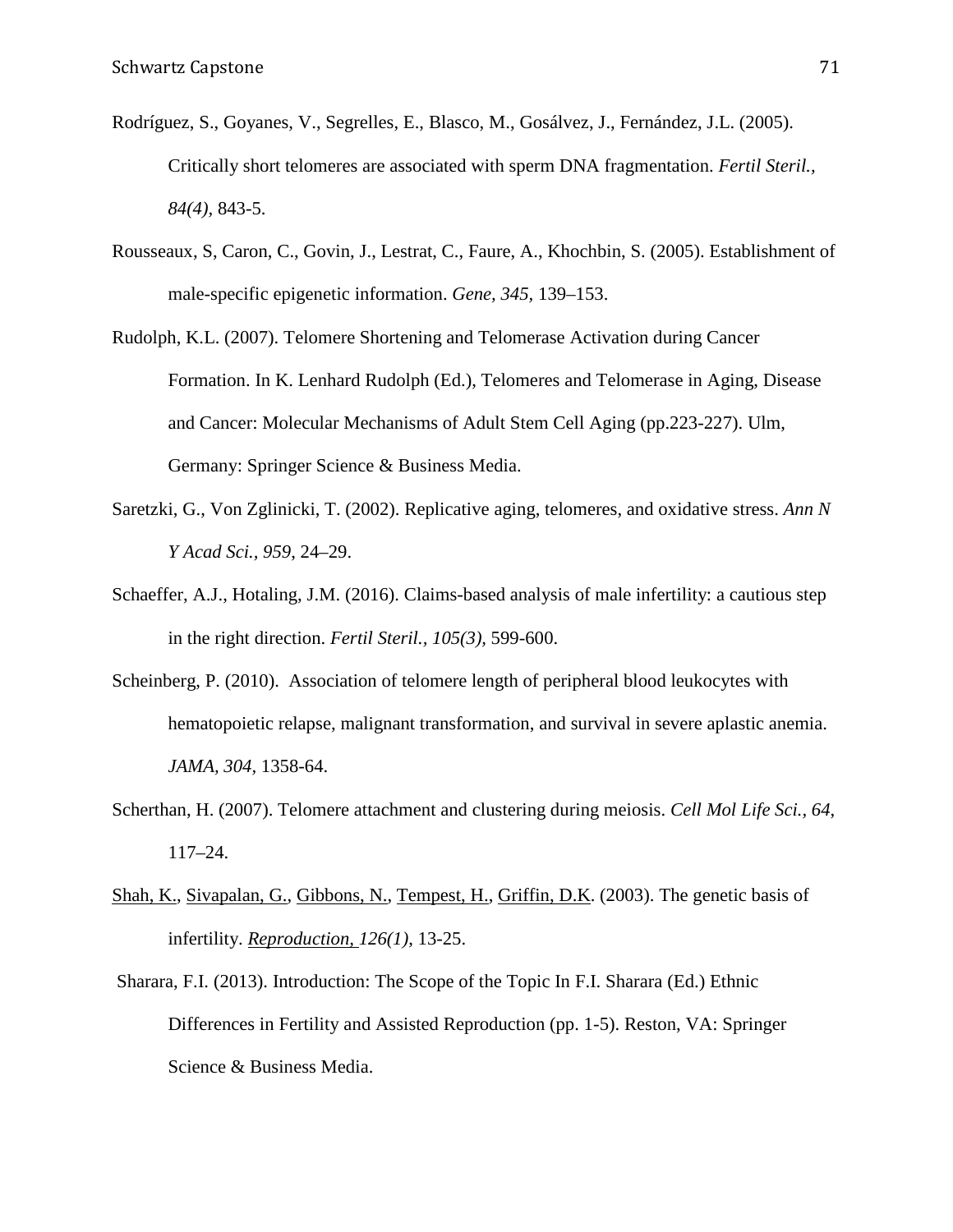- Shay, J.W., [Wright,](http://www.ncbi.nlm.nih.gov/pubmed/?term=Wright%20WE%5BAuthor%5D&cauthor=true&cauthor_uid=22015685) W.E. (2011). Role of telomeres and telomerase in cancer. *Semin Cancer Boil., 21(6),* 349-353.
- Shay, J.W., [Wright,](http://www.ncbi.nlm.nih.gov/pubmed/?term=Wright%20WE%5BAuthor%5D&cauthor=true&cauthor_uid=22015685) W.E. (2010). Telomeres and telomerase in normal and cancer stem cells*. [FEBS Lett., 584\(17\),](http://www.ncbi.nlm.nih.gov/entrez/eutils/elink.fcgi?dbfrom=pubmed&retmode=ref&cmd=prlinks&id=20493857)* 3819–3825.
- Shay, J.W., Zou, Y., Hiyama, E., Wright, W.E. (2001). Telomerase and cancer. *Hum. Mol. Genet., 10(7),* 677-685.
- Shea, A.K., Kamath, M.V., Fleming, A, Streiner, D.L., Redmond, K., Steiner, M. (2008). The effect of depression on heart rate variability during pregnancy. A naturalistic study. *Clin Auton Res., 8,* 203–212.
- Sheps, M.C. (1965). An analysis of reproductive patterns in an American isolate. *Popul Stud., 19,* 65–80.
- Sherman, S., Eltes, F., Wolfson, V., Zabludovsky, N., Bartoov, B. (1997). Effect of acupuncture on sperm parameters of males suffering from subfertility related to low sperm quality. *Arch Androl., 39(2)*, 155-61.
- Sinclair, S. (2000). Male infertility: nutritional and environmental considerations. *Altern Med Rev., 5(1),* 28-38.
- [Siterman, S.](http://www.ncbi.nlm.nih.gov/pubmed/?term=Siterman%20S%5BAuthor%5D&cauthor=true&cauthor_uid=19122677), [Eltes, F.](http://www.ncbi.nlm.nih.gov/pubmed/?term=Eltes%20F%5BAuthor%5D&cauthor=true&cauthor_uid=19122677), [Schechter, L.](http://www.ncbi.nlm.nih.gov/pubmed/?term=Schechter%20L%5BAuthor%5D&cauthor=true&cauthor_uid=19122677), [Maimon, Y.](http://www.ncbi.nlm.nih.gov/pubmed/?term=Maimon%20Y%5BAuthor%5D&cauthor=true&cauthor_uid=19122677), [Lederman, H.](http://www.ncbi.nlm.nih.gov/pubmed/?term=Lederman%20H%5BAuthor%5D&cauthor=true&cauthor_uid=19122677), [Bartoov, B.](http://www.ncbi.nlm.nih.gov/pubmed/?term=Bartoov%20B%5BAuthor%5D&cauthor=true&cauthor_uid=19122677) (2009). Success of acupuncture treatment in patients with initially low sperm output is associated with a decrease in scrotal skin temperature. *Asian J Androl., 11(2),* 200-8.
- [Singh, K.](http://www.ncbi.nlm.nih.gov/pubmed/?term=Singh%20K%5BAuthor%5D&cauthor=true&cauthor_uid=21421900), [Jaiswal, D.](http://www.ncbi.nlm.nih.gov/pubmed/?term=Jaiswal%20D%5BAuthor%5D&cauthor=true&cauthor_uid=21421900) (2011). Human male infertility: a complex multifactorial phenotype. *[Reprod Sci.,](http://www.ncbi.nlm.nih.gov/pubmed/21421900) 18(5)*, 418-25.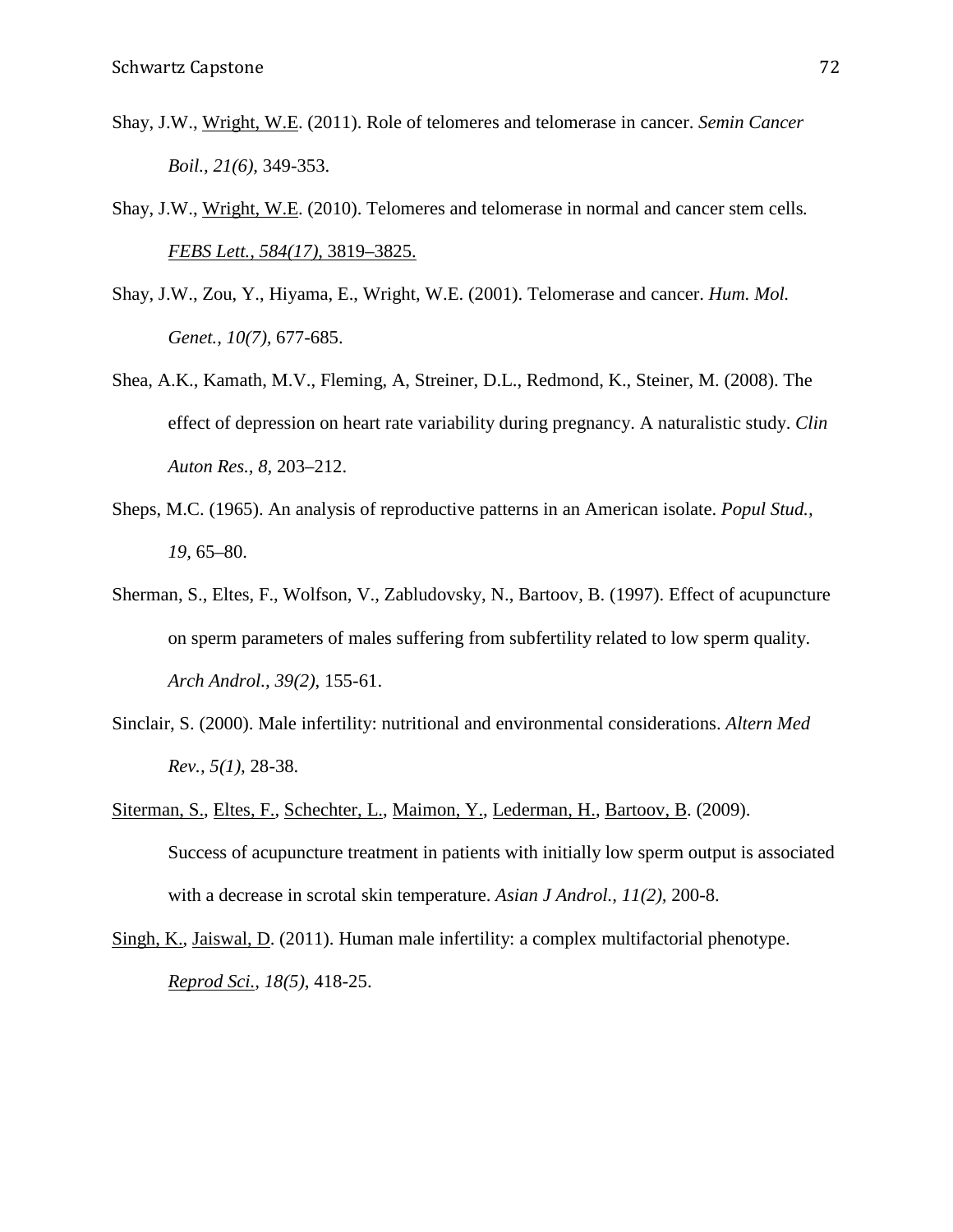- Siterman, S., Eltes, F., Wolfson, V., Lederman, H., Bartoov, B. (2000). Does acupuncture treatment affect sperm density in males with very low sperm count? A pilot study. *Andrologia, 32(1)*, 31-9.
- Siterman, S., Eltes, F., Wolfson, V., Zabludovsky, N., Bartoov, B. (1997). Effect of acupuncture on sperm parameters of males suffering from subfertility related to low sperm quality. *Arch Androl., 39(2),* 155-61.
- Sparrow, K., Golianu, B. (2014). Does Acupuncture Reduce Stress Over Time? A Clinical Heart Rate Variability Study in Hypertensive Patients*. Med Acupunct., 26(5),* 286–294.
- Speca, M., Carlson, L., Goodey, E, Angen, M. (2000). A Randomized, Wait-List Controlled Clinical Trial: The Effect of a Mindfulness Meditation-Based Stress Reduction Program on Mood and Symptoms of Stress in Cancer Outpatients. *Psychosomatic Medicine.* 62, 613–622.
- Sun, J.P., Pei, H.T., Jin, X.L., Yin, L., Tian, Q.H., Tian, S.J. (2005). Effects of acupuncturingTsusanli (ST36) on expression of nitric oxide synthase in hypothalamusand adrenal gland in rats with cold stress ulcer. *World J Gastroenterol., 11,* 4962–618.
- Sylvest, R., Fürbringer, J.K., Schmidt, L., Pinborg, A. (2016). Infertile men's needs and assessment of fertility care. *Ups J Med Sci.,8*, 1-7.
- Taylor, A. (2003). ABC of subfertility Extent of the problem. *Oxford Journals Medicine & Health Human Reproduction, 20(5),* 1144-1147.
- Tempest, H.G., Homa, S.T., Zhai, X.P., Griffin, D.K. (2005). Significant reduction of sperm disomy in six men: effect of traditional Chinese medicine? *Asian J Androl., 7(4),* 419-25.
- Thilagavathi ,J., Venkatesh, S., Dada, R. (2012). Telomere length in reproduction. *Andrologia, 45(5),* 289-304.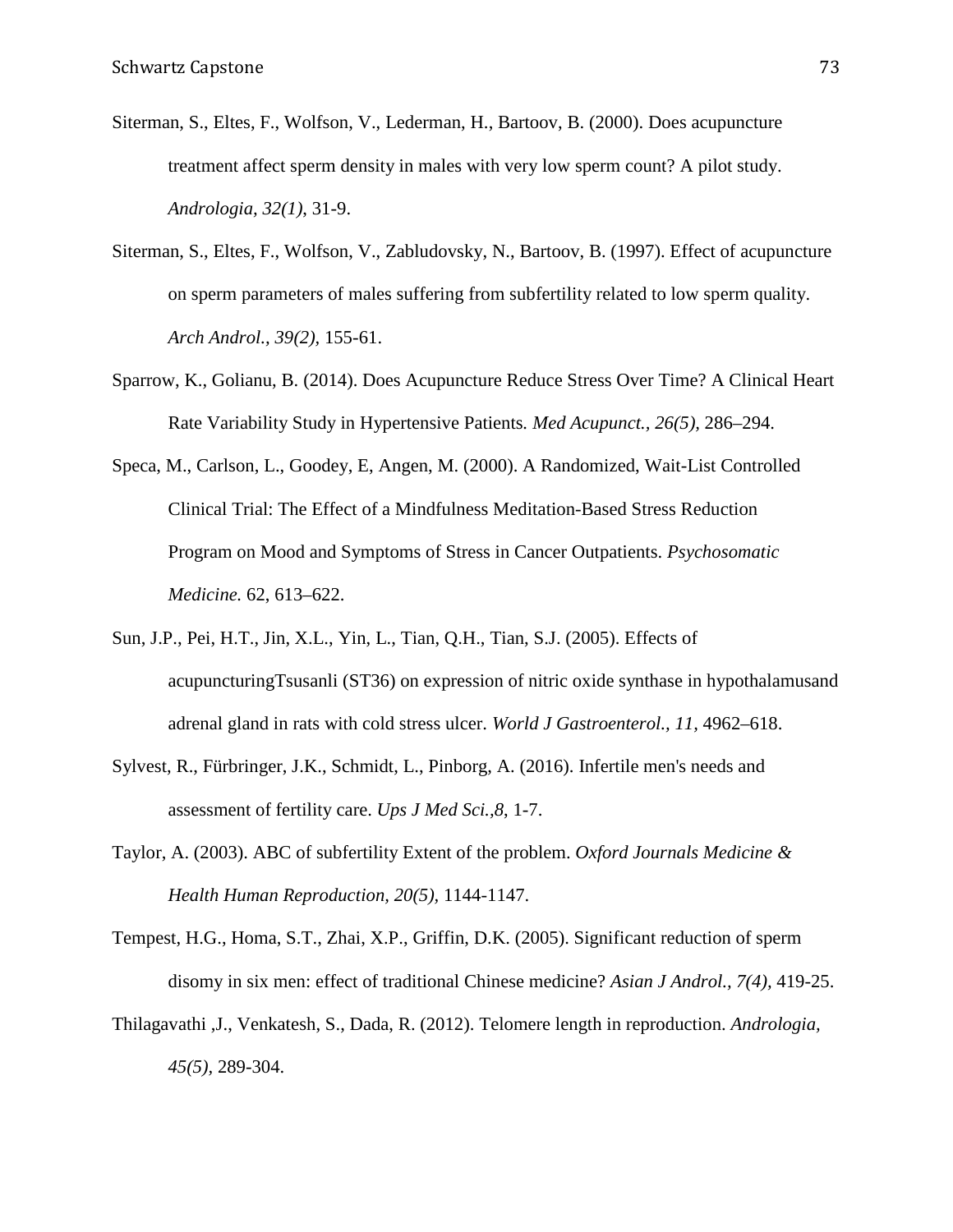- Tonhajzerova, I., Ondrejka, I., Javorka, K., Turianikova, Z., Farsky, I., Javorka, M. (2010). Cardiac autonomic regulation is impaired in girls with major depression. *Prog Neuropsychopharmacol Biol Psychiatry, 8,* 613–618.
- Treff , N.R., Su, J., Taylor, D., Scott, R.T. (2011). Telomere DNA deficiency is associated with development of human embryonic aneuploidy. *PLoS Genet., 7,* 6.
- Wang, S, Zhang, J., Qie, L. (2014). Acupuncture Relieves the Excessive Excitation of Hypothalamic-Pituitary-Adrenal Cortex Axis Function and Correlates with the Regulatory Mechanism of GR, CRH, and ACTHR. *Evidence-based Compl Alt Med., 6.*
- Weischer, M., Nordestgaard, B.G., Cawthon, R.M., Freiberg, J.J., Tybjærg-Hansen, A., Bojesen, S.E. (2013). Short telomere length, cancer survival, and cancer risk in 47102 individuals. *J Natl Cancer Inst., 105(7),* 459-68.
- Wesch, N.L., Burlock, L.J., Gooding, R.J. (2016). Critical telomerase [activity for uncontrolled](http://www.ncbi.nlm.nih.gov/pubmed/27500377)  [cell growth.](http://www.ncbi.nlm.nih.gov/pubmed/27500377) *Phys Biol.,13(4).*
- Xiao, M., Yang, X., ,Zhong, Run, Xie, Z., Li, J., Zhou, Y., Tian, N., Yuan, H., Zhao, H. (2013). Experimental study of the influence on moxibustion for telomere length in brain cell of subacute aging mice. *Beijing Journal of Traditional Chinese Medicine, 1.*
- Xu, Z., Duc, K.D., Holcman, D., Teixeira, M.T. (2013). The length of the shortest telomere as the major determinant of the onset of replicative senescence. *Genetics, 194,* 847–857.
- Yao, T., Andersson, S., Thoren, P. (1982) Long-lasting cardiovascular depression induced by acupuncture-like stimulation of the sciatic nerve in unanaesthetized spontaneously hypertensive rats. *Brain Res., 240*, 77–85.
- Yook, T., Yu, J., Lee, H., Song, B., Kim, L., Roh, J. (2009). Comparing the effects of distilled Rehmannia glutinosa, Wild Ginseng and Astragali Radix pharmacopuncture with heart r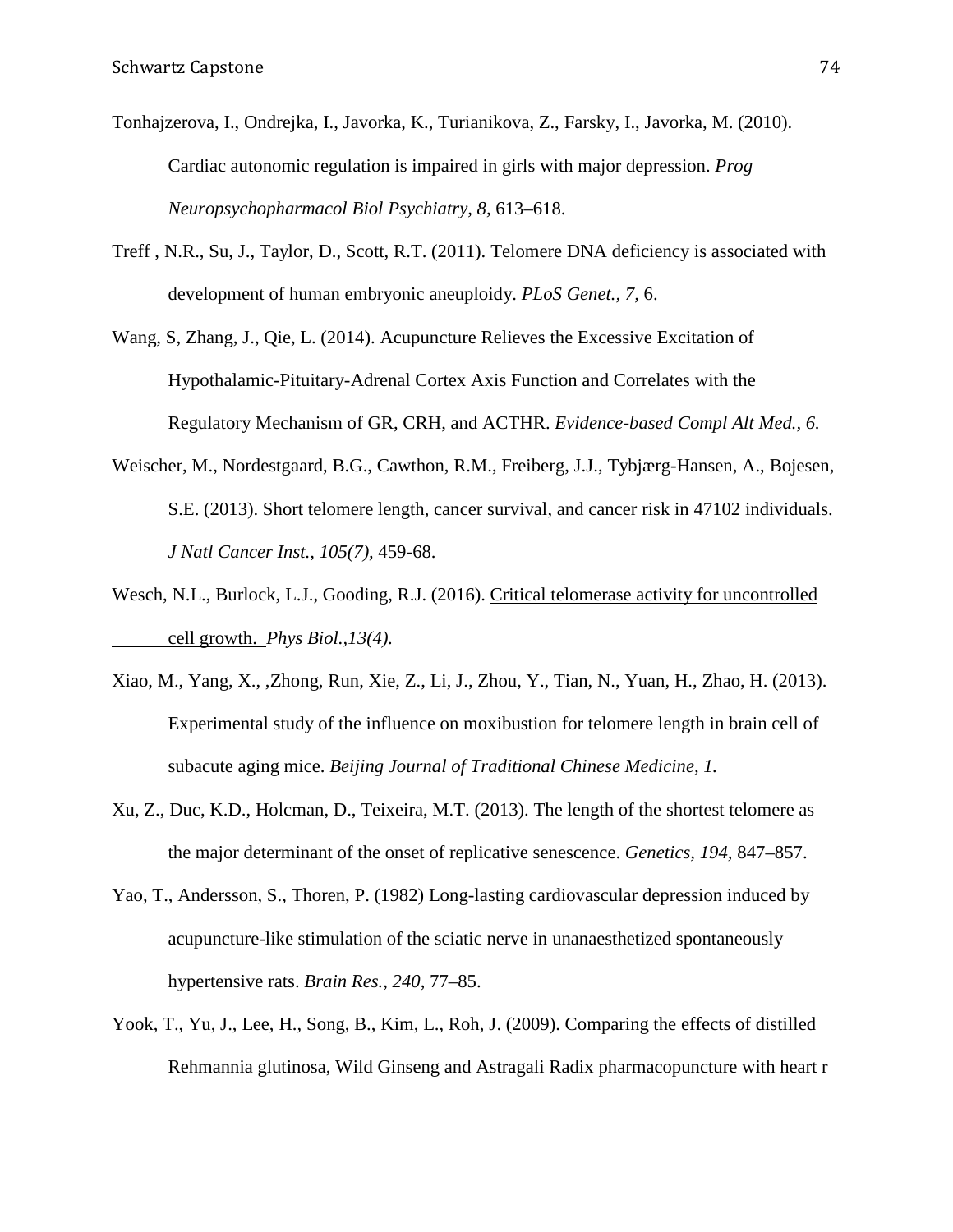ate variability (HRV): a randomized, sham-controlled and double-blind clinical trial. *J Acupunct Meridian Stud., 8,* 239–247.

- Zalli, A., Carvalho, L.A., Lin, J., Hamer, M., Erusalimsky, J.D., Blackburn, E.H., Steptoea, A. (2014). Shorter telomeres with high telomerase activity are associated with raised allostatic load and impoverished psychosocial resources. *Proc Natl Acad Sci USA, 111(12),* 4519–4524.
- Zhu, X., Han, W., Xue, W., Zou,Y., Xie, C., Du, J., Jina, G. (2016). The association between telomere length and cancer risk in population studies*. Sci Rep., 6,* 22243.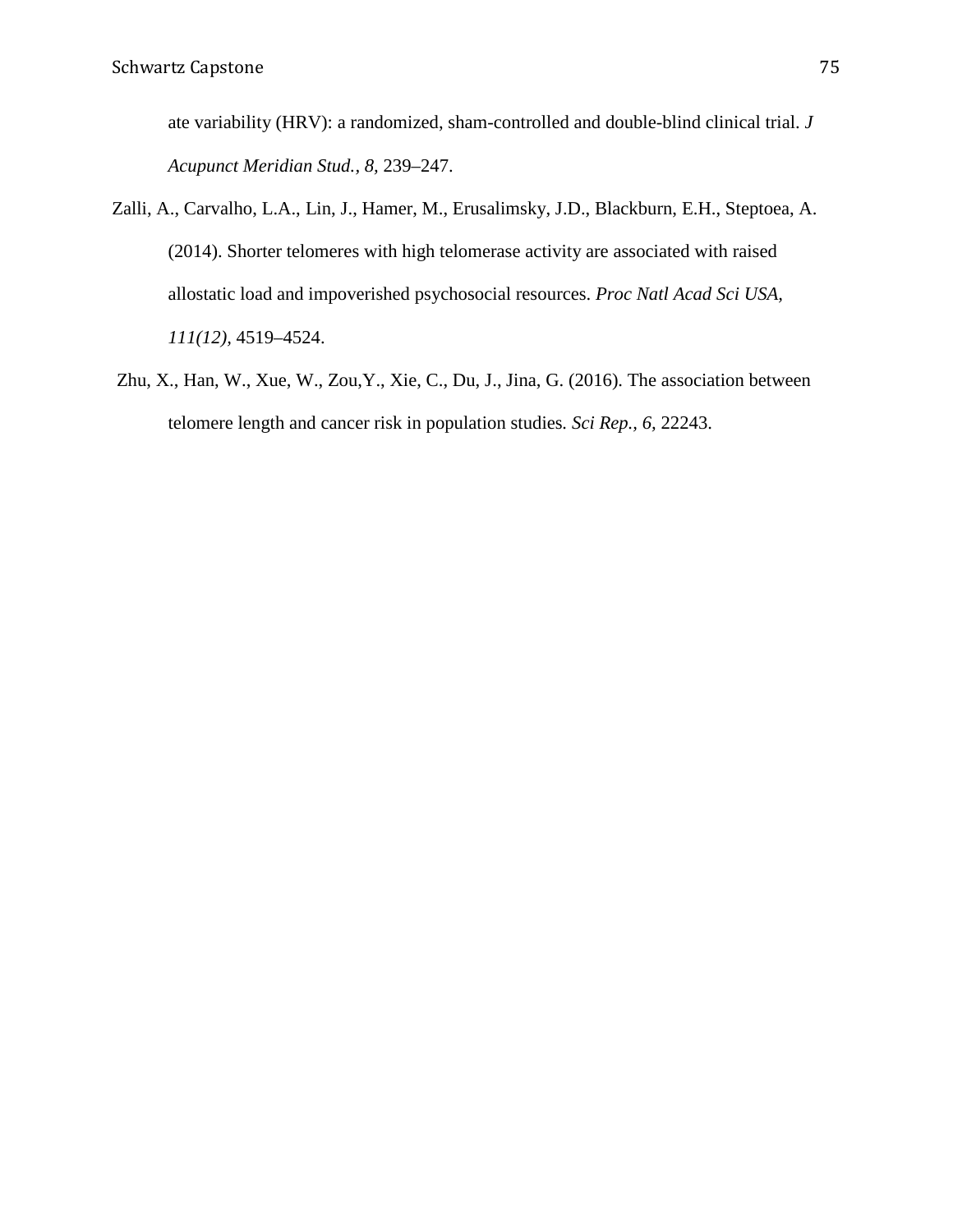## Schwartz Capstone 76

# **Appendix 1: Table 4**

Prognostic accuracy of sperm DNA fragmentation to predict outcome after IVF/ICSI (Lopez et al, 2013)

| <b>Statistical characteristics</b> |                        | Pregnant Non-pregnant P value      |       |  |  |
|------------------------------------|------------------------|------------------------------------|-------|--|--|
| DNA fragmentation (%)              |                        | $18.90 \pm 7.71$ $21.61 \pm 11.59$ | 0.102 |  |  |
| Area under ROC curve (95% CI)      | $0.546(0.450 - 0.642)$ |                                    |       |  |  |
| $\mathrm{Cutoff}(\%)$              | 25.5                   | 0.029                              |       |  |  |
| Sensitivity (%)                    | 86.2                   |                                    |       |  |  |
| Specificity (%)                    | 28.9                   |                                    |       |  |  |
| Positive predictive value (%)      | 48.7                   |                                    |       |  |  |
| Negative predictive value (%)      |                        | 72.7                               |       |  |  |
|                                    |                        |                                    |       |  |  |

Abbreviations: ICSI, intracytoplasmic sperm injection; IVF, in vitro fertilisation; ROC, receiver operating characteristic.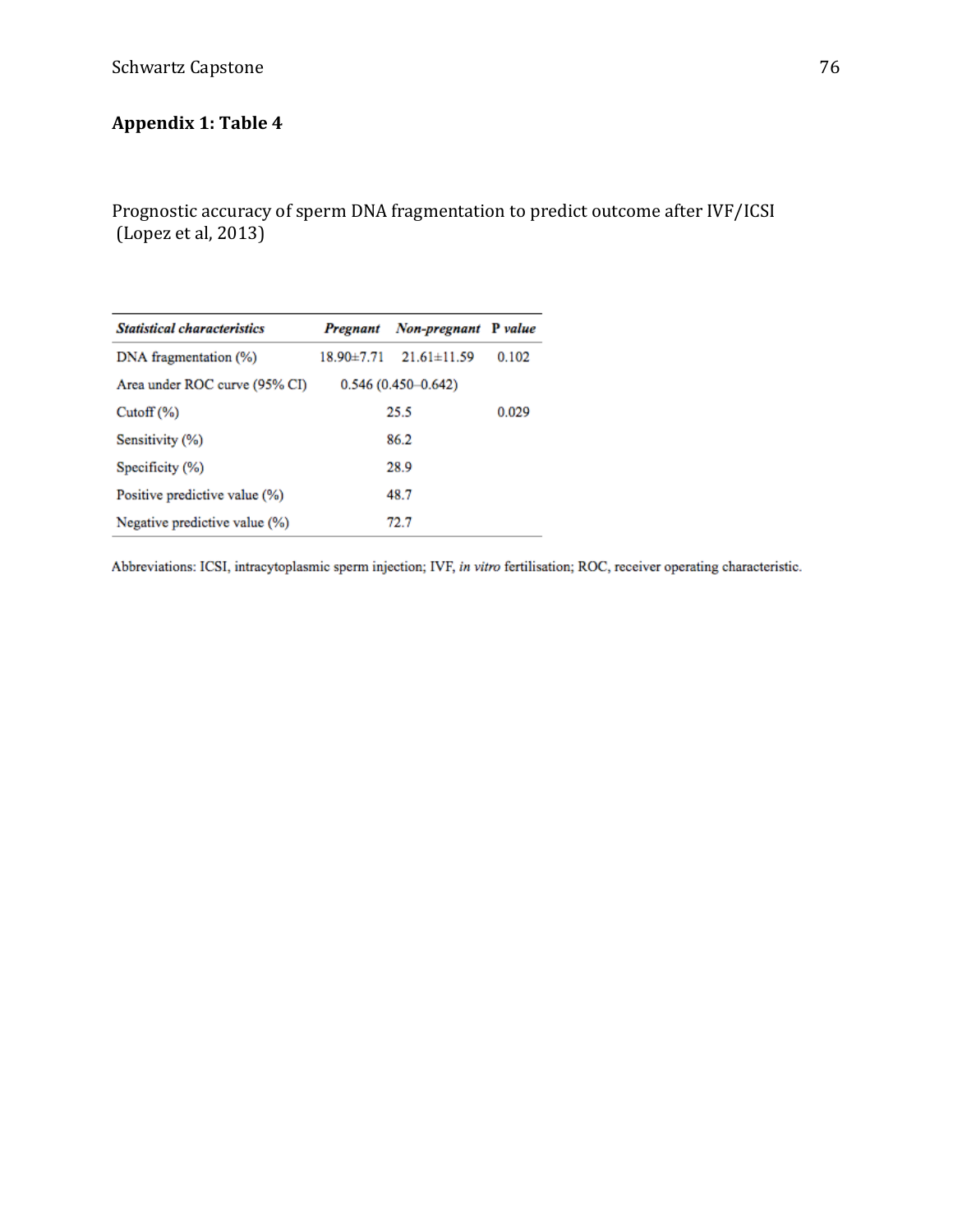# **Appendix 2: Table 5**

## Methods Used to Assess Telomere Length (Montpetit et al., 2009)

|                                  |                              | <b>Measures</b>                        |                           |                                                               |     |
|----------------------------------|------------------------------|----------------------------------------|---------------------------|---------------------------------------------------------------|-----|
| <b>Method</b><br>Analyte         |                              | Average Chromosome-<br><b>Specific</b> | <b>Resolution</b><br>(kb) | <b>Optimally</b><br><b>Suited for</b><br><b>Large Studies</b> |     |
| <b>TRF</b>                       | <b>DNA</b>                   | Yes                                    | No                        | $1.0^{2}$                                                     | No  |
| qPCR<br><b>MMqPCR</b><br>aTLqPCR | <b>DNA</b>                   | Yes                                    | No                        | $h \circ d$                                                   | Yes |
| <b>STELA</b>                     | <b>DNA</b>                   | No                                     | Yes                       | $0.1^{\underline{a}}$                                         | No  |
| <b>O-FISH</b>                    | Metaphase chromosomes        | Yes                                    | Yes                       | $0.15 - 0.3^{\underline{a}, \underline{b}}$                   | No  |
|                                  | Interphase nuclei (telomere) | Yes                                    | No                        | $0.15 - 0.3^{\underline{a}, \underline{b}}$                   | No  |
| <b>PRINS</b>                     | Metaphase chromosomes        | Yes                                    | Yes                       | $0.3^{\underline{a}}$                                         | No  |
|                                  | Interphase nuclei (telomere) | Yes                                    | No                        | $0.3^{\underline{a}}$                                         | No  |
| Flow-FISH                        | Interphase nuclei            | Yes                                    | No                        | $0.2 - 0.3^{\underline{a}}$                                   | No  |
| HT Q-FISH                        | Interphase nuclei            | Yes                                    | No                        | $0.2 - 0.3^{\frac{b}{2}}$                                     | Yes |

 $Note.$  aTL = Absolute telomere length. DNA = Deoxyribonucleic acid. HT Q-FISH = High throughput quantitative fluorescence in situ hybridization. kb = kilobase. MMqPCR = Monochrome multiplex quantitative polymerase chain reaction. qPCR = Quantitative polymerase chain reaction. STELA = Single Telomere Length Analysis, Universal STELA.  $TRF = Terminal restriction fragment. PRINS = Primed in situ subtype of Q-FISH. Q-FISH = Quantitative fluorescence in situ hybridization.$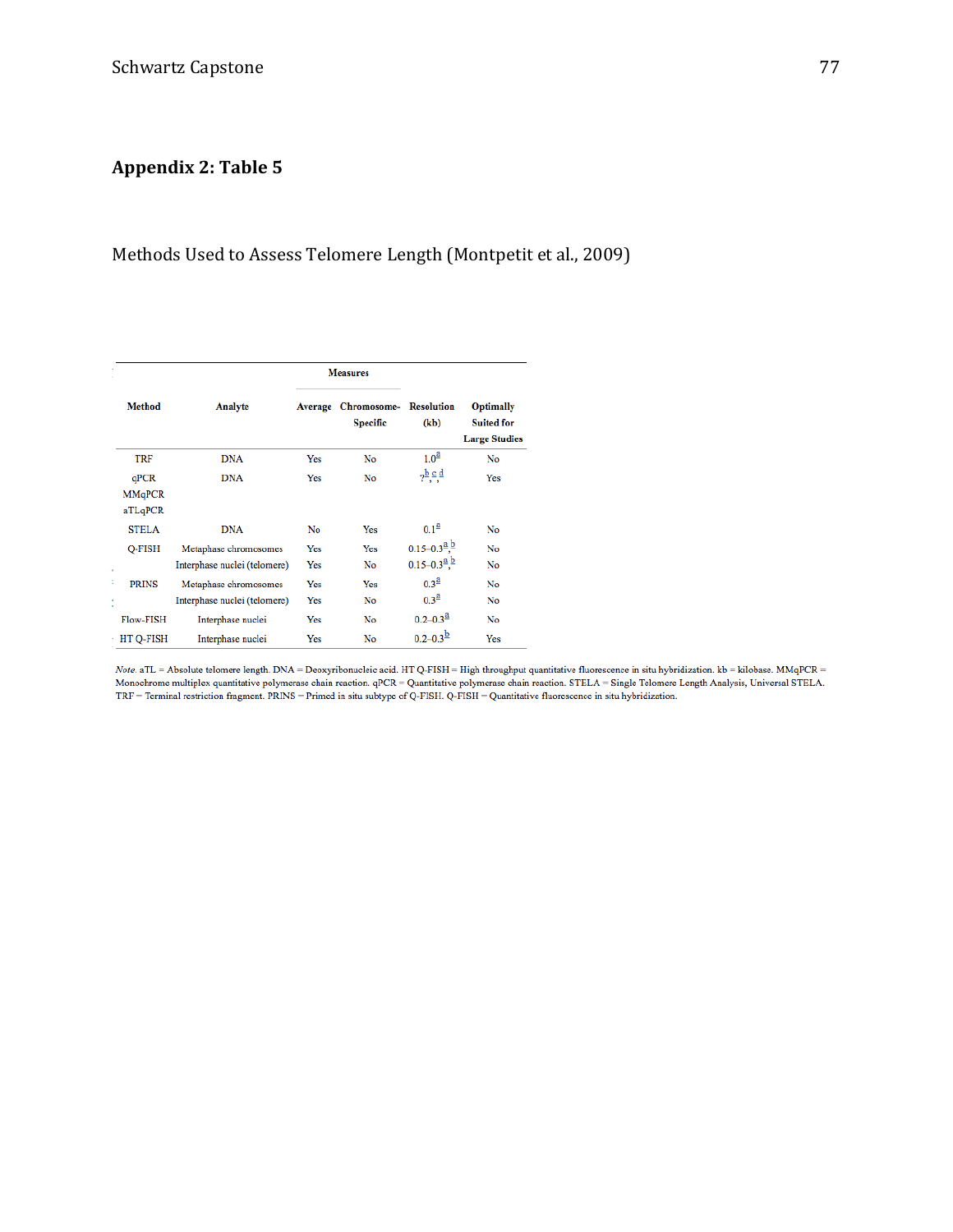# **Appendix 3: IRB Proposal**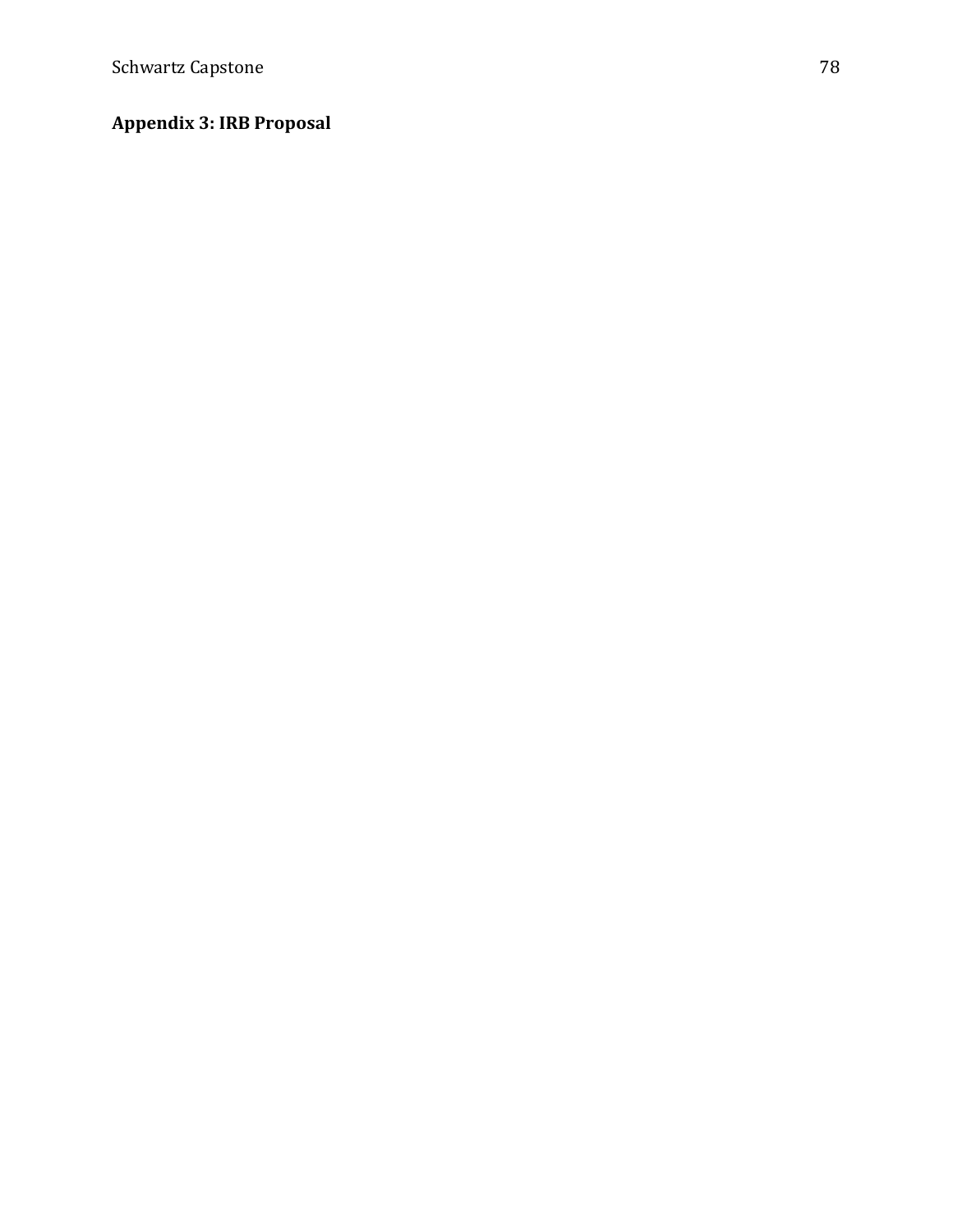## **Appendix 4: Curriculum Vitae**

#### EDUCATION

May 2015-present (anticipated graduation April 2017) Yo San University

\* Doctoral candidate of Acupuncture and Oriental Medicine

\* Reproductive Medicine specialty

\_\_\_\_\_\_\_\_\_\_\_\_\_\_\_\_\_\_\_\_\_\_\_\_\_\_\_\_\_\_\_\_\_\_\_\_\_\_\_\_\_\_\_\_\_\_\_\_\_\_\_\_\_\_\_\_\_\_\_\_\_\_\_\_\_\_\_\_\_\_\_\_

September 2000-2004 Emperor's College \* Master of Traditional Oriental Medicine, *Magna Cum Laude*

September 1995-December 1998 University of Florida

\* Bachelor of Science, Psychology, *Honors*

\_\_\_\_\_\_\_\_\_\_\_\_\_\_\_\_\_\_\_\_\_\_\_\_\_\_\_\_\_\_\_\_\_\_\_\_\_\_\_\_\_\_\_\_\_\_\_\_\_\_\_\_\_\_\_\_\_\_\_\_\_\_\_\_\_\_\_\_\_\_\_\_

\* Pre-medicine full course work

\* Business, Minor

#### PROFESSIONAL EXPERIENCE

December 2004-present Romy Simone: Cosmetic & Medical Acupuncture, Santa Monica, CA Acupuncturist

September 2012-December 2013 Chinese Healing Arts Center, Santa Monica, CA Independent Contractor-Cosmetic Acupuncture Specialty

March 2010-September 2012 Gentle Journey Spa, Santa Monica, CA Independent Contractor-Cosmetic Acupuncture Specialty

February 2008-March 2010 Tola Wellness Spa, Malibu, CA Independent Contractor-Cosmetic Acupuncture Specialty

December 2006-February 2008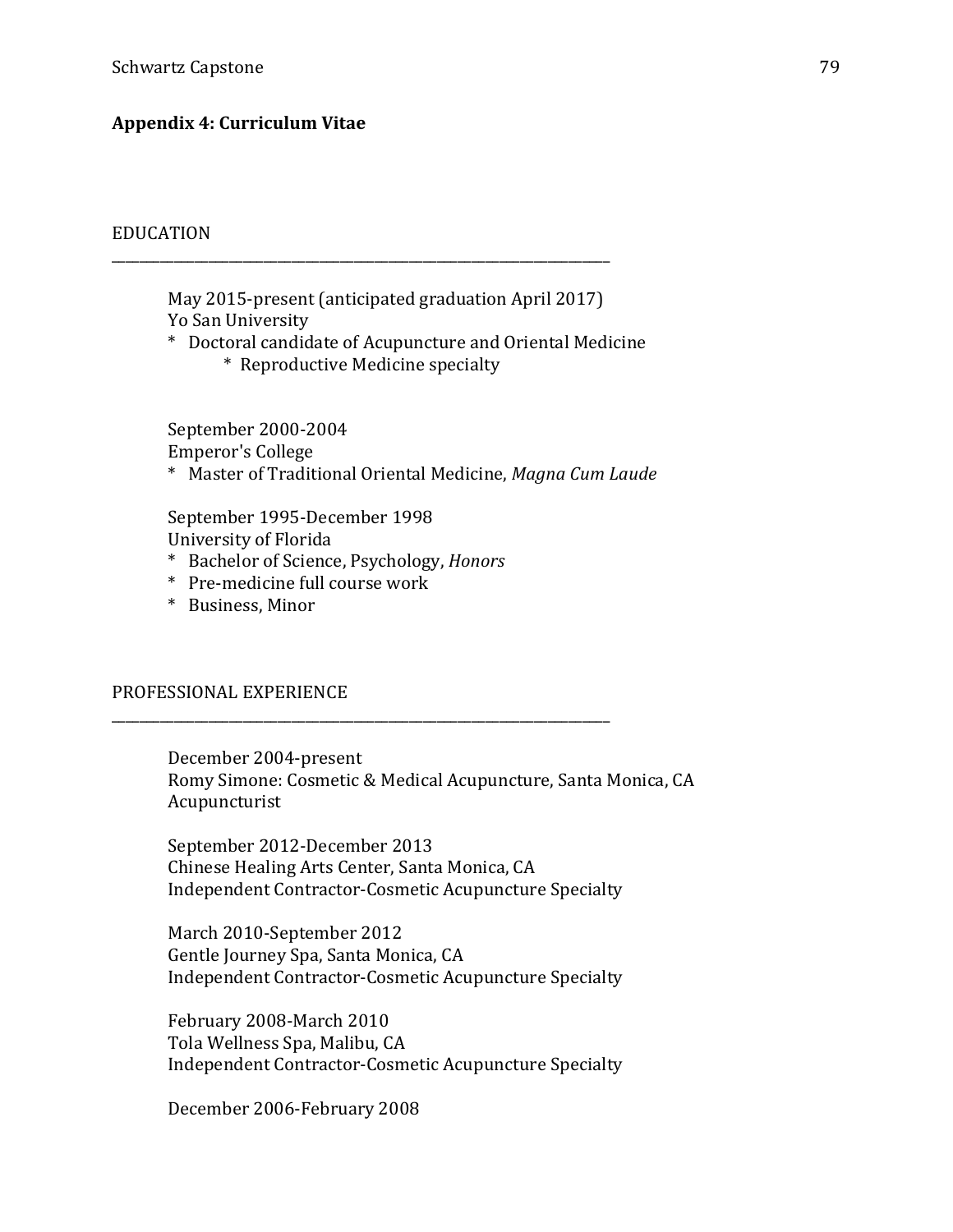Piel Skincare Spa, Beverly Hills, CA Independent Contractor-Cosmetic Acupuncture Specialty

December 2004-December 2006 Veronica Skincare Spa, Malibu, CA Independent Contractor-Cosmetic Acupuncture Specialty

LICENSES

\* State of California Licensed Acupuncturist

\_\_\_\_\_\_\_\_\_\_\_\_\_\_\_\_\_\_\_\_\_\_\_\_\_\_\_\_\_\_\_\_\_\_\_\_\_\_\_\_\_\_\_\_\_\_\_\_\_\_\_\_\_\_\_\_\_\_\_\_\_\_\_\_\_\_\_\_\_\_\_\_

\* NCCAOM Accredited

\* ACE Fitness Licensed

### TEACHING EXPERIENCE

May 2015-present Yo San University, Los Angeles, CA Qi Gong Instructor

\_\_\_\_\_\_\_\_\_\_\_\_\_\_\_\_\_\_\_\_\_\_\_\_\_\_\_\_\_\_\_\_\_\_\_\_\_\_\_\_\_\_\_\_\_\_\_\_\_\_\_\_\_\_\_\_\_\_\_\_\_\_\_\_\_\_\_\_\_\_\_\_

October 2005-present Cosmetic Acupuncture Seminars, Santa Monica, CA Private one-on-one cosmetic acupuncture training

July 2006-present Various conferences and presentations, Los Angeles, CA Guest Lecturer

January 2005-2013 Private lecture series on health and anti-aging, Malibu, CA Sole Lecturer

September-December 2013 Emperor's College, Santa Monica, CA Assistant Patient Supervisor to Dr. Kim

September-December 2013 Emperor's College, Santa Monica, CA Assistant Herb Dispensary Supervisor

August 2012 Emperor's College, Santa Monica, CA Assistant Clinic Supervisor

September-December 2008 Emperor's College, Santa Monica, CA Medical Qi Gong Instructor